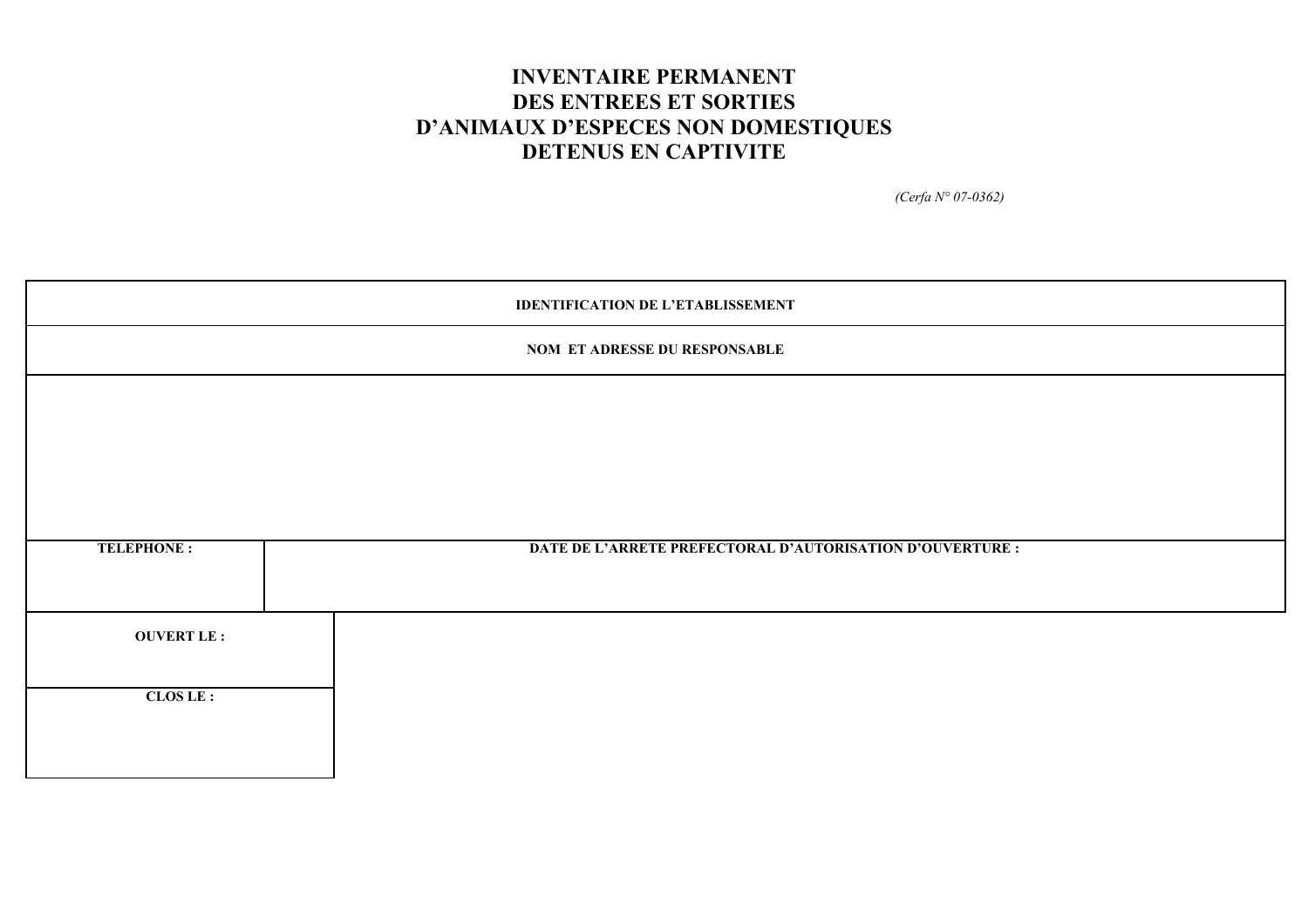|             | <b>ENTREES</b> |                                    |                                               |                                                                               |                  |                                     |                   |                      |  |  |  |  |
|-------------|----------------|------------------------------------|-----------------------------------------------|-------------------------------------------------------------------------------|------------------|-------------------------------------|-------------------|----------------------|--|--|--|--|
|             |                |                                    | <b>IDENTIFICATION DU SPECIMEN</b>             |                                                                               | <b>MOUVEMENT</b> |                                     |                   |                      |  |  |  |  |
| <b>DATE</b> | <b>SEXE</b>    | <b>DATE DE</b><br><b>NAISSANCE</b> | <b>ORIGINE OU</b><br><b>LIEU DE NAISSANCE</b> | $N^{\circ}$<br>D'IDENTIFICATION<br><b>INTERNE A</b><br><b>L'ETABLISSEMENT</b> | <b>NOMBRE</b>    | <b>NATURE DE</b><br><b>L'ENTREE</b> | <b>PROVENANCE</b> | <b>JUSTIFICATIFS</b> |  |  |  |  |
|             |                |                                    |                                               |                                                                               |                  |                                     |                   |                      |  |  |  |  |
|             |                |                                    |                                               |                                                                               |                  |                                     |                   |                      |  |  |  |  |
|             |                |                                    |                                               |                                                                               |                  |                                     |                   |                      |  |  |  |  |
|             |                |                                    |                                               |                                                                               |                  |                                     |                   |                      |  |  |  |  |
|             |                |                                    |                                               |                                                                               |                  |                                     |                   |                      |  |  |  |  |
|             |                |                                    |                                               |                                                                               |                  |                                     |                   |                      |  |  |  |  |
|             |                |                                    |                                               |                                                                               |                  |                                     |                   |                      |  |  |  |  |
|             |                |                                    |                                               |                                                                               |                  |                                     |                   |                      |  |  |  |  |
|             |                |                                    |                                               |                                                                               |                  |                                     |                   |                      |  |  |  |  |
|             |                |                                    |                                               |                                                                               |                  |                                     |                   |                      |  |  |  |  |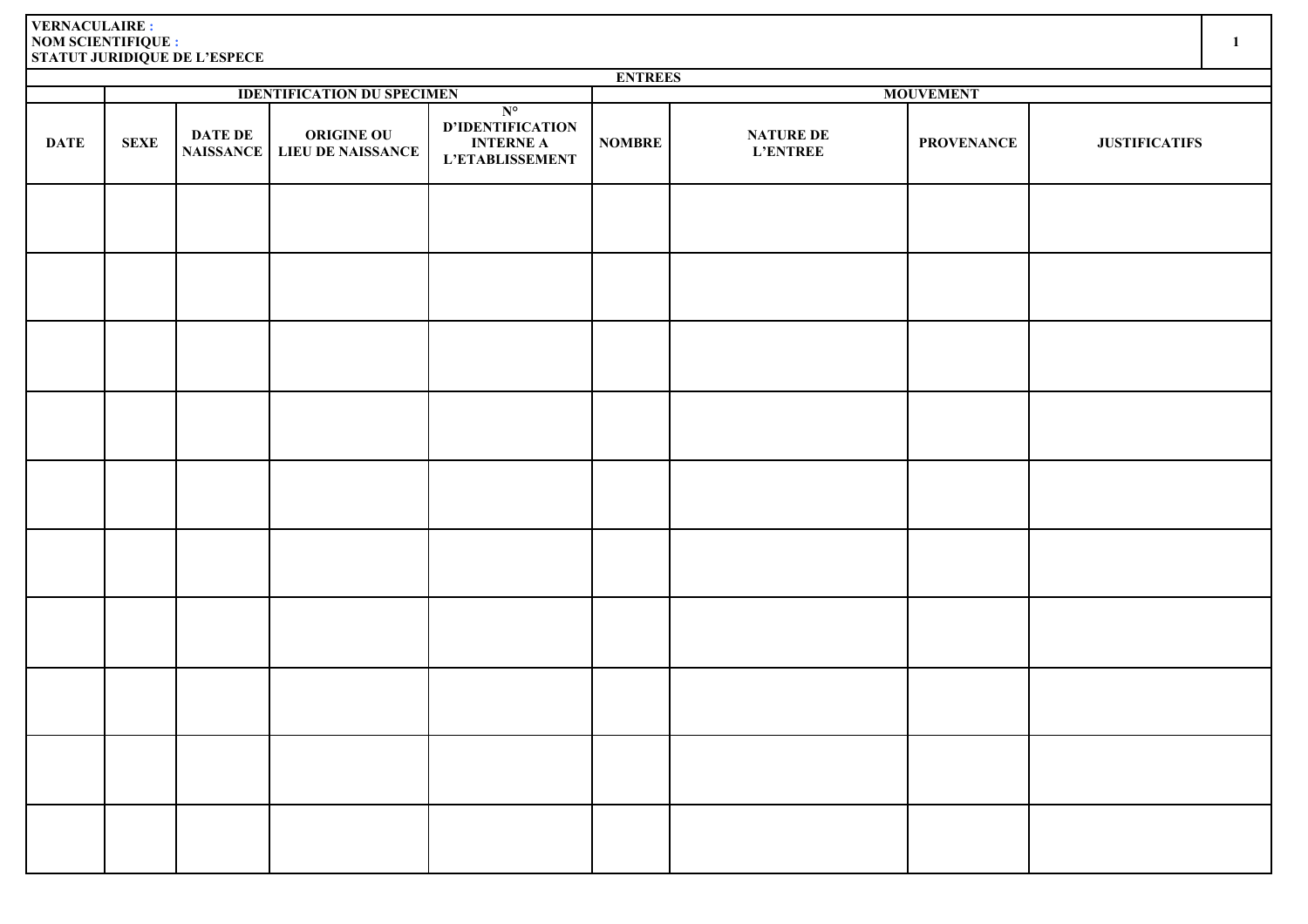|             |        |                                      |                    |                      |                                   |                     | $\overline{2}$ |
|-------------|--------|--------------------------------------|--------------------|----------------------|-----------------------------------|---------------------|----------------|
|             |        |                                      |                    | <b>SORTIES</b>       |                                   |                     |                |
| <b>DATE</b> | NOMBRE | <b>NATURE DE</b><br><b>LA SORTIE</b> | <b>DESTINATION</b> | <b>JUSTIFICATIFS</b> | <b>CAUSE DE LA</b><br><b>MORT</b> | <b>OBSERVATIONS</b> |                |
|             |        |                                      |                    |                      |                                   |                     |                |
|             |        |                                      |                    |                      |                                   |                     |                |
|             |        |                                      |                    |                      |                                   |                     |                |
|             |        |                                      |                    |                      |                                   |                     |                |
|             |        |                                      |                    |                      |                                   |                     |                |
|             |        |                                      |                    |                      |                                   |                     |                |
|             |        |                                      |                    |                      |                                   |                     |                |
|             |        |                                      |                    |                      |                                   |                     |                |
|             |        |                                      |                    |                      |                                   |                     |                |
|             |        |                                      |                    |                      |                                   |                     |                |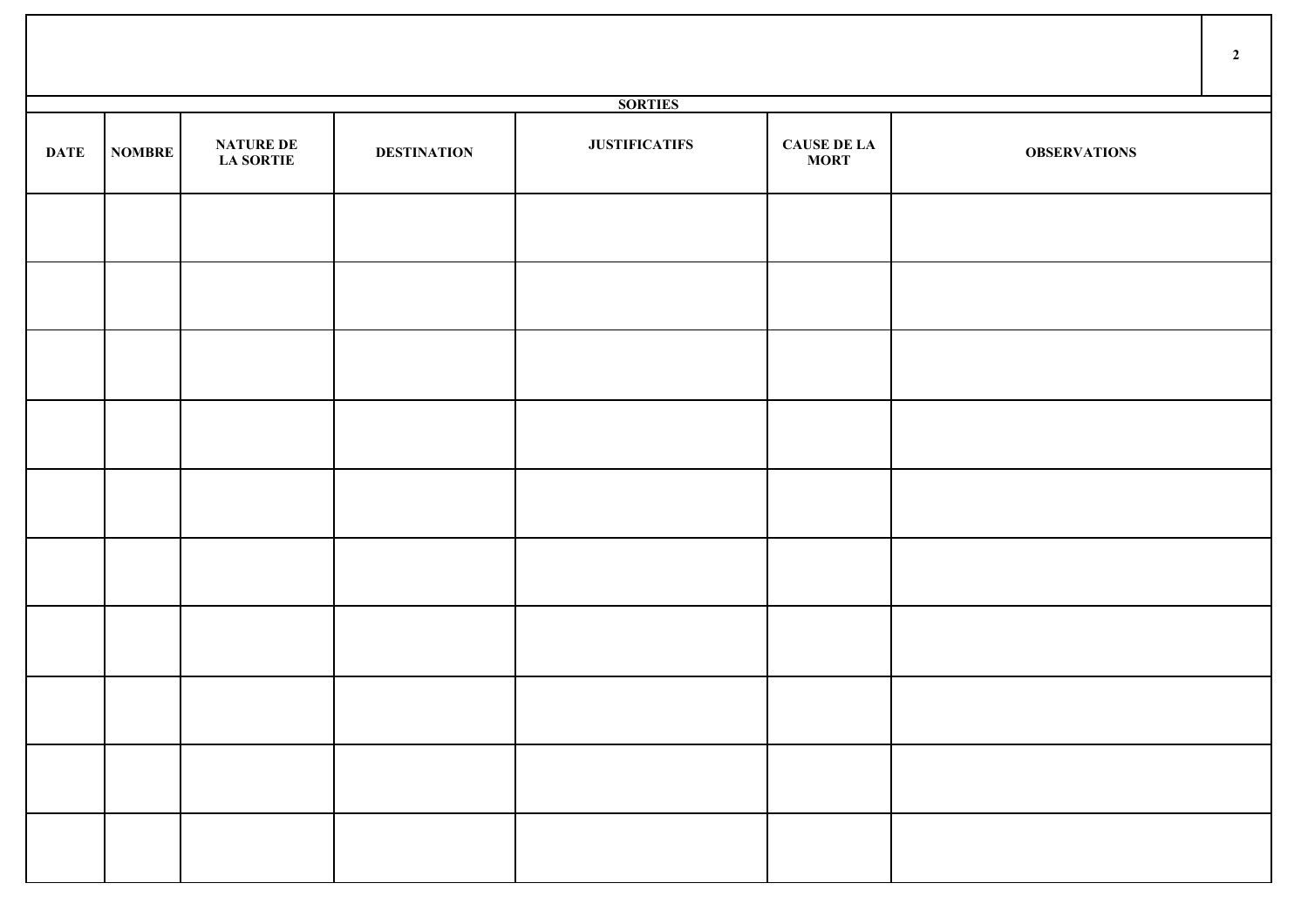|             | <b>ENTREES</b> |                |                                             |                                                                               |                  |                                     |                   |                      |  |  |  |  |
|-------------|----------------|----------------|---------------------------------------------|-------------------------------------------------------------------------------|------------------|-------------------------------------|-------------------|----------------------|--|--|--|--|
|             |                |                | <b>IDENTIFICATION DU SPECIMEN</b>           |                                                                               | <b>MOUVEMENT</b> |                                     |                   |                      |  |  |  |  |
| <b>DATE</b> | <b>SEXE</b>    | <b>DATE DE</b> | ORIGINE OU<br>NAISSANCE   LIEU DE NAISSANCE | $N^{\circ}$<br><b>D'IDENTIFICATION</b><br><b>INTERNE A</b><br>L'ETABLISSEMENT | <b>NOMBRE</b>    | <b>NATURE DE</b><br><b>L'ENTREE</b> | <b>PROVENANCE</b> | <b>JUSTIFICATIFS</b> |  |  |  |  |
|             |                |                |                                             |                                                                               |                  |                                     |                   |                      |  |  |  |  |
|             |                |                |                                             |                                                                               |                  |                                     |                   |                      |  |  |  |  |
|             |                |                |                                             |                                                                               |                  |                                     |                   |                      |  |  |  |  |
|             |                |                |                                             |                                                                               |                  |                                     |                   |                      |  |  |  |  |
|             |                |                |                                             |                                                                               |                  |                                     |                   |                      |  |  |  |  |
|             |                |                |                                             |                                                                               |                  |                                     |                   |                      |  |  |  |  |
|             |                |                |                                             |                                                                               |                  |                                     |                   |                      |  |  |  |  |
|             |                |                |                                             |                                                                               |                  |                                     |                   |                      |  |  |  |  |
|             |                |                |                                             |                                                                               |                  |                                     |                   |                      |  |  |  |  |
|             |                |                |                                             |                                                                               |                  |                                     |                   |                      |  |  |  |  |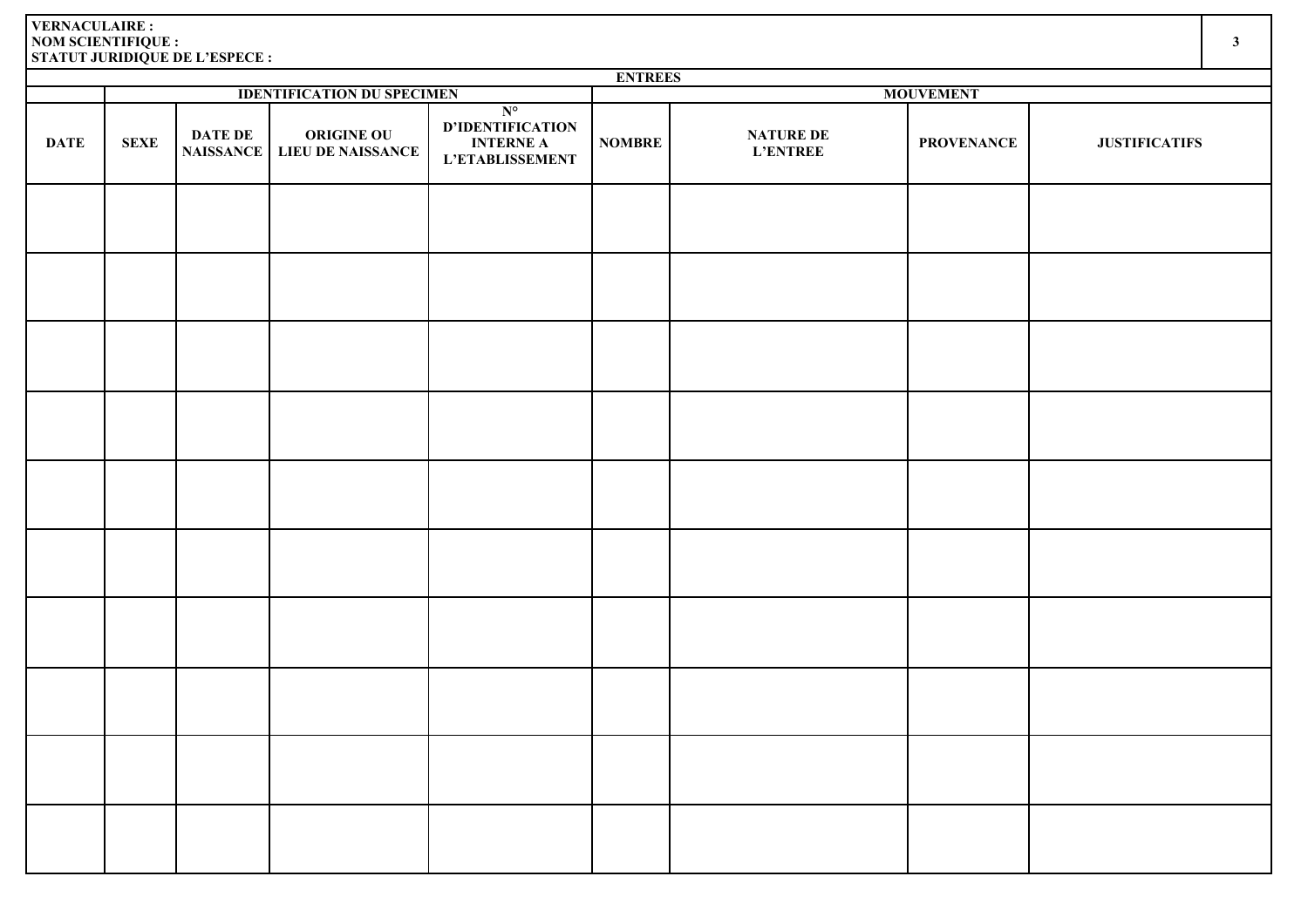|             |               |                                      |                    |                      |                                   |                     | $\overline{4}$ |
|-------------|---------------|--------------------------------------|--------------------|----------------------|-----------------------------------|---------------------|----------------|
|             |               |                                      |                    | <b>SORTIES</b>       |                                   |                     |                |
| <b>DATE</b> | <b>NOMBRE</b> | <b>NATURE DE</b><br><b>LA SORTIE</b> | <b>DESTINATION</b> | <b>JUSTIFICATIFS</b> | <b>CAUSE DE LA</b><br><b>MORT</b> | <b>OBSERVATIONS</b> |                |
|             |               |                                      |                    |                      |                                   |                     |                |
|             |               |                                      |                    |                      |                                   |                     |                |
|             |               |                                      |                    |                      |                                   |                     |                |
|             |               |                                      |                    |                      |                                   |                     |                |
|             |               |                                      |                    |                      |                                   |                     |                |
|             |               |                                      |                    |                      |                                   |                     |                |
|             |               |                                      |                    |                      |                                   |                     |                |
|             |               |                                      |                    |                      |                                   |                     |                |
|             |               |                                      |                    |                      |                                   |                     |                |
|             |               |                                      |                    |                      |                                   |                     |                |

Τ

 $\mathsf{T}$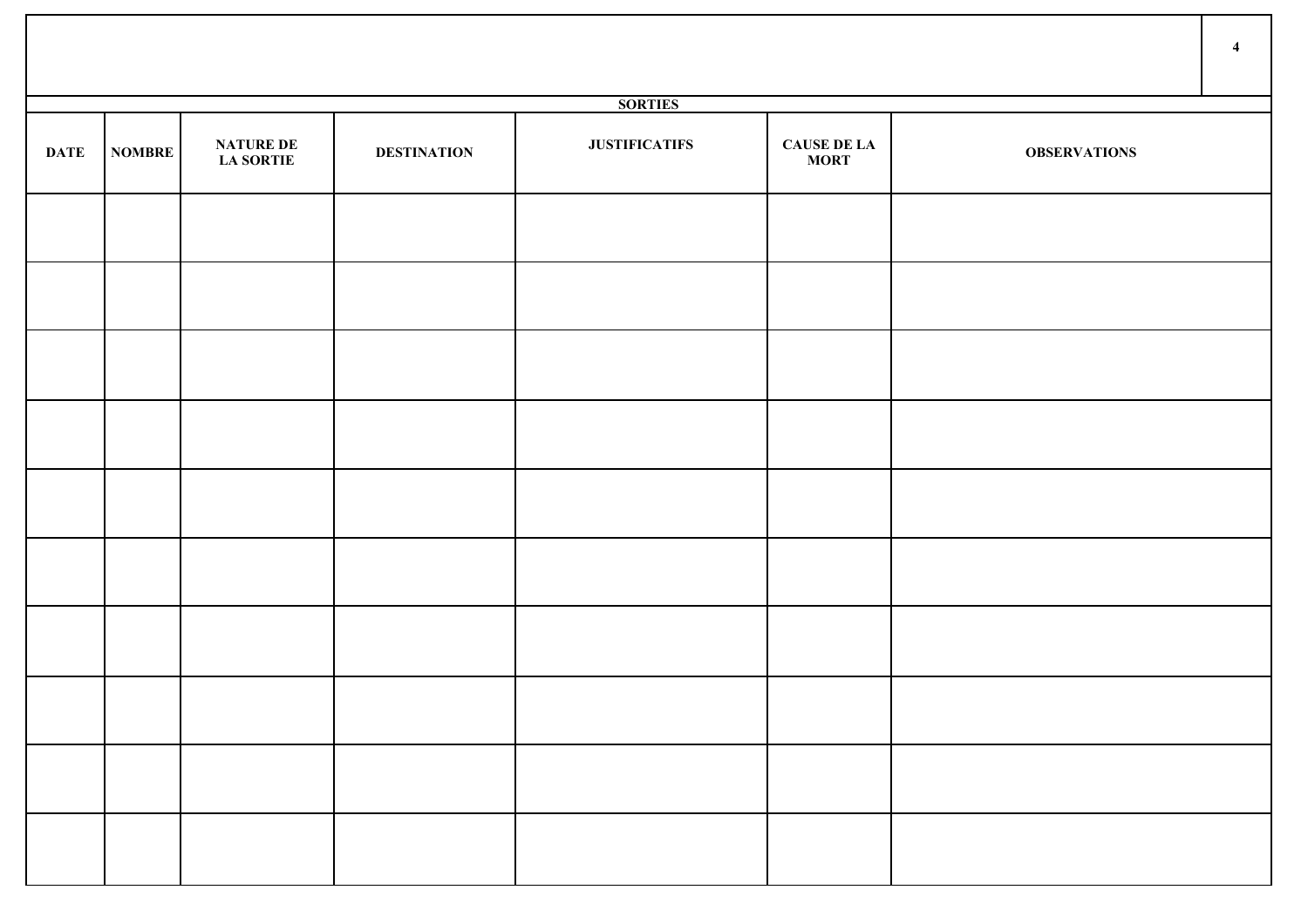|             | <b>ENTREES</b> |                |                                             |                                                                               |                  |                                     |                   |                      |  |  |  |  |
|-------------|----------------|----------------|---------------------------------------------|-------------------------------------------------------------------------------|------------------|-------------------------------------|-------------------|----------------------|--|--|--|--|
|             |                |                | <b>IDENTIFICATION DU SPECIMEN</b>           |                                                                               | <b>MOUVEMENT</b> |                                     |                   |                      |  |  |  |  |
| <b>DATE</b> | <b>SEXE</b>    | <b>DATE DE</b> | ORIGINE OU<br>NAISSANCE   LIEU DE NAISSANCE | $N^{\circ}$<br><b>D'IDENTIFICATION</b><br><b>INTERNE A</b><br>L'ETABLISSEMENT | <b>NOMBRE</b>    | <b>NATURE DE</b><br><b>L'ENTREE</b> | <b>PROVENANCE</b> | <b>JUSTIFICATIFS</b> |  |  |  |  |
|             |                |                |                                             |                                                                               |                  |                                     |                   |                      |  |  |  |  |
|             |                |                |                                             |                                                                               |                  |                                     |                   |                      |  |  |  |  |
|             |                |                |                                             |                                                                               |                  |                                     |                   |                      |  |  |  |  |
|             |                |                |                                             |                                                                               |                  |                                     |                   |                      |  |  |  |  |
|             |                |                |                                             |                                                                               |                  |                                     |                   |                      |  |  |  |  |
|             |                |                |                                             |                                                                               |                  |                                     |                   |                      |  |  |  |  |
|             |                |                |                                             |                                                                               |                  |                                     |                   |                      |  |  |  |  |
|             |                |                |                                             |                                                                               |                  |                                     |                   |                      |  |  |  |  |
|             |                |                |                                             |                                                                               |                  |                                     |                   |                      |  |  |  |  |
|             |                |                |                                             |                                                                               |                  |                                     |                   |                      |  |  |  |  |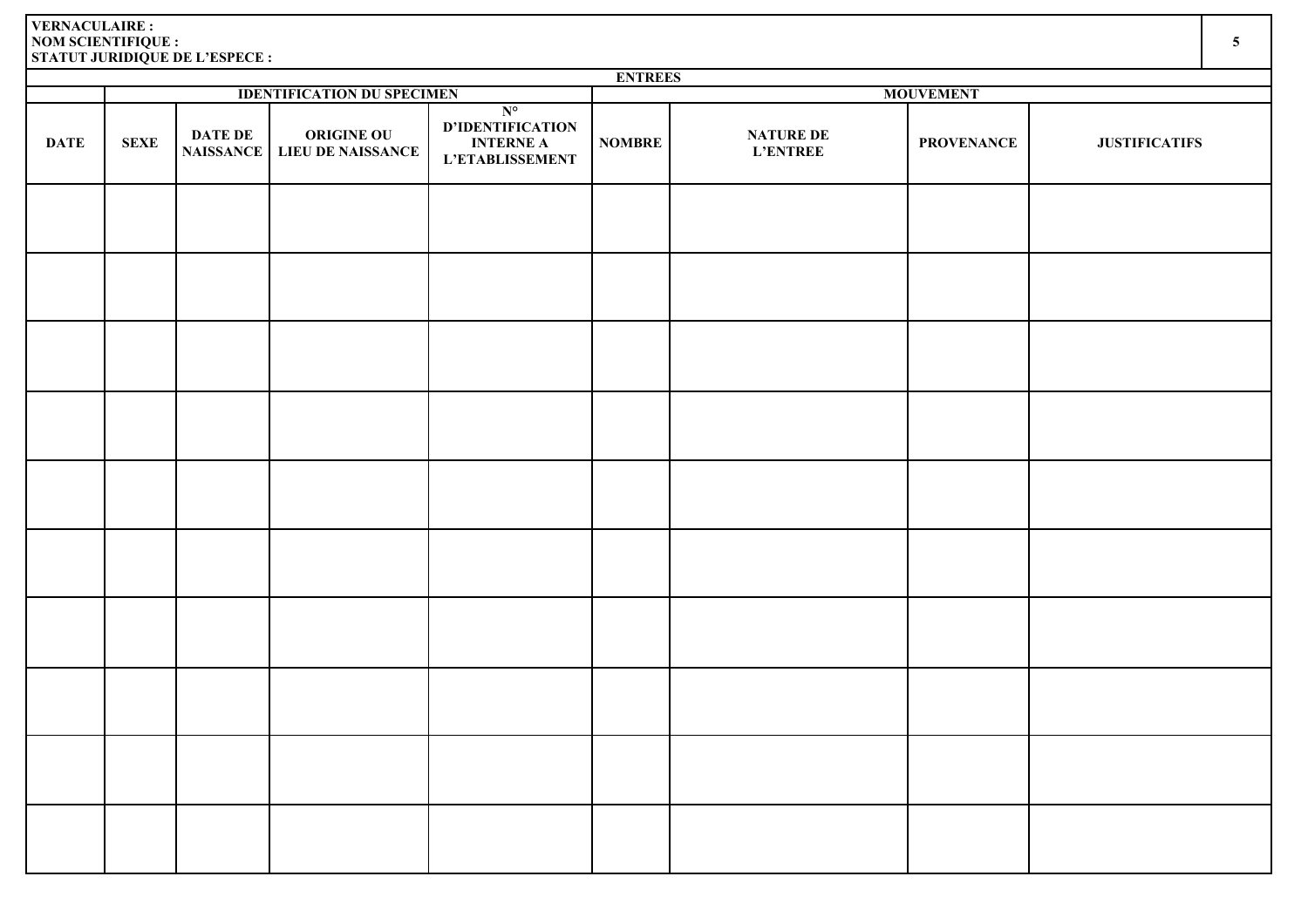|             |               |                                      |                    |                      |                                   |                     | 6 |
|-------------|---------------|--------------------------------------|--------------------|----------------------|-----------------------------------|---------------------|---|
|             |               |                                      |                    | <b>SORTIES</b>       |                                   |                     |   |
| <b>DATE</b> | <b>NOMBRE</b> | <b>NATURE DE</b><br><b>LA SORTIE</b> | <b>DESTINATION</b> | <b>JUSTIFICATIFS</b> | <b>CAUSE DE LA</b><br><b>MORT</b> | <b>OBSERVATIONS</b> |   |
|             |               |                                      |                    |                      |                                   |                     |   |
|             |               |                                      |                    |                      |                                   |                     |   |
|             |               |                                      |                    |                      |                                   |                     |   |
|             |               |                                      |                    |                      |                                   |                     |   |
|             |               |                                      |                    |                      |                                   |                     |   |
|             |               |                                      |                    |                      |                                   |                     |   |
|             |               |                                      |                    |                      |                                   |                     |   |
|             |               |                                      |                    |                      |                                   |                     |   |
|             |               |                                      |                    |                      |                                   |                     |   |
|             |               |                                      |                    |                      |                                   |                     |   |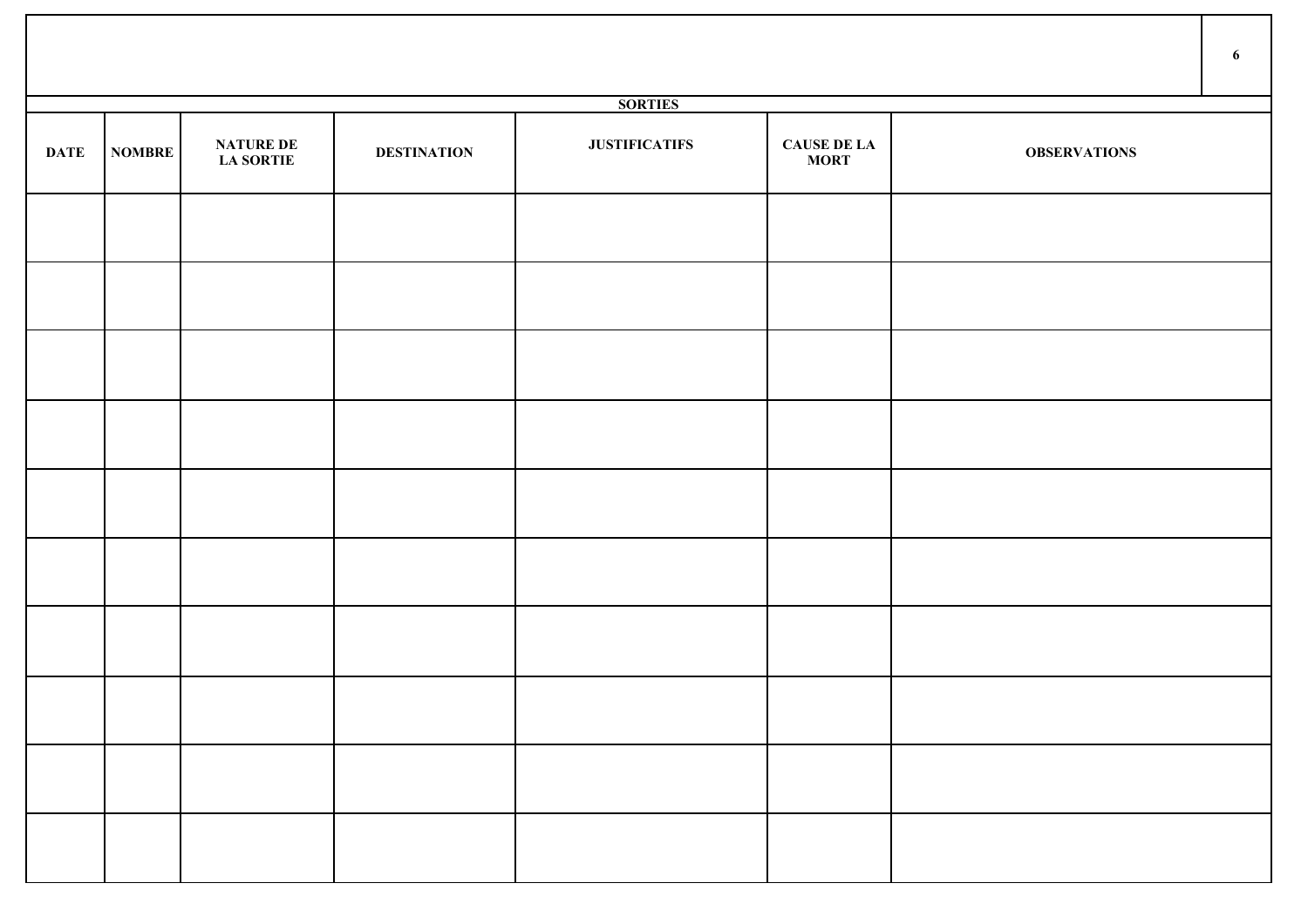|             | <b>ENTREES</b> |                |                                                    |                                                                        |               |                              |                   |                      |  |  |  |  |  |
|-------------|----------------|----------------|----------------------------------------------------|------------------------------------------------------------------------|---------------|------------------------------|-------------------|----------------------|--|--|--|--|--|
|             |                |                | <b>IDENTIFICATION DU SPECIMEN</b>                  |                                                                        |               |                              | <b>MOUVEMENT</b>  |                      |  |  |  |  |  |
| <b>DATE</b> | <b>SEXE</b>    | <b>DATE DE</b> | <b>ORIGINE OU</b><br>NAISSANCE   LIEU DE NAISSANCE | $N^{\circ}$<br>D'IDENTIFICATION<br><b>INTERNE A</b><br>L'ETABLISSEMENT | <b>NOMBRE</b> | NATURE DE<br><b>L'ENTREE</b> | <b>PROVENANCE</b> | <b>JUSTIFICATIFS</b> |  |  |  |  |  |
|             |                |                |                                                    |                                                                        |               |                              |                   |                      |  |  |  |  |  |
|             |                |                |                                                    |                                                                        |               |                              |                   |                      |  |  |  |  |  |
|             |                |                |                                                    |                                                                        |               |                              |                   |                      |  |  |  |  |  |
|             |                |                |                                                    |                                                                        |               |                              |                   |                      |  |  |  |  |  |
|             |                |                |                                                    |                                                                        |               |                              |                   |                      |  |  |  |  |  |
|             |                |                |                                                    |                                                                        |               |                              |                   |                      |  |  |  |  |  |
|             |                |                |                                                    |                                                                        |               |                              |                   |                      |  |  |  |  |  |
|             |                |                |                                                    |                                                                        |               |                              |                   |                      |  |  |  |  |  |
|             |                |                |                                                    |                                                                        |               |                              |                   |                      |  |  |  |  |  |
|             |                |                |                                                    |                                                                        |               |                              |                   |                      |  |  |  |  |  |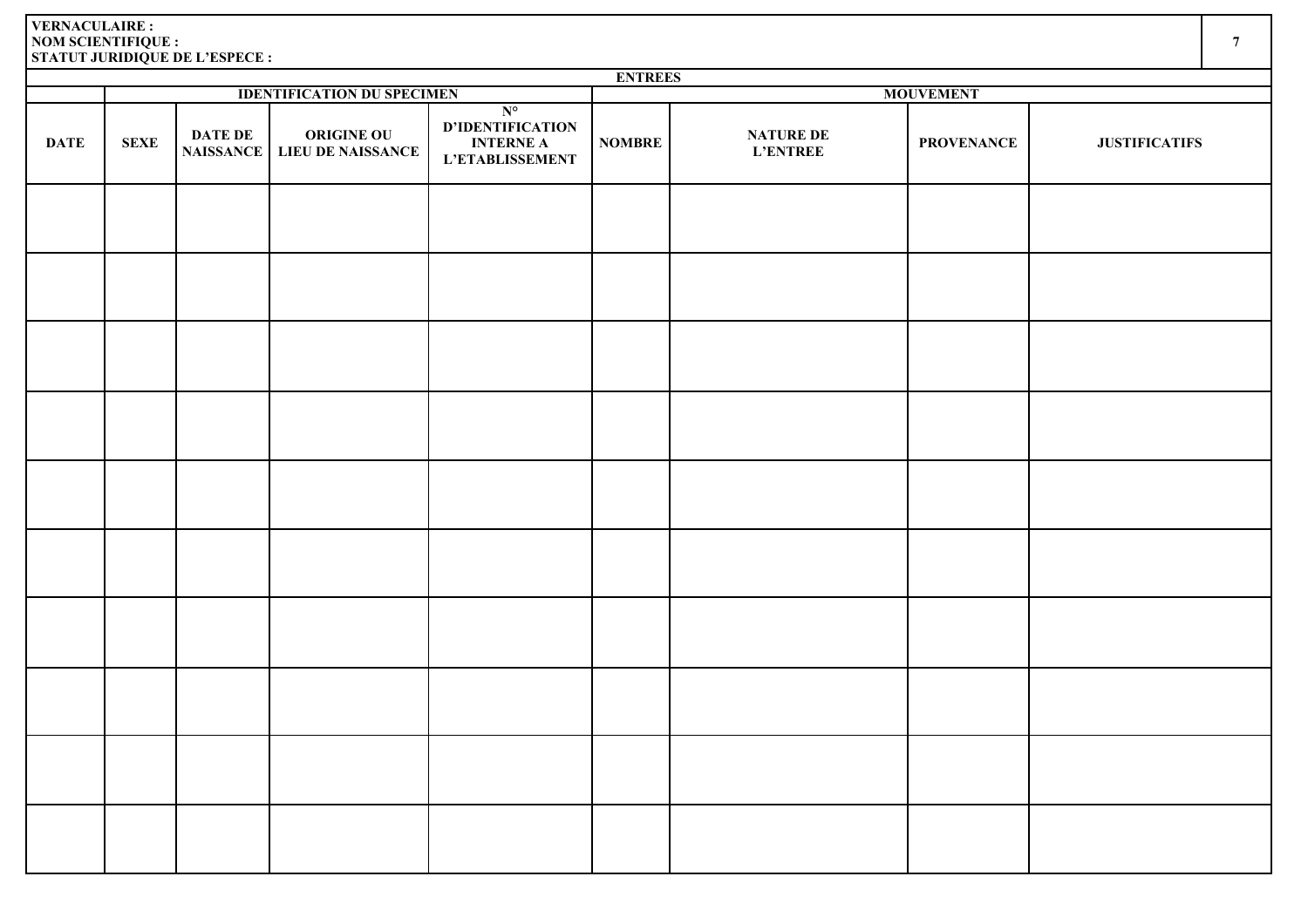|             |        |                                      |                    |                      |                                   |                     | $\bf{8}$ |
|-------------|--------|--------------------------------------|--------------------|----------------------|-----------------------------------|---------------------|----------|
|             |        |                                      |                    | <b>SORTIES</b>       |                                   |                     |          |
| <b>DATE</b> | NOMBRE | <b>NATURE DE</b><br><b>LA SORTIE</b> | <b>DESTINATION</b> | <b>JUSTIFICATIFS</b> | <b>CAUSE DE LA</b><br><b>MORT</b> | <b>OBSERVATIONS</b> |          |
|             |        |                                      |                    |                      |                                   |                     |          |
|             |        |                                      |                    |                      |                                   |                     |          |
|             |        |                                      |                    |                      |                                   |                     |          |
|             |        |                                      |                    |                      |                                   |                     |          |
|             |        |                                      |                    |                      |                                   |                     |          |
|             |        |                                      |                    |                      |                                   |                     |          |
|             |        |                                      |                    |                      |                                   |                     |          |
|             |        |                                      |                    |                      |                                   |                     |          |
|             |        |                                      |                    |                      |                                   |                     |          |
|             |        |                                      |                    |                      |                                   |                     |          |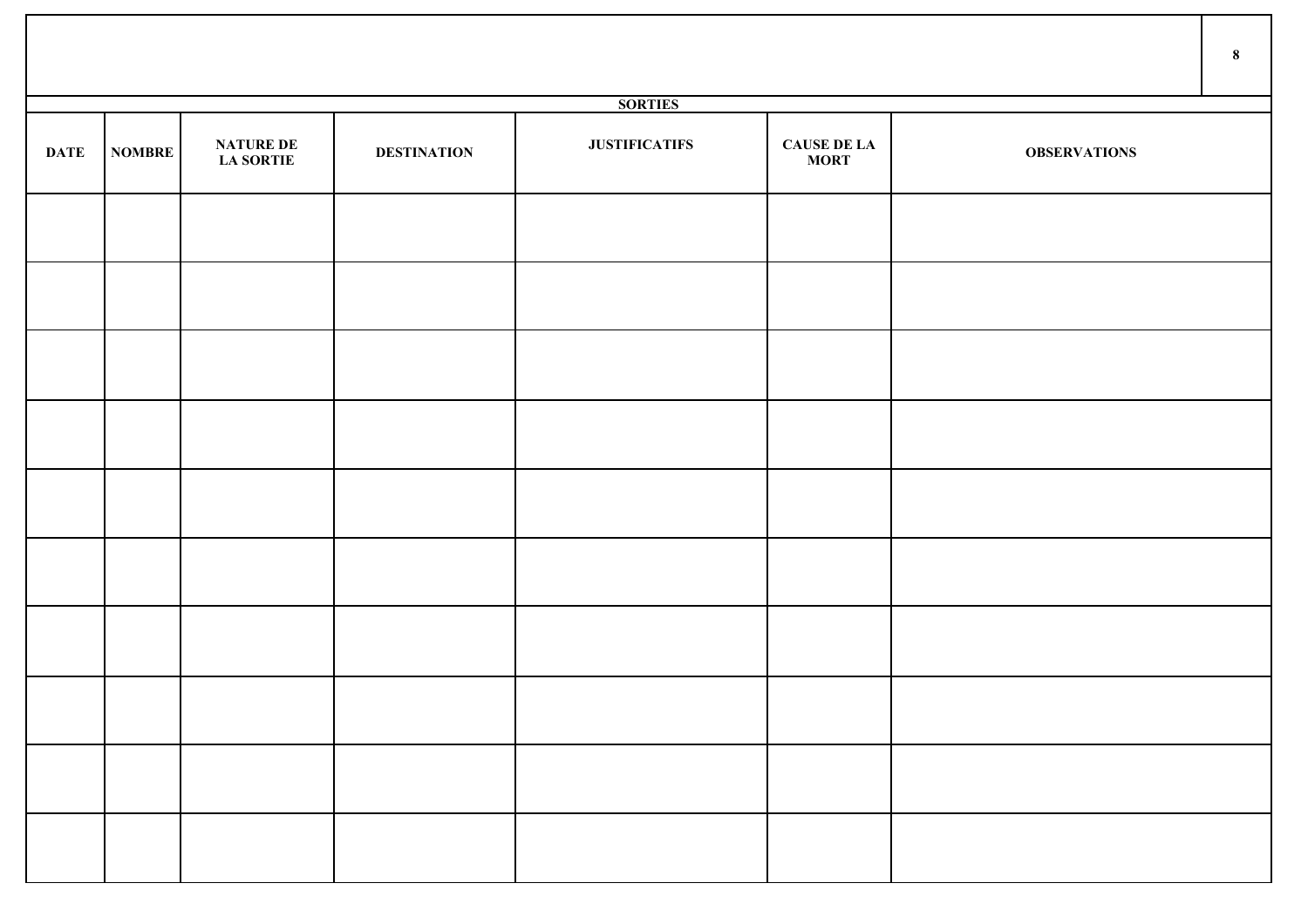|             | <b>ENTREES</b> |                                    |                                               |                                                                        |                  |                                     |                   |                      |  |  |  |  |
|-------------|----------------|------------------------------------|-----------------------------------------------|------------------------------------------------------------------------|------------------|-------------------------------------|-------------------|----------------------|--|--|--|--|
|             |                |                                    | <b>IDENTIFICATION DU SPECIMEN</b>             |                                                                        | <b>MOUVEMENT</b> |                                     |                   |                      |  |  |  |  |
| <b>DATE</b> | <b>SEXE</b>    | <b>DATE DE</b><br><b>NAISSANCE</b> | <b>ORIGINE OU</b><br><b>LIEU DE NAISSANCE</b> | $N^{\circ}$<br>D'IDENTIFICATION<br><b>INTERNE A</b><br>L'ETABLISSEMENT | <b>NOMBRE</b>    | <b>NATURE DE</b><br><b>L'ENTREE</b> | <b>PROVENANCE</b> | <b>JUSTIFICATIFS</b> |  |  |  |  |
|             |                |                                    |                                               |                                                                        |                  |                                     |                   |                      |  |  |  |  |
|             |                |                                    |                                               |                                                                        |                  |                                     |                   |                      |  |  |  |  |
|             |                |                                    |                                               |                                                                        |                  |                                     |                   |                      |  |  |  |  |
|             |                |                                    |                                               |                                                                        |                  |                                     |                   |                      |  |  |  |  |
|             |                |                                    |                                               |                                                                        |                  |                                     |                   |                      |  |  |  |  |
|             |                |                                    |                                               |                                                                        |                  |                                     |                   |                      |  |  |  |  |
|             |                |                                    |                                               |                                                                        |                  |                                     |                   |                      |  |  |  |  |
|             |                |                                    |                                               |                                                                        |                  |                                     |                   |                      |  |  |  |  |
|             |                |                                    |                                               |                                                                        |                  |                                     |                   |                      |  |  |  |  |
|             |                |                                    |                                               |                                                                        |                  |                                     |                   |                      |  |  |  |  |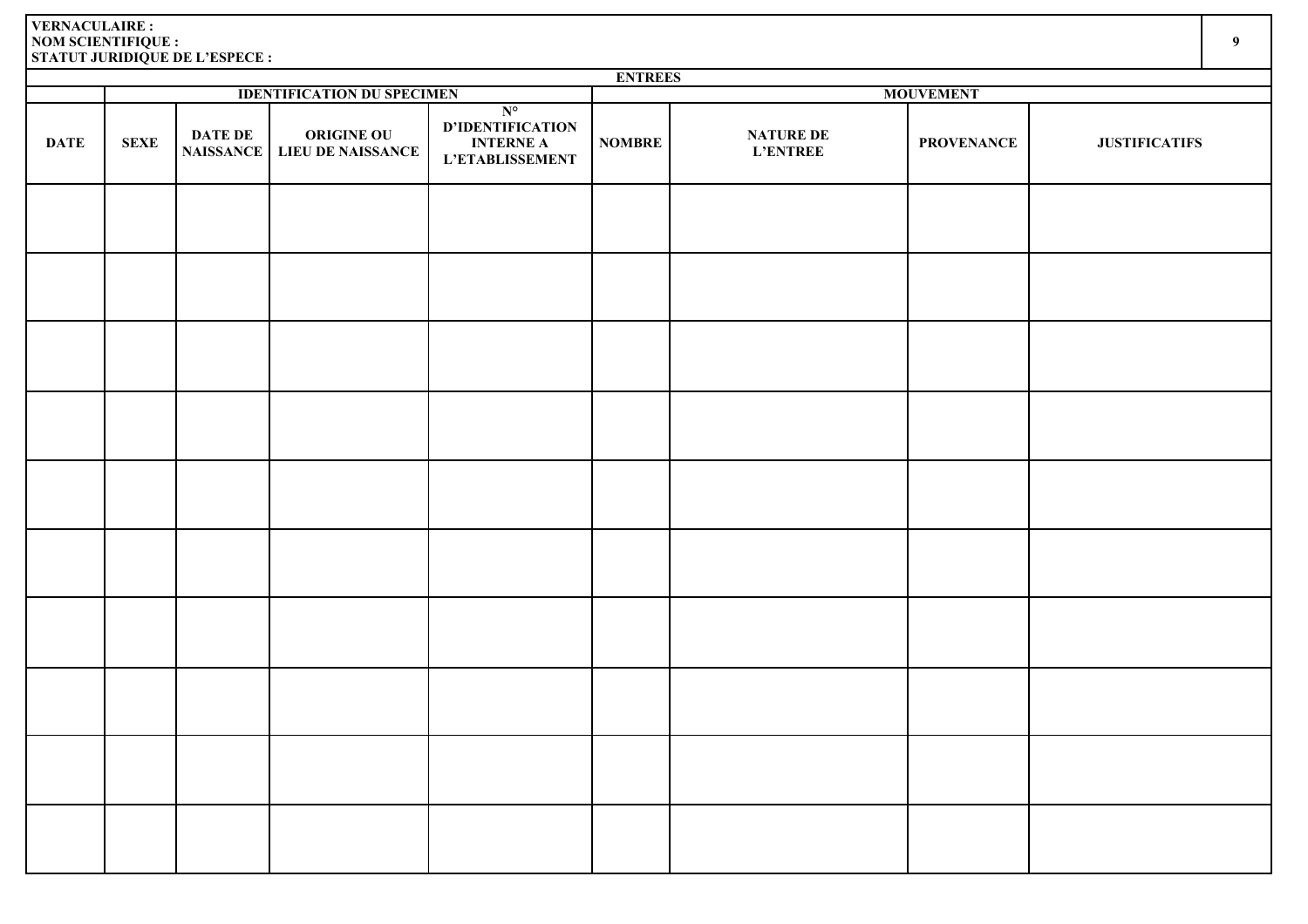|                |               |                                      |                    |                      |                                   |                     | 10 |  |  |  |  |
|----------------|---------------|--------------------------------------|--------------------|----------------------|-----------------------------------|---------------------|----|--|--|--|--|
| <b>SORTIES</b> |               |                                      |                    |                      |                                   |                     |    |  |  |  |  |
| <b>DATE</b>    | <b>NOMBRE</b> | <b>NATURE DE</b><br><b>LA SORTIE</b> | <b>DESTINATION</b> | <b>JUSTIFICATIFS</b> | <b>CAUSE DE LA</b><br><b>MORT</b> | <b>OBSERVATIONS</b> |    |  |  |  |  |
|                |               |                                      |                    |                      |                                   |                     |    |  |  |  |  |
|                |               |                                      |                    |                      |                                   |                     |    |  |  |  |  |
|                |               |                                      |                    |                      |                                   |                     |    |  |  |  |  |
|                |               |                                      |                    |                      |                                   |                     |    |  |  |  |  |
|                |               |                                      |                    |                      |                                   |                     |    |  |  |  |  |
|                |               |                                      |                    |                      |                                   |                     |    |  |  |  |  |
|                |               |                                      |                    |                      |                                   |                     |    |  |  |  |  |
|                |               |                                      |                    |                      |                                   |                     |    |  |  |  |  |
|                |               |                                      |                    |                      |                                   |                     |    |  |  |  |  |
|                |               |                                      |                    |                      |                                   |                     |    |  |  |  |  |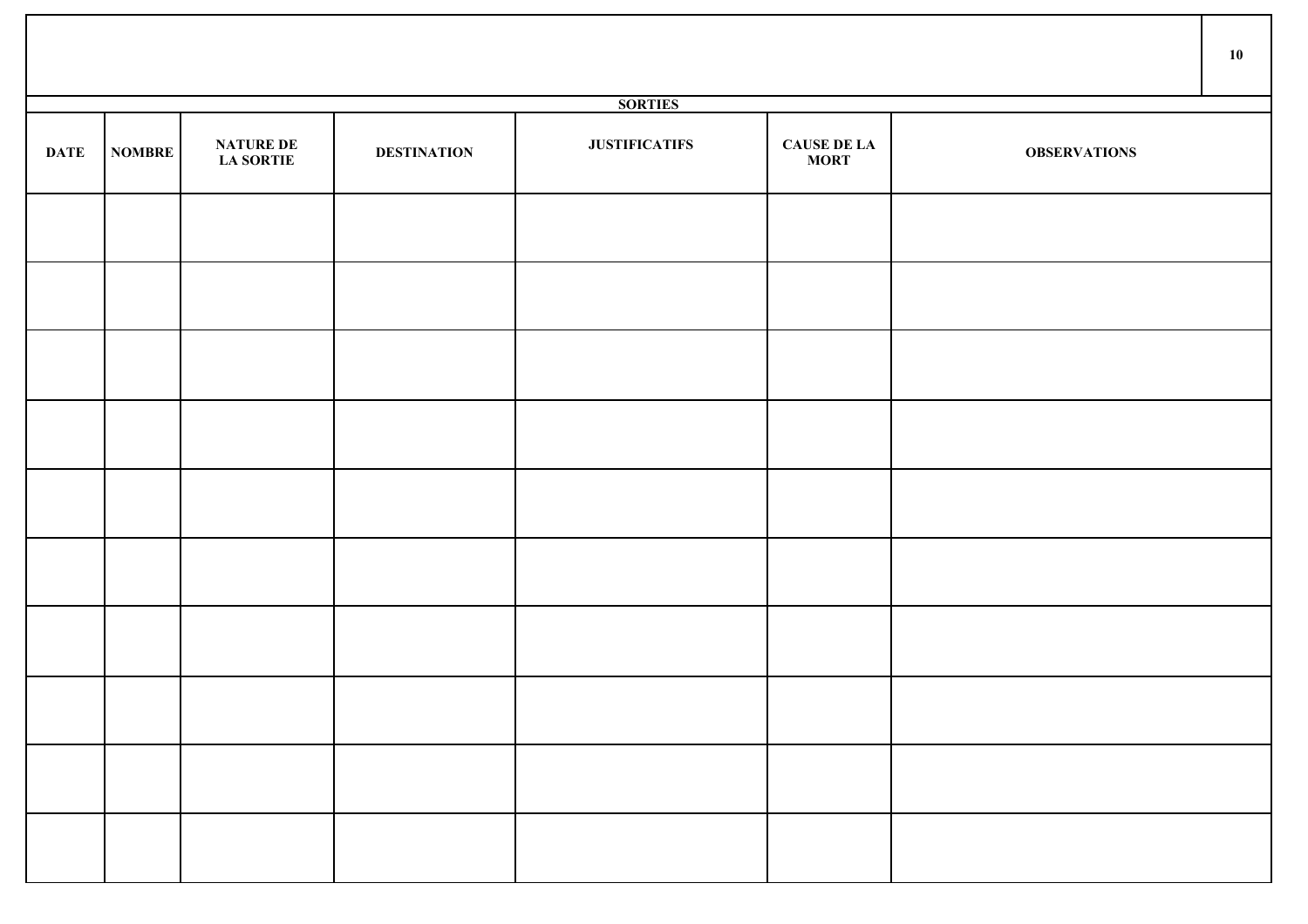|             | <b>ENTREES</b> |                                    |                                               |                                                                               |                  |                              |                   |                      |  |  |  |  |
|-------------|----------------|------------------------------------|-----------------------------------------------|-------------------------------------------------------------------------------|------------------|------------------------------|-------------------|----------------------|--|--|--|--|
|             |                |                                    | <b>IDENTIFICATION DU SPECIMEN</b>             |                                                                               | <b>MOUVEMENT</b> |                              |                   |                      |  |  |  |  |
| <b>DATE</b> | <b>SEXE</b>    | <b>DATE DE</b><br><b>NAISSANCE</b> | <b>ORIGINE OU</b><br><b>LIEU DE NAISSANCE</b> | $N^{\circ}$<br>D'IDENTIFICATION<br><b>INTERNE A</b><br><b>L'ETABLISSEMENT</b> | <b>NOMBRE</b>    | NATURE DE<br><b>L'ENTREE</b> | <b>PROVENANCE</b> | <b>JUSTIFICATIFS</b> |  |  |  |  |
|             |                |                                    |                                               |                                                                               |                  |                              |                   |                      |  |  |  |  |
|             |                |                                    |                                               |                                                                               |                  |                              |                   |                      |  |  |  |  |
|             |                |                                    |                                               |                                                                               |                  |                              |                   |                      |  |  |  |  |
|             |                |                                    |                                               |                                                                               |                  |                              |                   |                      |  |  |  |  |
|             |                |                                    |                                               |                                                                               |                  |                              |                   |                      |  |  |  |  |
|             |                |                                    |                                               |                                                                               |                  |                              |                   |                      |  |  |  |  |
|             |                |                                    |                                               |                                                                               |                  |                              |                   |                      |  |  |  |  |
|             |                |                                    |                                               |                                                                               |                  |                              |                   |                      |  |  |  |  |
|             |                |                                    |                                               |                                                                               |                  |                              |                   |                      |  |  |  |  |
|             |                |                                    |                                               |                                                                               |                  |                              |                   |                      |  |  |  |  |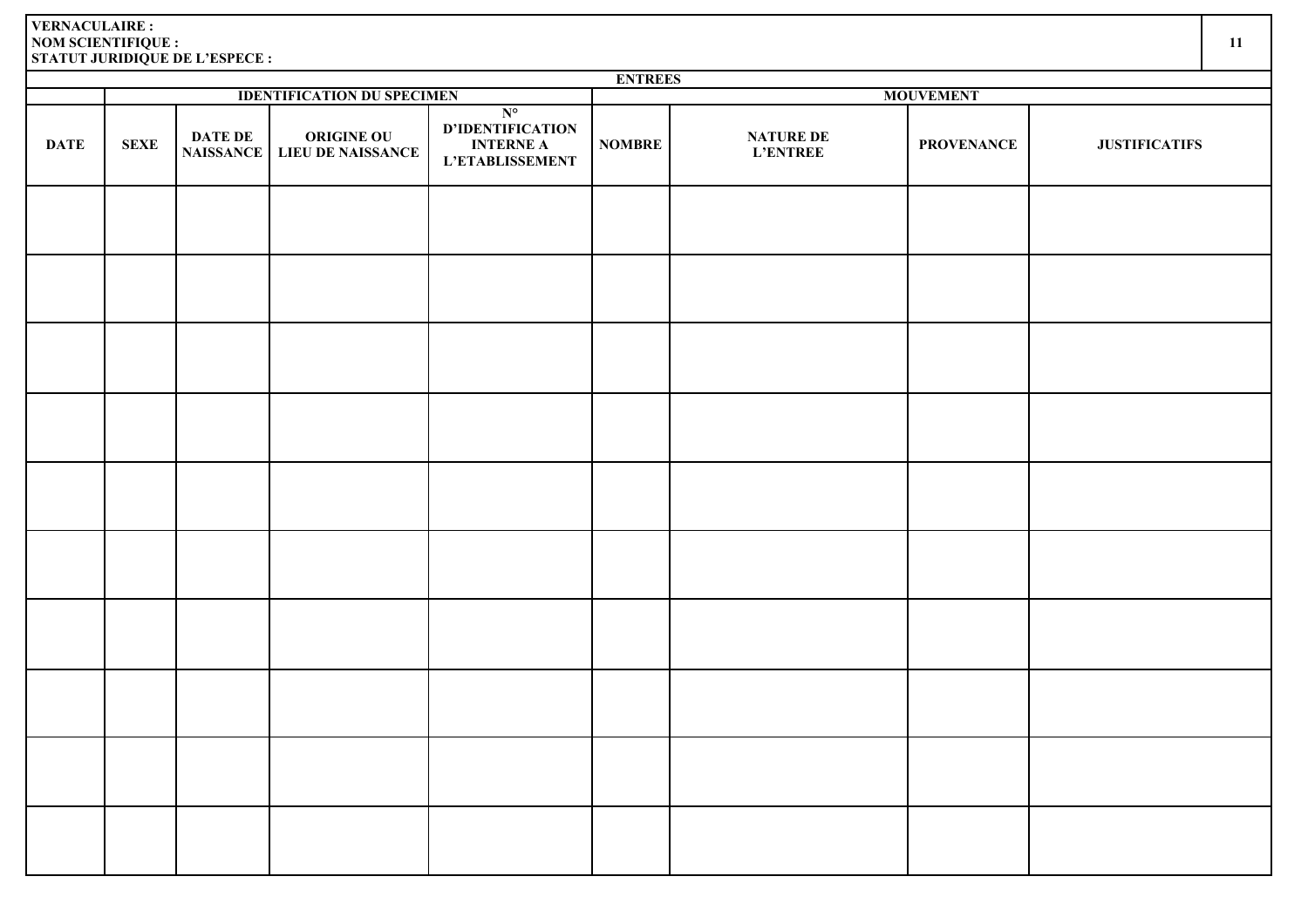|             |               |                                      |                    |                      |                                   |                     | 12 |
|-------------|---------------|--------------------------------------|--------------------|----------------------|-----------------------------------|---------------------|----|
|             |               |                                      |                    | <b>SORTIES</b>       |                                   |                     |    |
| <b>DATE</b> | <b>NOMBRE</b> | <b>NATURE DE</b><br><b>LA SORTIE</b> | <b>DESTINATION</b> | <b>JUSTIFICATIFS</b> | <b>CAUSE DE LA</b><br><b>MORT</b> | <b>OBSERVATIONS</b> |    |
|             |               |                                      |                    |                      |                                   |                     |    |
|             |               |                                      |                    |                      |                                   |                     |    |
|             |               |                                      |                    |                      |                                   |                     |    |
|             |               |                                      |                    |                      |                                   |                     |    |
|             |               |                                      |                    |                      |                                   |                     |    |
|             |               |                                      |                    |                      |                                   |                     |    |
|             |               |                                      |                    |                      |                                   |                     |    |
|             |               |                                      |                    |                      |                                   |                     |    |
|             |               |                                      |                    |                      |                                   |                     |    |
|             |               |                                      |                    |                      |                                   |                     |    |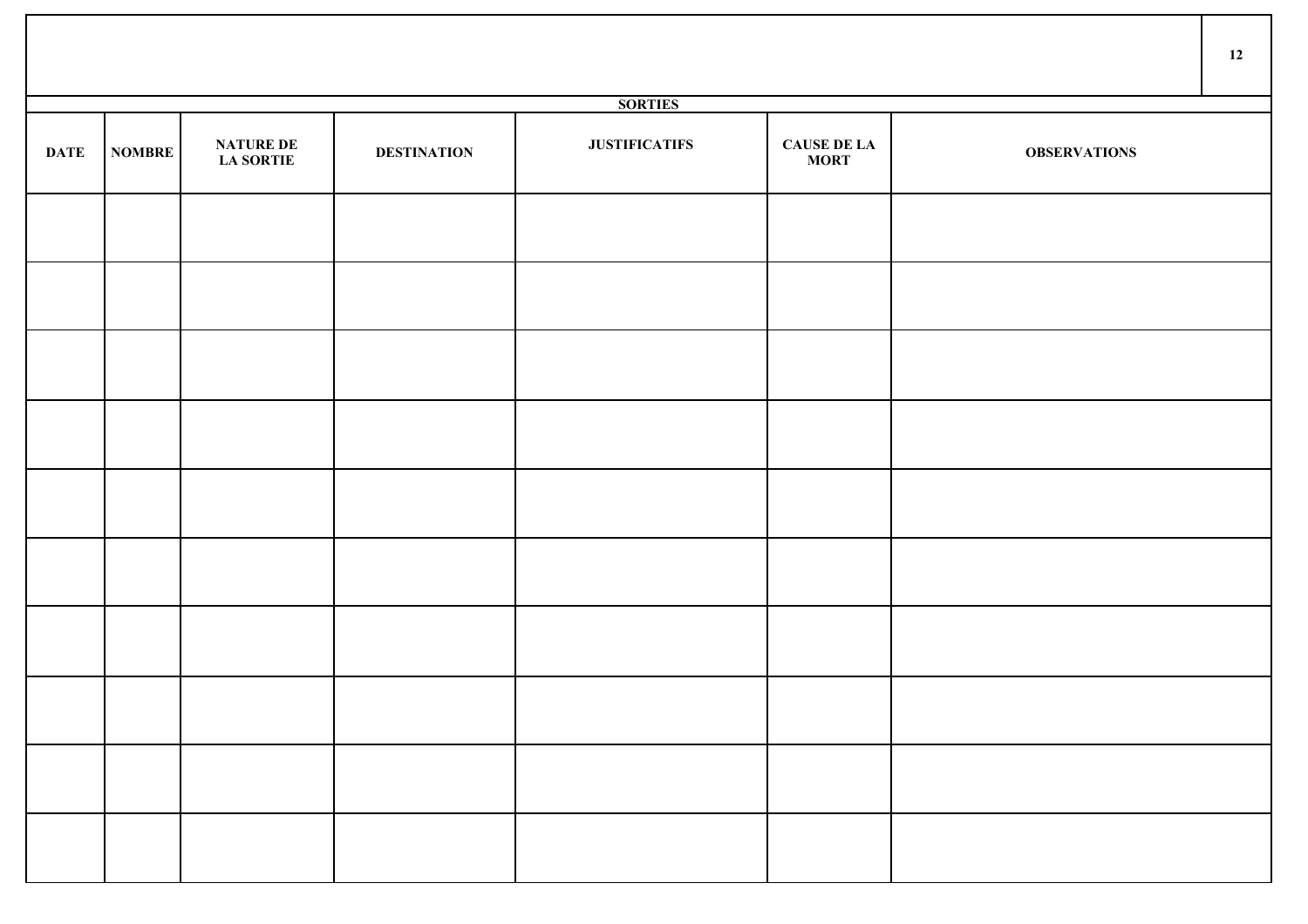|             | <b>ENTREES</b><br><b>IDENTIFICATION DU SPECIMEN</b><br><b>MOUVEMENT</b> |                             |                                        |                                                                        |               |                                     |                   |                      |  |  |  |  |  |
|-------------|-------------------------------------------------------------------------|-----------------------------|----------------------------------------|------------------------------------------------------------------------|---------------|-------------------------------------|-------------------|----------------------|--|--|--|--|--|
|             |                                                                         |                             |                                        |                                                                        |               |                                     |                   |                      |  |  |  |  |  |
| <b>DATE</b> | <b>SEXE</b>                                                             | DATE DE<br><b>NAISSANCE</b> | <b>ORIGINE OU</b><br>LIEU DE NAISSANCE | $N^{\circ}$<br>D'IDENTIFICATION<br><b>INTERNE A</b><br>L'ETABLISSEMENT | <b>NOMBRE</b> | <b>NATURE DE</b><br><b>L'ENTREE</b> | <b>PROVENANCE</b> | <b>JUSTIFICATIFS</b> |  |  |  |  |  |
|             |                                                                         |                             |                                        |                                                                        |               |                                     |                   |                      |  |  |  |  |  |
|             |                                                                         |                             |                                        |                                                                        |               |                                     |                   |                      |  |  |  |  |  |
|             |                                                                         |                             |                                        |                                                                        |               |                                     |                   |                      |  |  |  |  |  |
|             |                                                                         |                             |                                        |                                                                        |               |                                     |                   |                      |  |  |  |  |  |
|             |                                                                         |                             |                                        |                                                                        |               |                                     |                   |                      |  |  |  |  |  |
|             |                                                                         |                             |                                        |                                                                        |               |                                     |                   |                      |  |  |  |  |  |
|             |                                                                         |                             |                                        |                                                                        |               |                                     |                   |                      |  |  |  |  |  |
|             |                                                                         |                             |                                        |                                                                        |               |                                     |                   |                      |  |  |  |  |  |
|             |                                                                         |                             |                                        |                                                                        |               |                                     |                   |                      |  |  |  |  |  |
|             |                                                                         |                             |                                        |                                                                        |               |                                     |                   |                      |  |  |  |  |  |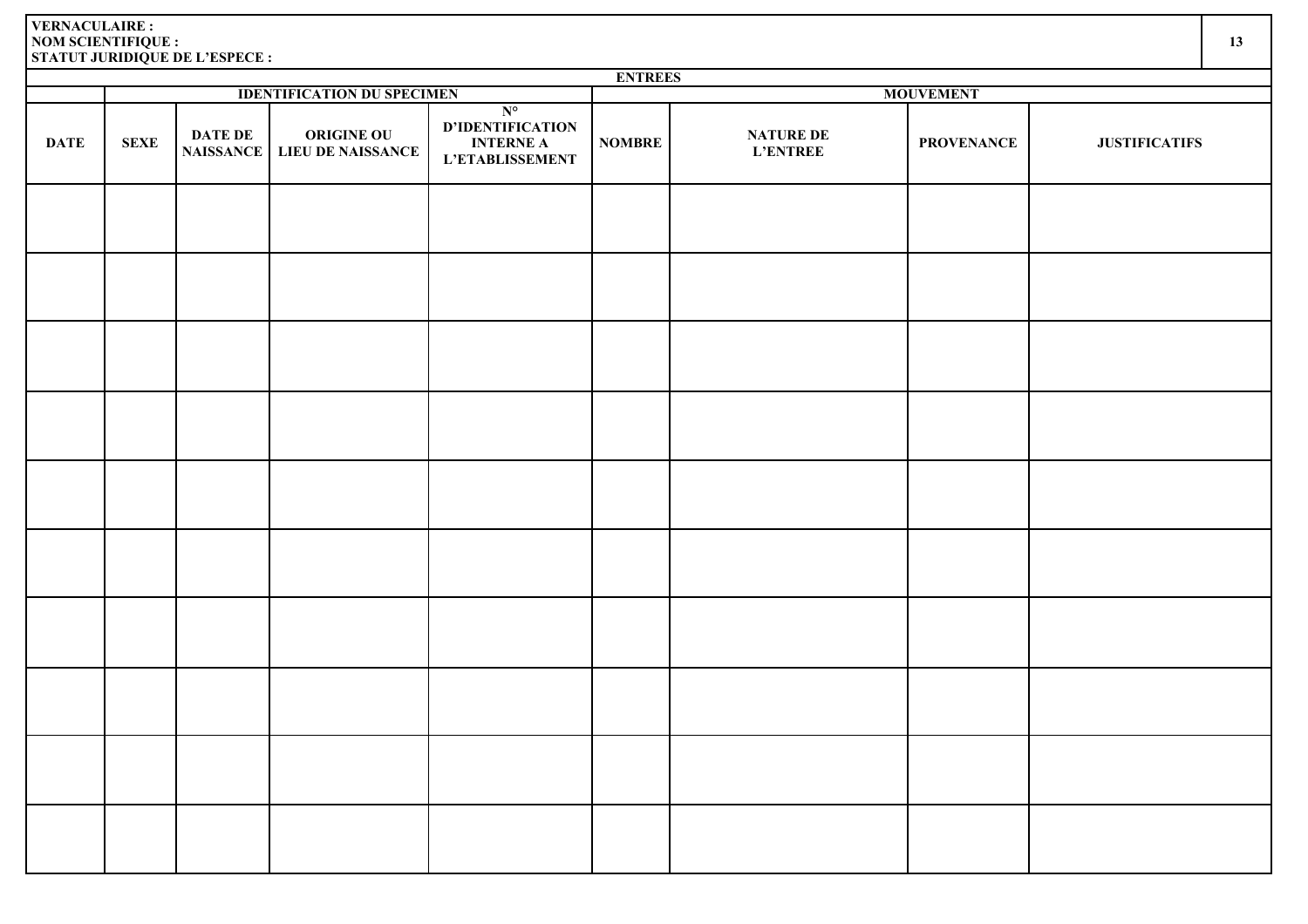|             |               |                                      |                    |                      |                                   |                     | 14 |
|-------------|---------------|--------------------------------------|--------------------|----------------------|-----------------------------------|---------------------|----|
|             |               |                                      |                    | <b>SORTIES</b>       |                                   |                     |    |
| <b>DATE</b> | <b>NOMBRE</b> | <b>NATURE DE</b><br><b>LA SORTIE</b> | <b>DESTINATION</b> | <b>JUSTIFICATIFS</b> | <b>CAUSE DE LA</b><br><b>MORT</b> | <b>OBSERVATIONS</b> |    |
|             |               |                                      |                    |                      |                                   |                     |    |
|             |               |                                      |                    |                      |                                   |                     |    |
|             |               |                                      |                    |                      |                                   |                     |    |
|             |               |                                      |                    |                      |                                   |                     |    |
|             |               |                                      |                    |                      |                                   |                     |    |
|             |               |                                      |                    |                      |                                   |                     |    |
|             |               |                                      |                    |                      |                                   |                     |    |
|             |               |                                      |                    |                      |                                   |                     |    |
|             |               |                                      |                    |                      |                                   |                     |    |
|             |               |                                      |                    |                      |                                   |                     |    |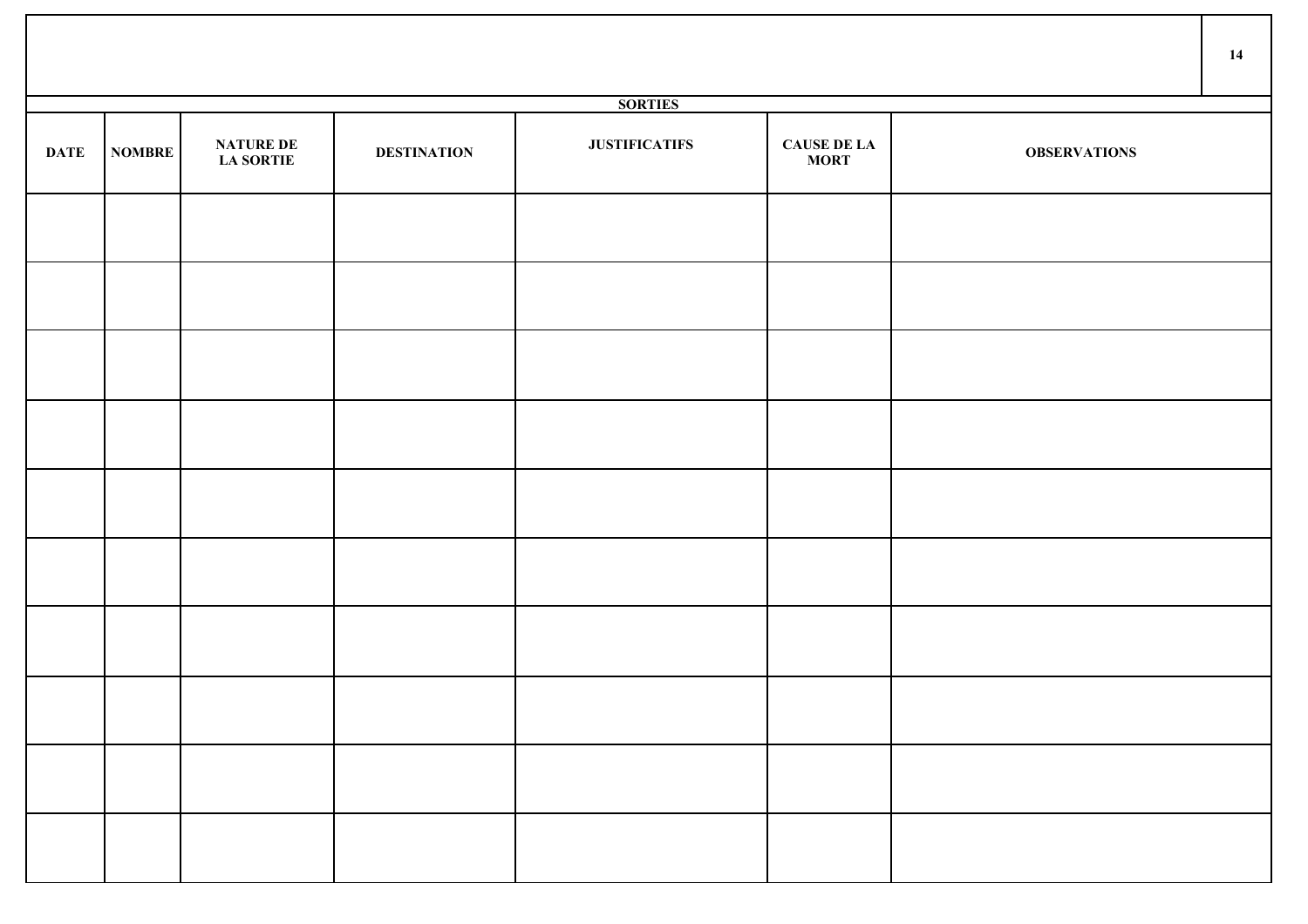|             | <b>ENTREES</b> |                                    |                                               |                                                                        |                  |                              |                   |                      |  |  |  |  |
|-------------|----------------|------------------------------------|-----------------------------------------------|------------------------------------------------------------------------|------------------|------------------------------|-------------------|----------------------|--|--|--|--|
|             |                |                                    | <b>IDENTIFICATION DU SPECIMEN</b>             |                                                                        | <b>MOUVEMENT</b> |                              |                   |                      |  |  |  |  |
| <b>DATE</b> | <b>SEXE</b>    | <b>DATE DE</b><br><b>NAISSANCE</b> | <b>ORIGINE OU</b><br><b>LIEU DE NAISSANCE</b> | $N^{\circ}$<br>D'IDENTIFICATION<br><b>INTERNE A</b><br>L'ETABLISSEMENT | <b>NOMBRE</b>    | <b>NATURE DE</b><br>L'ENTREE | <b>PROVENANCE</b> | <b>JUSTIFICATIFS</b> |  |  |  |  |
|             |                |                                    |                                               |                                                                        |                  |                              |                   |                      |  |  |  |  |
|             |                |                                    |                                               |                                                                        |                  |                              |                   |                      |  |  |  |  |
|             |                |                                    |                                               |                                                                        |                  |                              |                   |                      |  |  |  |  |
|             |                |                                    |                                               |                                                                        |                  |                              |                   |                      |  |  |  |  |
|             |                |                                    |                                               |                                                                        |                  |                              |                   |                      |  |  |  |  |
|             |                |                                    |                                               |                                                                        |                  |                              |                   |                      |  |  |  |  |
|             |                |                                    |                                               |                                                                        |                  |                              |                   |                      |  |  |  |  |
|             |                |                                    |                                               |                                                                        |                  |                              |                   |                      |  |  |  |  |
|             |                |                                    |                                               |                                                                        |                  |                              |                   |                      |  |  |  |  |
|             |                |                                    |                                               |                                                                        |                  |                              |                   |                      |  |  |  |  |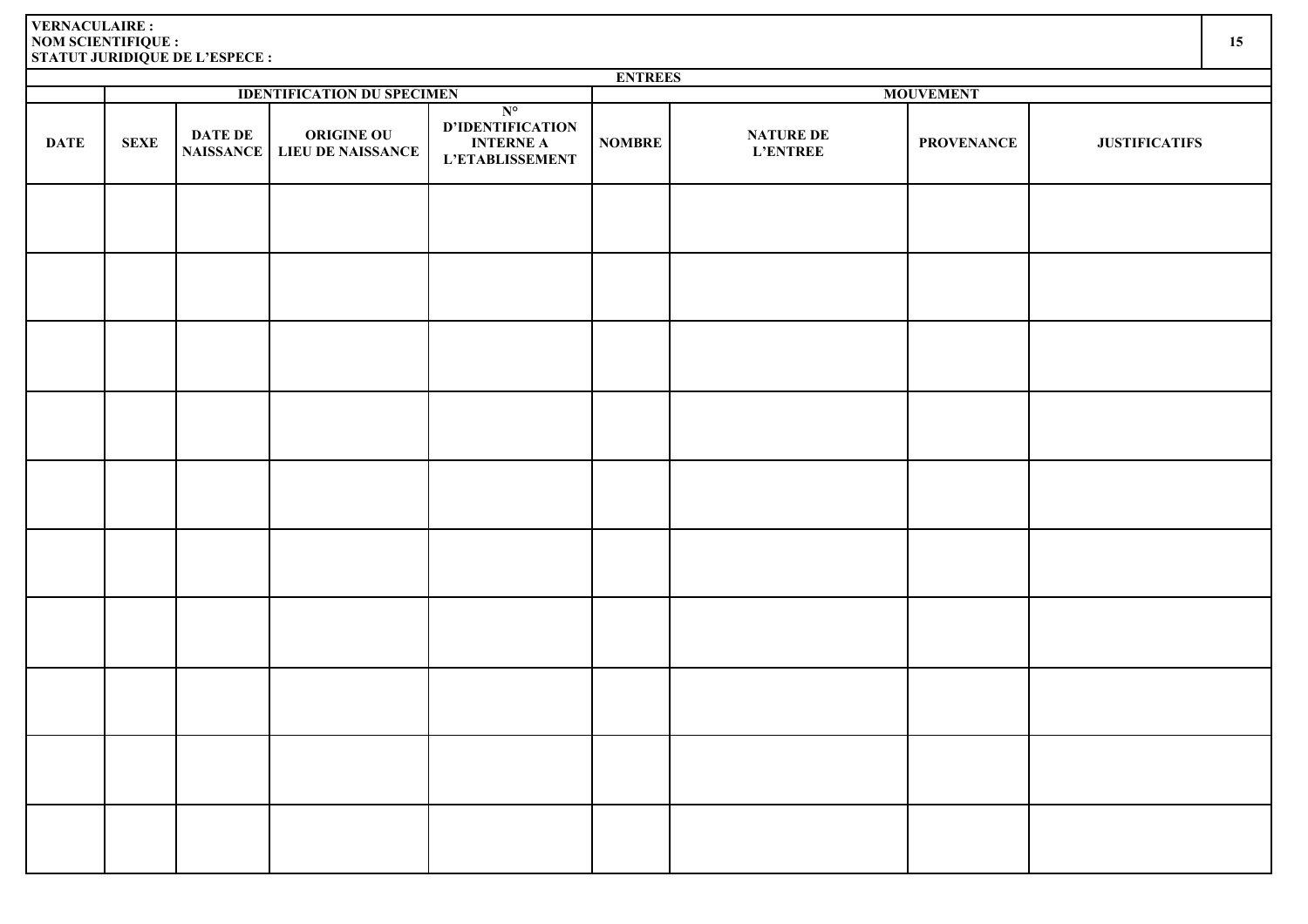|             |               |                                      |                    |                      |                                   |                     | 16 |
|-------------|---------------|--------------------------------------|--------------------|----------------------|-----------------------------------|---------------------|----|
|             |               |                                      |                    | <b>SORTIES</b>       |                                   |                     |    |
| <b>DATE</b> | <b>NOMBRE</b> | <b>NATURE DE</b><br><b>LA SORTIE</b> | <b>DESTINATION</b> | <b>JUSTIFICATIFS</b> | <b>CAUSE DE LA</b><br><b>MORT</b> | <b>OBSERVATIONS</b> |    |
|             |               |                                      |                    |                      |                                   |                     |    |
|             |               |                                      |                    |                      |                                   |                     |    |
|             |               |                                      |                    |                      |                                   |                     |    |
|             |               |                                      |                    |                      |                                   |                     |    |
|             |               |                                      |                    |                      |                                   |                     |    |
|             |               |                                      |                    |                      |                                   |                     |    |
|             |               |                                      |                    |                      |                                   |                     |    |
|             |               |                                      |                    |                      |                                   |                     |    |
|             |               |                                      |                    |                      |                                   |                     |    |
|             |               |                                      |                    |                      |                                   |                     |    |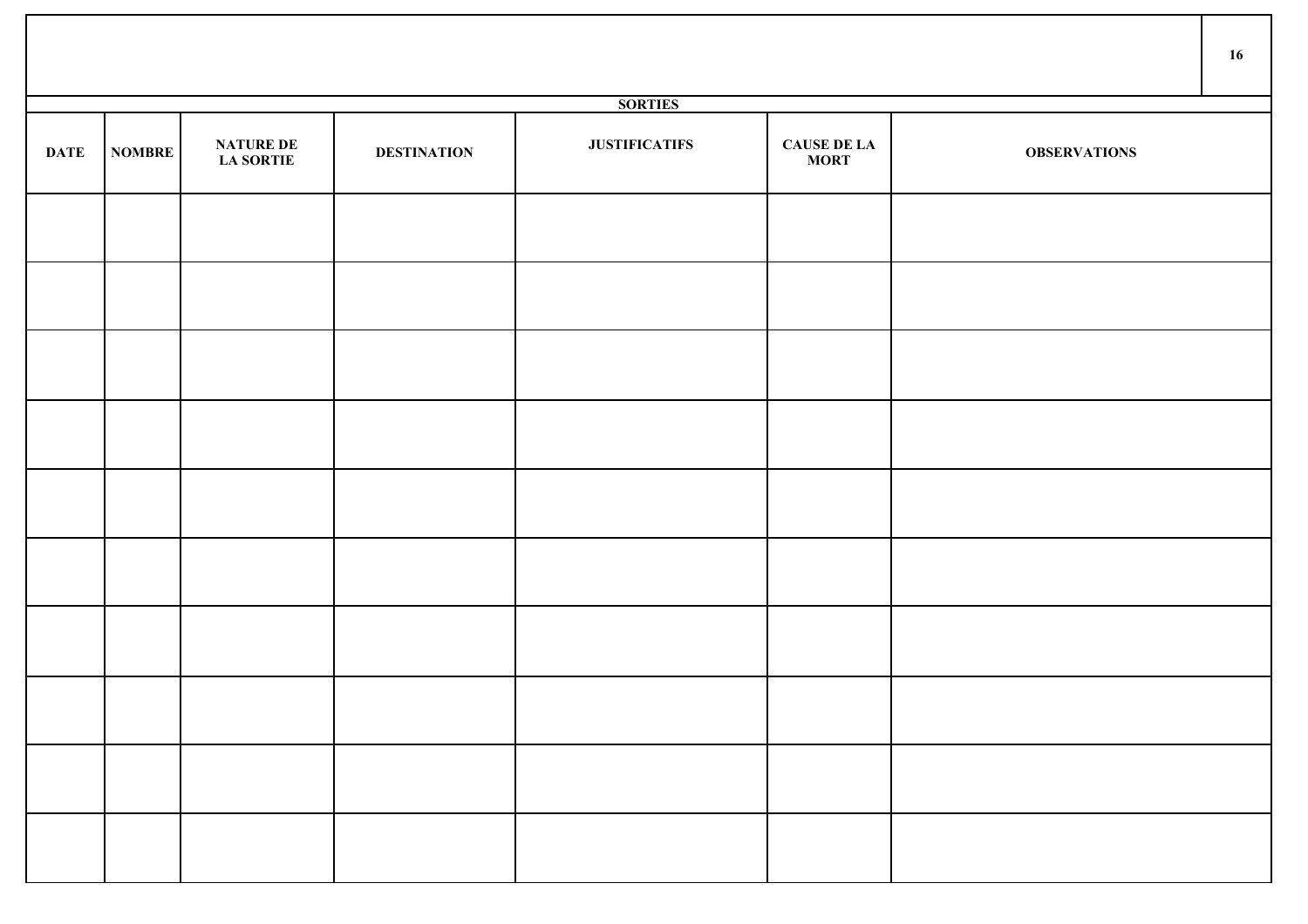|             | <b>ENTREES</b> |                                    |                                        |                                                                        |               |                                     |                   |                      |  |  |  |  |
|-------------|----------------|------------------------------------|----------------------------------------|------------------------------------------------------------------------|---------------|-------------------------------------|-------------------|----------------------|--|--|--|--|
|             |                |                                    | <b>IDENTIFICATION DU SPECIMEN</b>      |                                                                        |               |                                     | <b>MOUVEMENT</b>  |                      |  |  |  |  |
| <b>DATE</b> | <b>SEXE</b>    | <b>DATE DE</b><br><b>NAISSANCE</b> | <b>ORIGINE OU</b><br>LIEU DE NAISSANCE | $N^{\circ}$<br>D'IDENTIFICATION<br><b>INTERNE A</b><br>L'ETABLISSEMENT | <b>NOMBRE</b> | <b>NATURE DE</b><br><b>L'ENTREE</b> | <b>PROVENANCE</b> | <b>JUSTIFICATIFS</b> |  |  |  |  |
|             |                |                                    |                                        |                                                                        |               |                                     |                   |                      |  |  |  |  |
|             |                |                                    |                                        |                                                                        |               |                                     |                   |                      |  |  |  |  |
|             |                |                                    |                                        |                                                                        |               |                                     |                   |                      |  |  |  |  |
|             |                |                                    |                                        |                                                                        |               |                                     |                   |                      |  |  |  |  |
|             |                |                                    |                                        |                                                                        |               |                                     |                   |                      |  |  |  |  |
|             |                |                                    |                                        |                                                                        |               |                                     |                   |                      |  |  |  |  |
|             |                |                                    |                                        |                                                                        |               |                                     |                   |                      |  |  |  |  |
|             |                |                                    |                                        |                                                                        |               |                                     |                   |                      |  |  |  |  |
|             |                |                                    |                                        |                                                                        |               |                                     |                   |                      |  |  |  |  |
|             |                |                                    |                                        |                                                                        |               |                                     |                   |                      |  |  |  |  |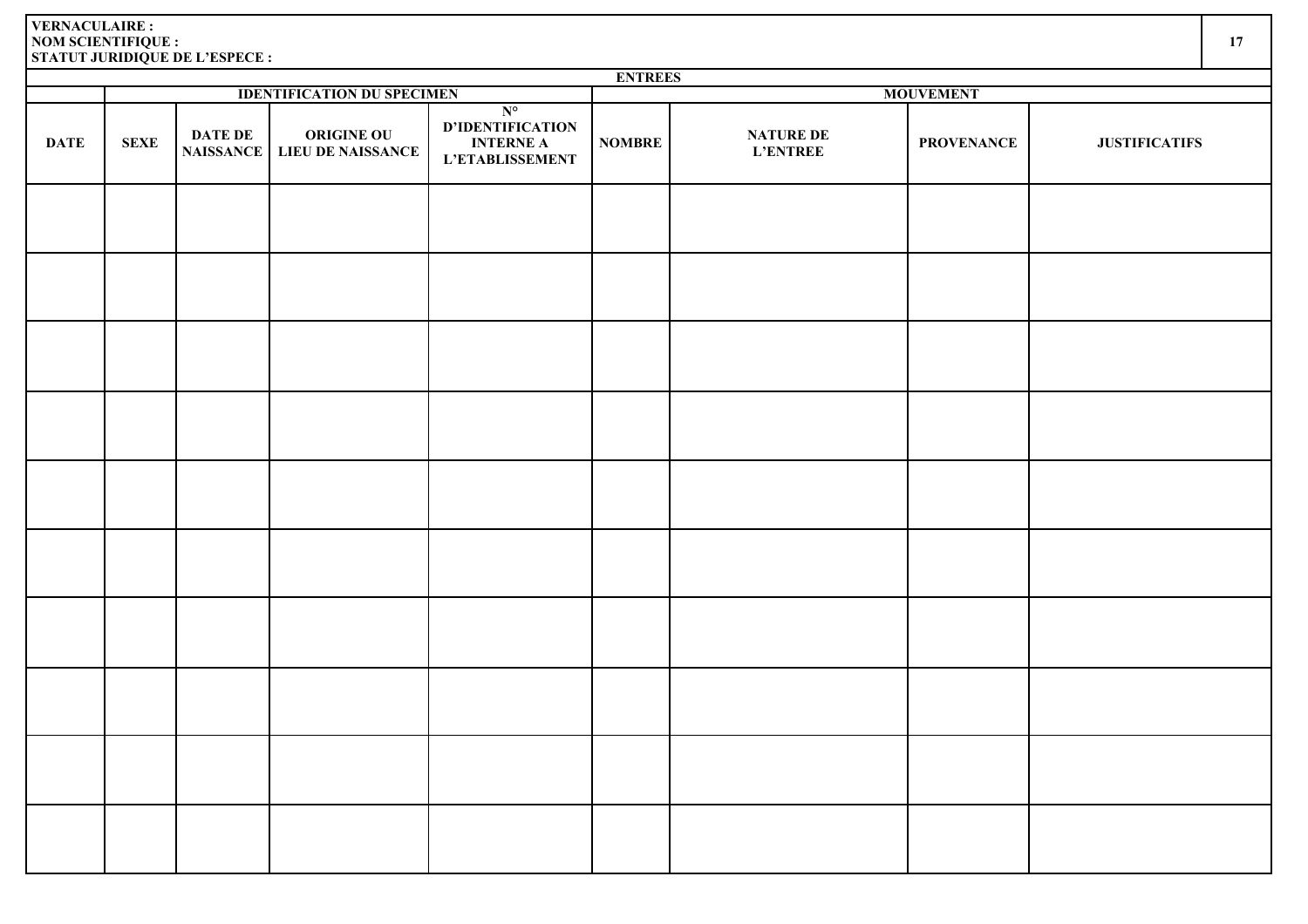|             |               |                                      |                    |                      |                                   |                     | 18 |
|-------------|---------------|--------------------------------------|--------------------|----------------------|-----------------------------------|---------------------|----|
|             |               |                                      |                    | <b>SORTIES</b>       |                                   |                     |    |
| <b>DATE</b> | <b>NOMBRE</b> | <b>NATURE DE</b><br><b>LA SORTIE</b> | <b>DESTINATION</b> | <b>JUSTIFICATIFS</b> | <b>CAUSE DE LA</b><br><b>MORT</b> | <b>OBSERVATIONS</b> |    |
|             |               |                                      |                    |                      |                                   |                     |    |
|             |               |                                      |                    |                      |                                   |                     |    |
|             |               |                                      |                    |                      |                                   |                     |    |
|             |               |                                      |                    |                      |                                   |                     |    |
|             |               |                                      |                    |                      |                                   |                     |    |
|             |               |                                      |                    |                      |                                   |                     |    |
|             |               |                                      |                    |                      |                                   |                     |    |
|             |               |                                      |                    |                      |                                   |                     |    |
|             |               |                                      |                    |                      |                                   |                     |    |
|             |               |                                      |                    |                      |                                   |                     |    |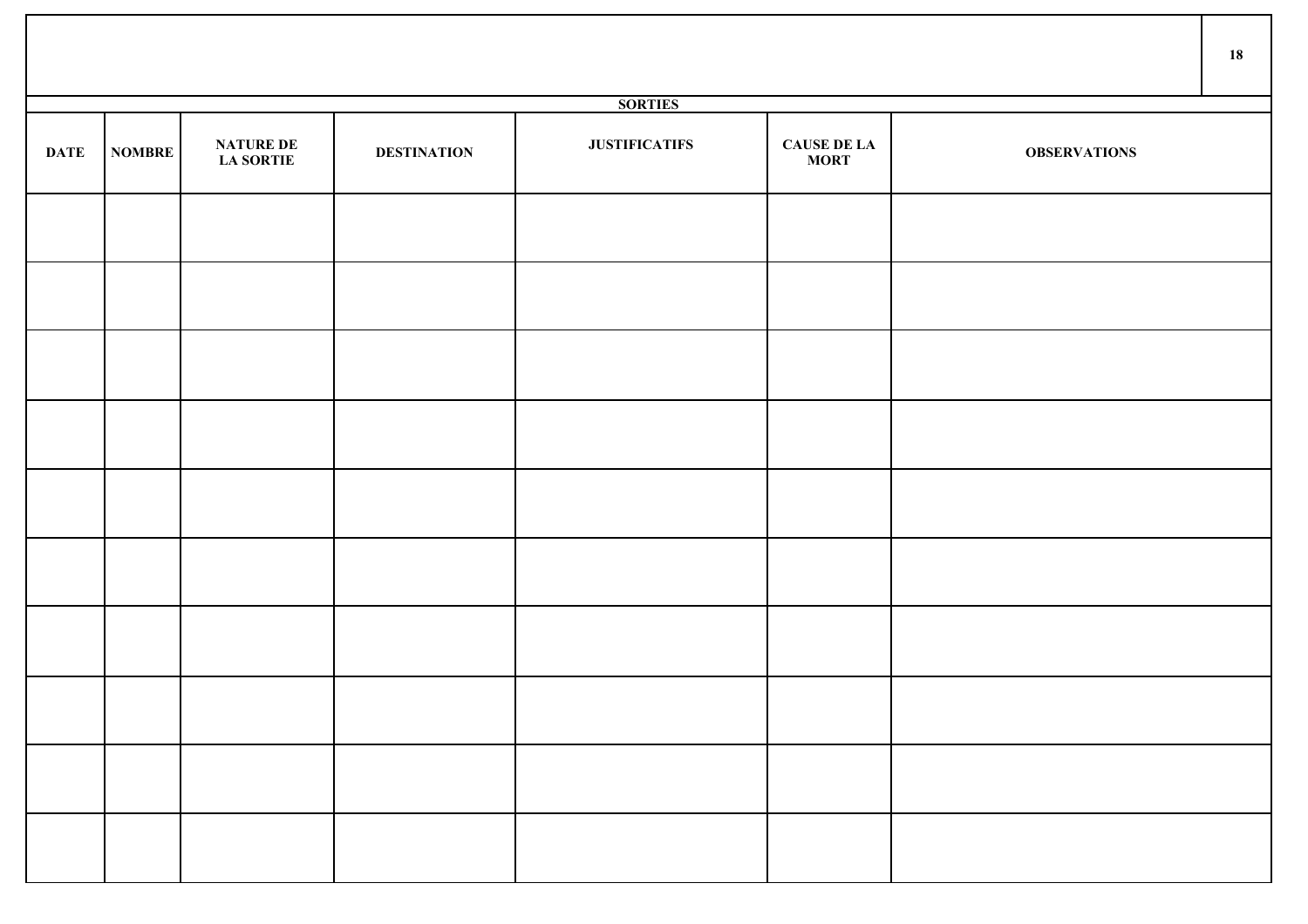|             | <b>ENTREES</b> |                              |                                        |                                                                        |                  |                                     |                   |                      |  |  |  |  |
|-------------|----------------|------------------------------|----------------------------------------|------------------------------------------------------------------------|------------------|-------------------------------------|-------------------|----------------------|--|--|--|--|
|             |                |                              | <b>IDENTIFICATION DU SPECIMEN</b>      |                                                                        | <b>MOUVEMENT</b> |                                     |                   |                      |  |  |  |  |
| <b>DATE</b> | <b>SEXE</b>    | <b>DATE DE<br/>NAISSANCE</b> | <b>ORIGINE OU</b><br>LIEU DE NAISSANCE | $N^{\circ}$<br>D'IDENTIFICATION<br><b>INTERNE A</b><br>L'ETABLISSEMENT | <b>NOMBRE</b>    | <b>NATURE DE</b><br><b>L'ENTREE</b> | <b>PROVENANCE</b> | <b>JUSTIFICATIFS</b> |  |  |  |  |
|             |                |                              |                                        |                                                                        |                  |                                     |                   |                      |  |  |  |  |
|             |                |                              |                                        |                                                                        |                  |                                     |                   |                      |  |  |  |  |
|             |                |                              |                                        |                                                                        |                  |                                     |                   |                      |  |  |  |  |
|             |                |                              |                                        |                                                                        |                  |                                     |                   |                      |  |  |  |  |
|             |                |                              |                                        |                                                                        |                  |                                     |                   |                      |  |  |  |  |
|             |                |                              |                                        |                                                                        |                  |                                     |                   |                      |  |  |  |  |
|             |                |                              |                                        |                                                                        |                  |                                     |                   |                      |  |  |  |  |
|             |                |                              |                                        |                                                                        |                  |                                     |                   |                      |  |  |  |  |
|             |                |                              |                                        |                                                                        |                  |                                     |                   |                      |  |  |  |  |
|             |                |                              |                                        |                                                                        |                  |                                     |                   |                      |  |  |  |  |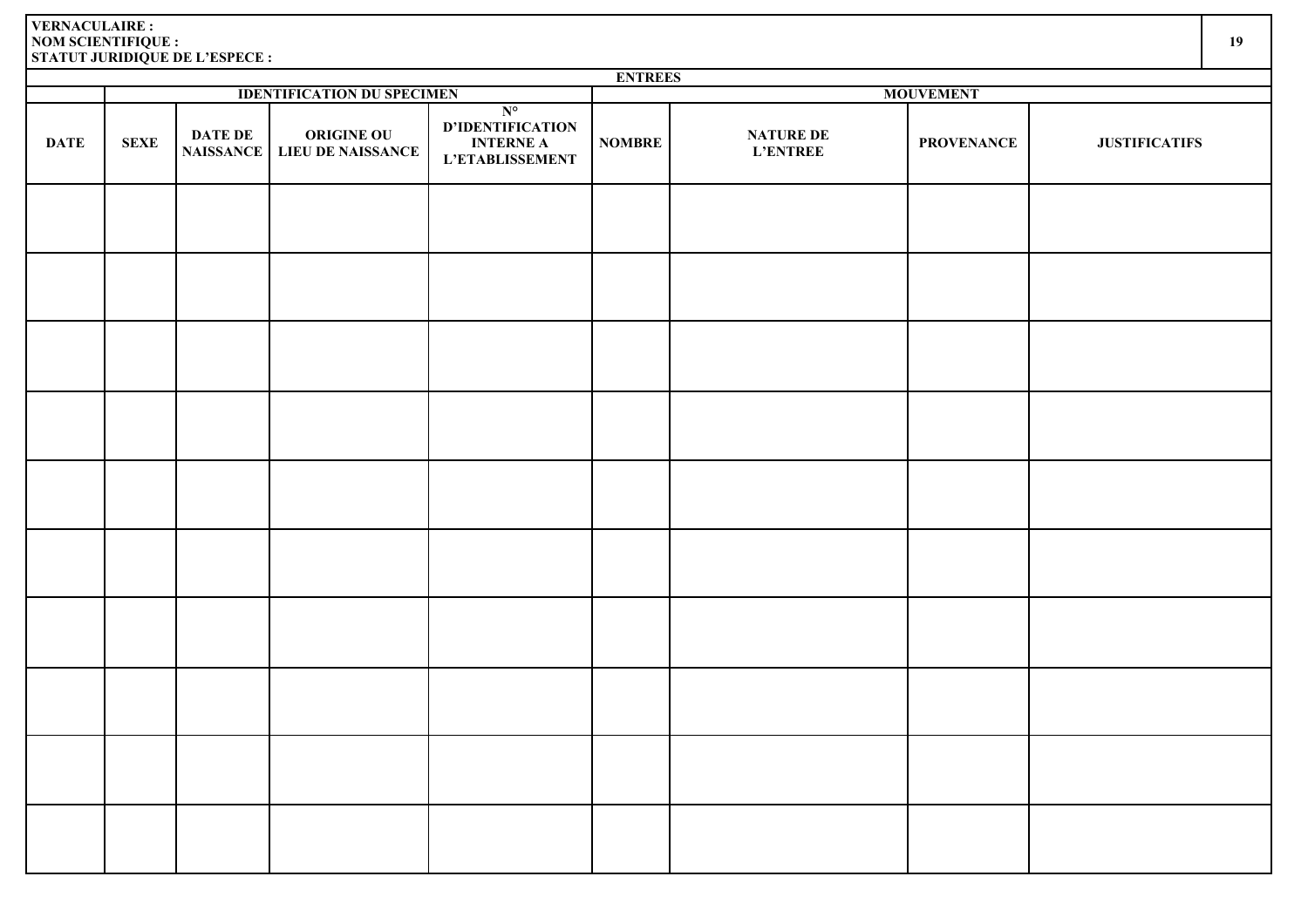|             |               |                                      |                    |                      |                                   |                     | 20 |
|-------------|---------------|--------------------------------------|--------------------|----------------------|-----------------------------------|---------------------|----|
|             |               |                                      |                    | <b>SORTIES</b>       |                                   |                     |    |
| <b>DATE</b> | <b>NOMBRE</b> | <b>NATURE DE</b><br><b>LA SORTIE</b> | <b>DESTINATION</b> | <b>JUSTIFICATIFS</b> | <b>CAUSE DE LA</b><br><b>MORT</b> | <b>OBSERVATIONS</b> |    |
|             |               |                                      |                    |                      |                                   |                     |    |
|             |               |                                      |                    |                      |                                   |                     |    |
|             |               |                                      |                    |                      |                                   |                     |    |
|             |               |                                      |                    |                      |                                   |                     |    |
|             |               |                                      |                    |                      |                                   |                     |    |
|             |               |                                      |                    |                      |                                   |                     |    |
|             |               |                                      |                    |                      |                                   |                     |    |
|             |               |                                      |                    |                      |                                   |                     |    |
|             |               |                                      |                    |                      |                                   |                     |    |
|             |               |                                      |                    |                      |                                   |                     |    |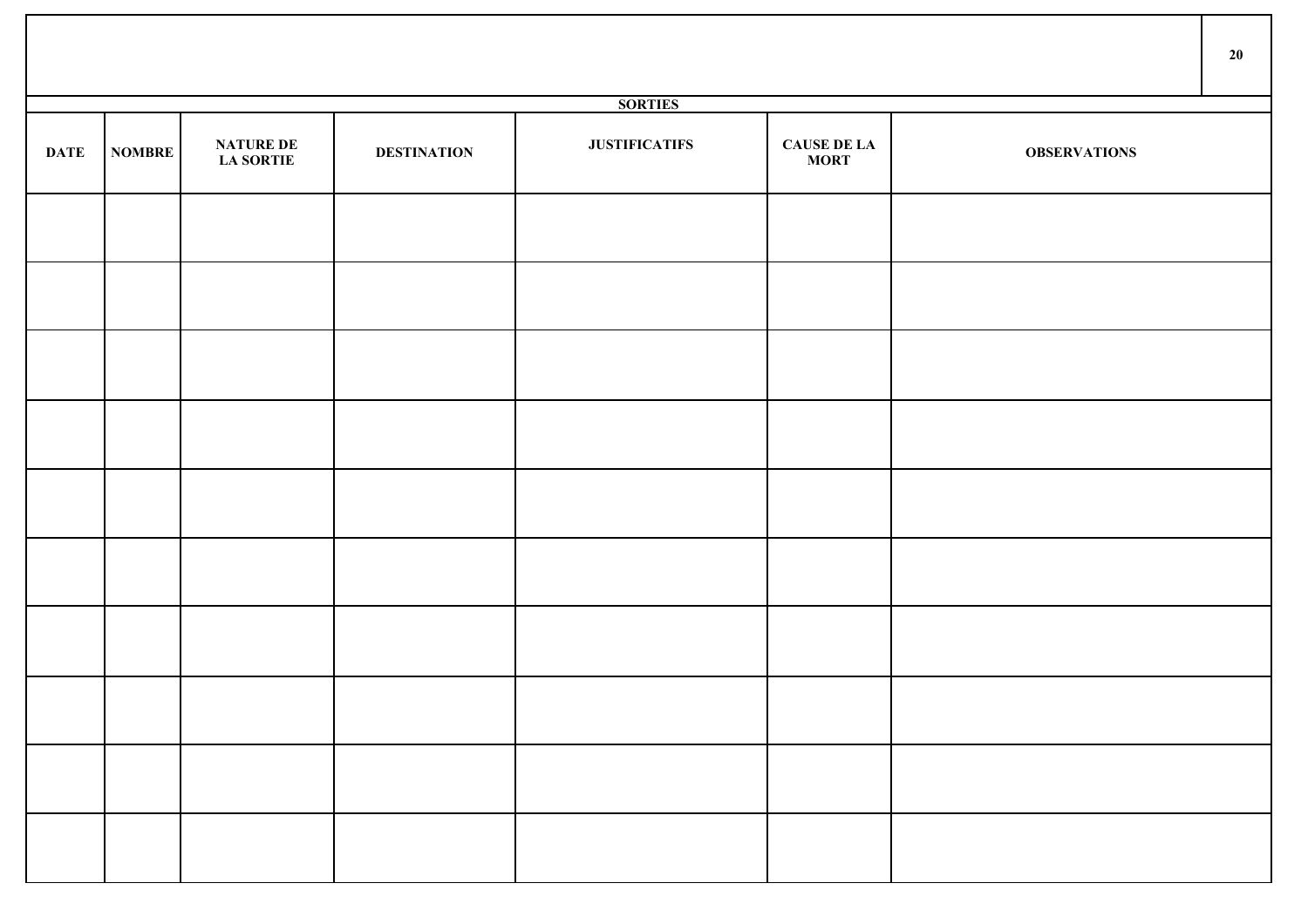|             | <b>ENTREES</b> |                                    |                                               |                                                                               |                  |                                     |                   |                      |  |  |  |  |
|-------------|----------------|------------------------------------|-----------------------------------------------|-------------------------------------------------------------------------------|------------------|-------------------------------------|-------------------|----------------------|--|--|--|--|
|             |                |                                    | <b>IDENTIFICATION DU SPECIMEN</b>             |                                                                               | <b>MOUVEMENT</b> |                                     |                   |                      |  |  |  |  |
| <b>DATE</b> | <b>SEXE</b>    | <b>DATE DE</b><br><b>NAISSANCE</b> | <b>ORIGINE OU</b><br><b>LIEU DE NAISSANCE</b> | $N^{\circ}$<br><b>D'IDENTIFICATION</b><br><b>INTERNE A</b><br>L'ETABLISSEMENT | <b>NOMBRE</b>    | <b>NATURE DE</b><br><b>L'ENTREE</b> | <b>PROVENANCE</b> | <b>JUSTIFICATIFS</b> |  |  |  |  |
|             |                |                                    |                                               |                                                                               |                  |                                     |                   |                      |  |  |  |  |
|             |                |                                    |                                               |                                                                               |                  |                                     |                   |                      |  |  |  |  |
|             |                |                                    |                                               |                                                                               |                  |                                     |                   |                      |  |  |  |  |
|             |                |                                    |                                               |                                                                               |                  |                                     |                   |                      |  |  |  |  |
|             |                |                                    |                                               |                                                                               |                  |                                     |                   |                      |  |  |  |  |
|             |                |                                    |                                               |                                                                               |                  |                                     |                   |                      |  |  |  |  |
|             |                |                                    |                                               |                                                                               |                  |                                     |                   |                      |  |  |  |  |
|             |                |                                    |                                               |                                                                               |                  |                                     |                   |                      |  |  |  |  |
|             |                |                                    |                                               |                                                                               |                  |                                     |                   |                      |  |  |  |  |
|             |                |                                    |                                               |                                                                               |                  |                                     |                   |                      |  |  |  |  |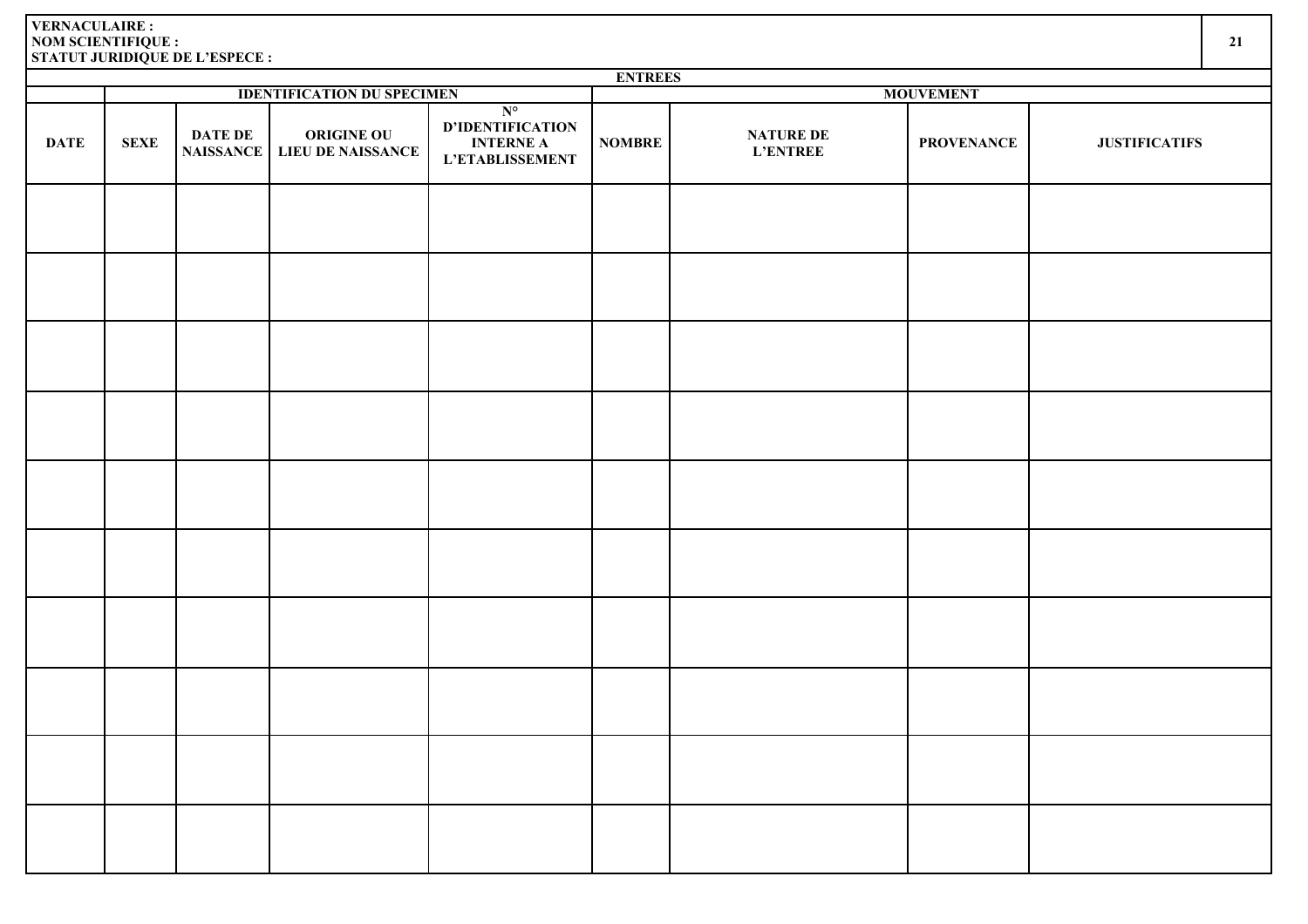|             |               |                                      |                    |                      |                             |                     | 22 |
|-------------|---------------|--------------------------------------|--------------------|----------------------|-----------------------------|---------------------|----|
|             |               |                                      |                    | <b>SORTIES</b>       |                             |                     |    |
| <b>DATE</b> | <b>NOMBRE</b> | <b>NATURE DE</b><br><b>LA SORTIE</b> | <b>DESTINATION</b> | <b>JUSTIFICATIFS</b> | <b>CAUSE DE LA<br/>MORT</b> | <b>OBSERVATIONS</b> |    |
|             |               |                                      |                    |                      |                             |                     |    |
|             |               |                                      |                    |                      |                             |                     |    |
|             |               |                                      |                    |                      |                             |                     |    |
|             |               |                                      |                    |                      |                             |                     |    |
|             |               |                                      |                    |                      |                             |                     |    |
|             |               |                                      |                    |                      |                             |                     |    |
|             |               |                                      |                    |                      |                             |                     |    |
|             |               |                                      |                    |                      |                             |                     |    |
|             |               |                                      |                    |                      |                             |                     |    |
|             |               |                                      |                    |                      |                             |                     |    |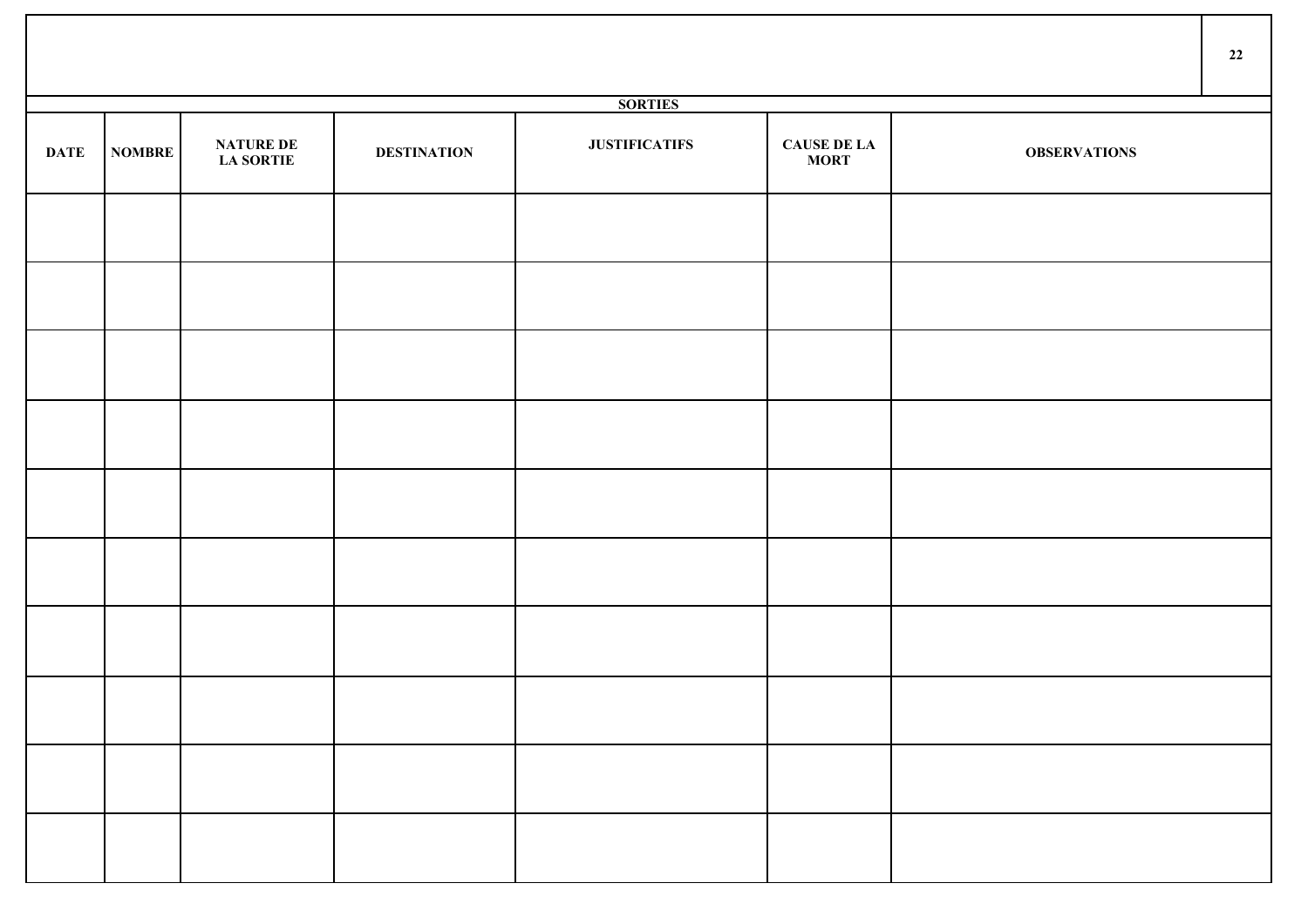|             | <b>ENTREES</b> |                                    |                                               |                                                                        |               |                                     |                   |                      |  |  |  |  |
|-------------|----------------|------------------------------------|-----------------------------------------------|------------------------------------------------------------------------|---------------|-------------------------------------|-------------------|----------------------|--|--|--|--|
|             |                |                                    | <b>IDENTIFICATION DU SPECIMEN</b>             |                                                                        |               |                                     | <b>MOUVEMENT</b>  |                      |  |  |  |  |
| <b>DATE</b> | <b>SEXE</b>    | <b>DATE DE</b><br><b>NAISSANCE</b> | <b>ORIGINE OU</b><br><b>LIEU DE NAISSANCE</b> | $N^{\circ}$<br>D'IDENTIFICATION<br><b>INTERNE A</b><br>L'ETABLISSEMENT | <b>NOMBRE</b> | <b>NATURE DE</b><br><b>L'ENTREE</b> | <b>PROVENANCE</b> | <b>JUSTIFICATIFS</b> |  |  |  |  |
|             |                |                                    |                                               |                                                                        |               |                                     |                   |                      |  |  |  |  |
|             |                |                                    |                                               |                                                                        |               |                                     |                   |                      |  |  |  |  |
|             |                |                                    |                                               |                                                                        |               |                                     |                   |                      |  |  |  |  |
|             |                |                                    |                                               |                                                                        |               |                                     |                   |                      |  |  |  |  |
|             |                |                                    |                                               |                                                                        |               |                                     |                   |                      |  |  |  |  |
|             |                |                                    |                                               |                                                                        |               |                                     |                   |                      |  |  |  |  |
|             |                |                                    |                                               |                                                                        |               |                                     |                   |                      |  |  |  |  |
|             |                |                                    |                                               |                                                                        |               |                                     |                   |                      |  |  |  |  |
|             |                |                                    |                                               |                                                                        |               |                                     |                   |                      |  |  |  |  |
|             |                |                                    |                                               |                                                                        |               |                                     |                   |                      |  |  |  |  |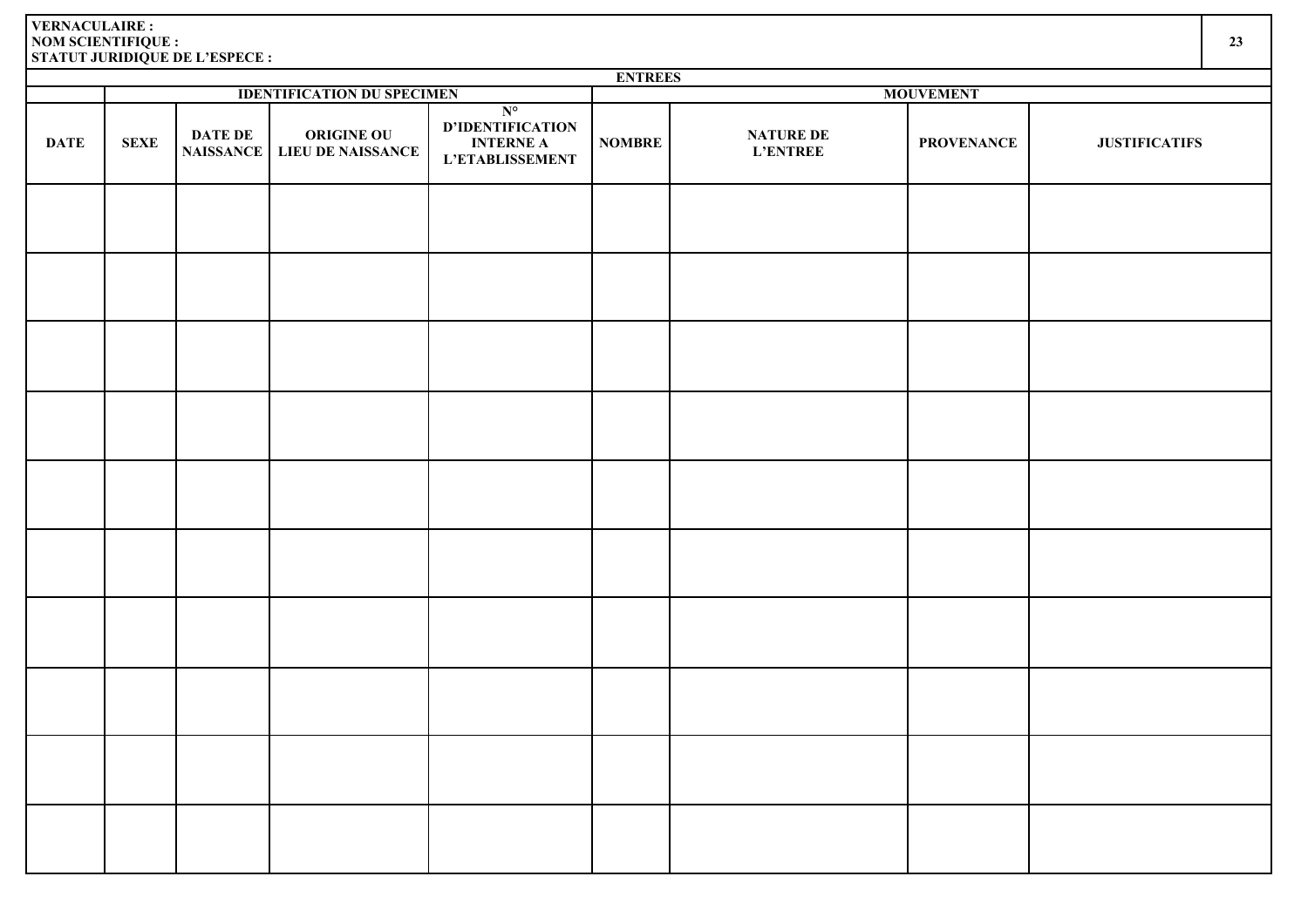|             |               |                                      |                    |                      |                                   |                     | 24 |
|-------------|---------------|--------------------------------------|--------------------|----------------------|-----------------------------------|---------------------|----|
|             |               |                                      |                    | <b>SORTIES</b>       |                                   |                     |    |
| <b>DATE</b> | <b>NOMBRE</b> | <b>NATURE DE</b><br><b>LA SORTIE</b> | <b>DESTINATION</b> | <b>JUSTIFICATIFS</b> | <b>CAUSE DE LA</b><br><b>MORT</b> | <b>OBSERVATIONS</b> |    |
|             |               |                                      |                    |                      |                                   |                     |    |
|             |               |                                      |                    |                      |                                   |                     |    |
|             |               |                                      |                    |                      |                                   |                     |    |
|             |               |                                      |                    |                      |                                   |                     |    |
|             |               |                                      |                    |                      |                                   |                     |    |
|             |               |                                      |                    |                      |                                   |                     |    |
|             |               |                                      |                    |                      |                                   |                     |    |
|             |               |                                      |                    |                      |                                   |                     |    |
|             |               |                                      |                    |                      |                                   |                     |    |
|             |               |                                      |                    |                      |                                   |                     |    |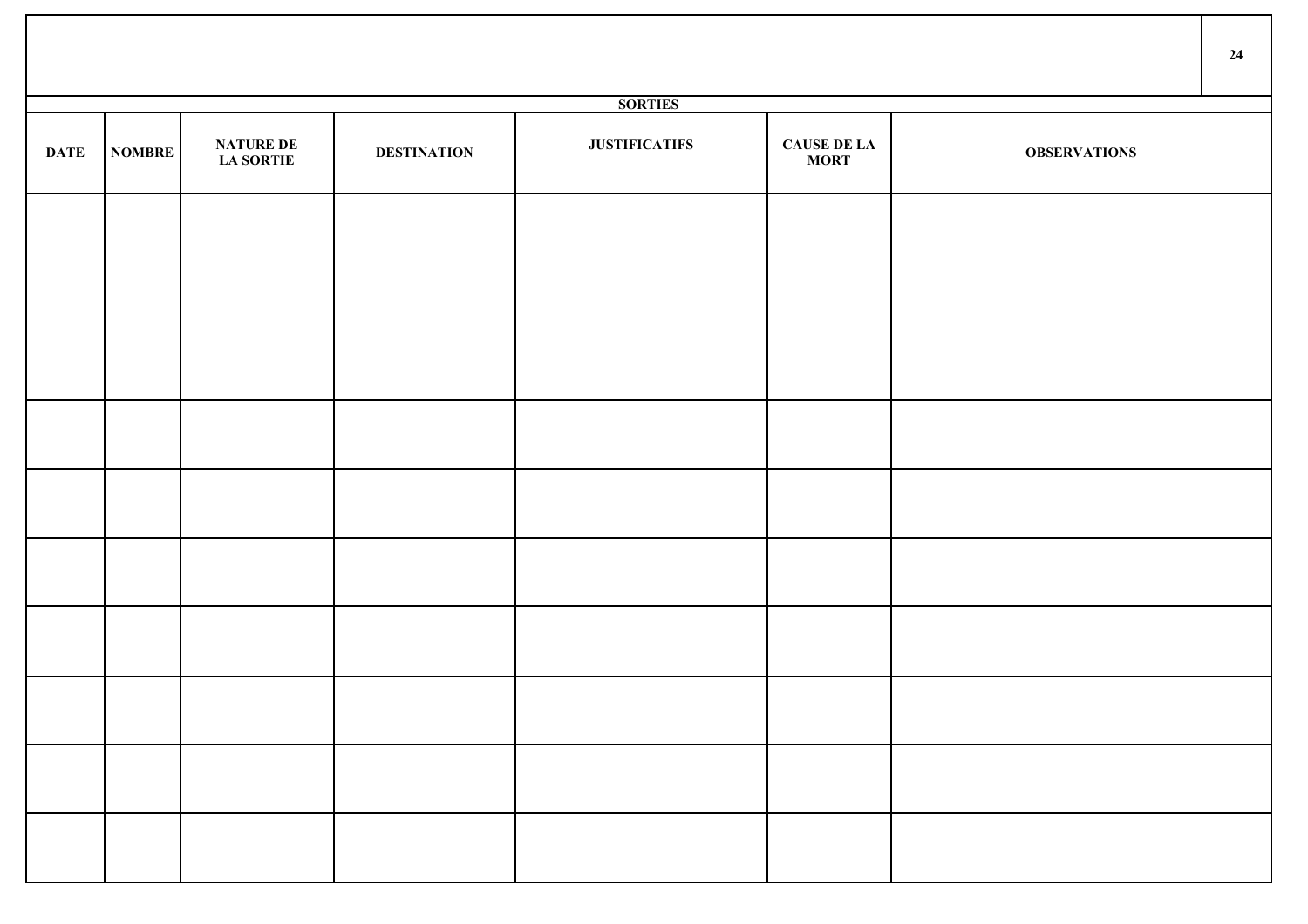|             | <b>ENTREES</b> |                             |                                        |                                                                               |               |                                     |                   |                      |  |  |
|-------------|----------------|-----------------------------|----------------------------------------|-------------------------------------------------------------------------------|---------------|-------------------------------------|-------------------|----------------------|--|--|
|             |                |                             | <b>IDENTIFICATION DU SPECIMEN</b>      |                                                                               |               |                                     | <b>MOUVEMENT</b>  |                      |  |  |
| <b>DATE</b> | <b>SEXE</b>    | DATE DE<br><b>NAISSANCE</b> | <b>ORIGINE OU</b><br>LIEU DE NAISSANCE | $N^{\circ}$<br>D'IDENTIFICATION<br><b>INTERNE A</b><br><b>L'ETABLISSEMENT</b> | <b>NOMBRE</b> | <b>NATURE DE</b><br><b>L'ENTREE</b> | <b>PROVENANCE</b> | <b>JUSTIFICATIFS</b> |  |  |
|             |                |                             |                                        |                                                                               |               |                                     |                   |                      |  |  |
|             |                |                             |                                        |                                                                               |               |                                     |                   |                      |  |  |
|             |                |                             |                                        |                                                                               |               |                                     |                   |                      |  |  |
|             |                |                             |                                        |                                                                               |               |                                     |                   |                      |  |  |
|             |                |                             |                                        |                                                                               |               |                                     |                   |                      |  |  |
|             |                |                             |                                        |                                                                               |               |                                     |                   |                      |  |  |
|             |                |                             |                                        |                                                                               |               |                                     |                   |                      |  |  |
|             |                |                             |                                        |                                                                               |               |                                     |                   |                      |  |  |
|             |                |                             |                                        |                                                                               |               |                                     |                   |                      |  |  |
|             |                |                             |                                        |                                                                               |               |                                     |                   |                      |  |  |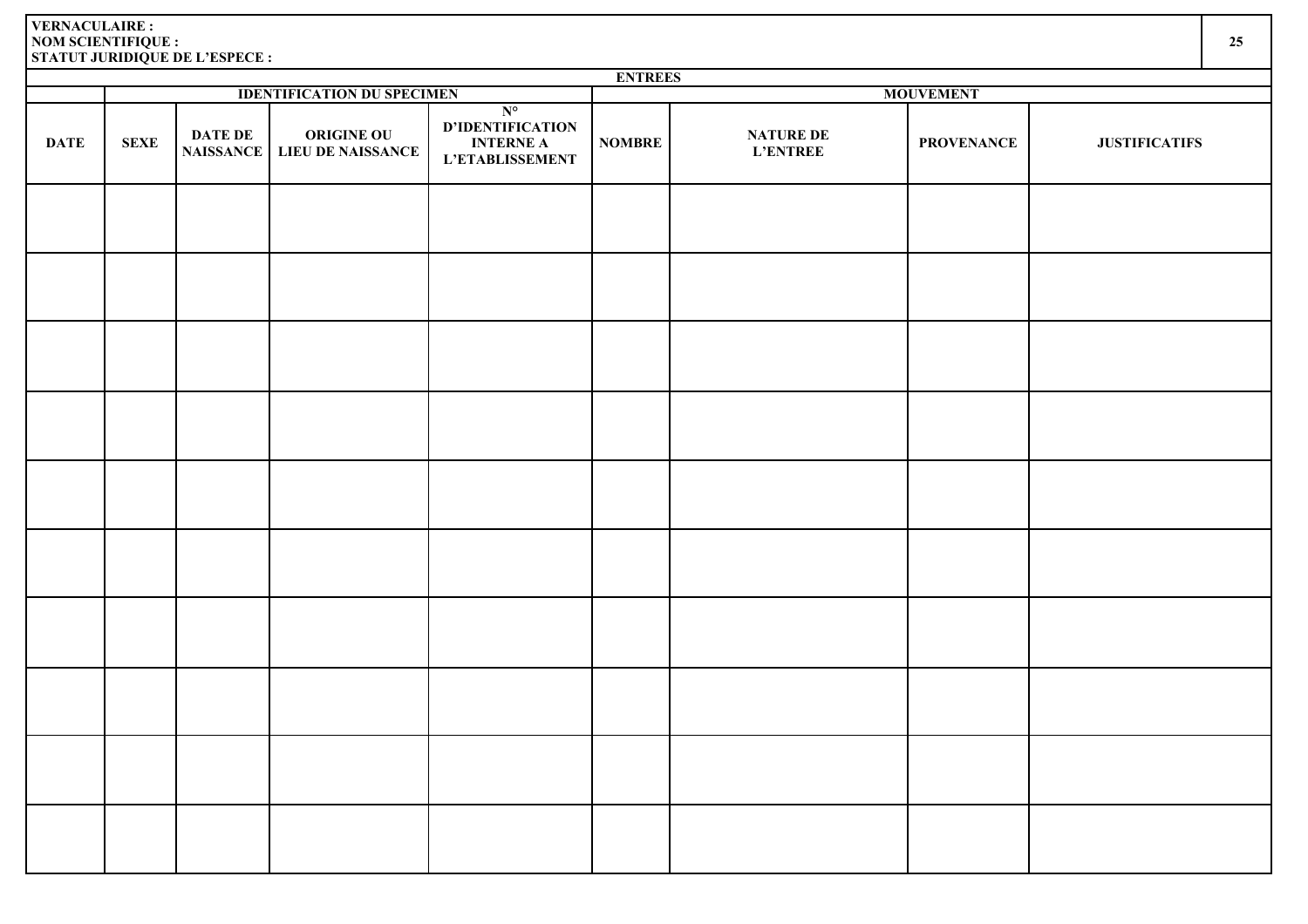|             |               |                                      |                    |                      |                                   |                     | 26 |
|-------------|---------------|--------------------------------------|--------------------|----------------------|-----------------------------------|---------------------|----|
|             |               |                                      |                    | <b>SORTIES</b>       |                                   |                     |    |
| <b>DATE</b> | <b>NOMBRE</b> | <b>NATURE DE</b><br><b>LA SORTIE</b> | <b>DESTINATION</b> | <b>JUSTIFICATIFS</b> | <b>CAUSE DE LA</b><br><b>MORT</b> | <b>OBSERVATIONS</b> |    |
|             |               |                                      |                    |                      |                                   |                     |    |
|             |               |                                      |                    |                      |                                   |                     |    |
|             |               |                                      |                    |                      |                                   |                     |    |
|             |               |                                      |                    |                      |                                   |                     |    |
|             |               |                                      |                    |                      |                                   |                     |    |
|             |               |                                      |                    |                      |                                   |                     |    |
|             |               |                                      |                    |                      |                                   |                     |    |
|             |               |                                      |                    |                      |                                   |                     |    |
|             |               |                                      |                    |                      |                                   |                     |    |
|             |               |                                      |                    |                      |                                   |                     |    |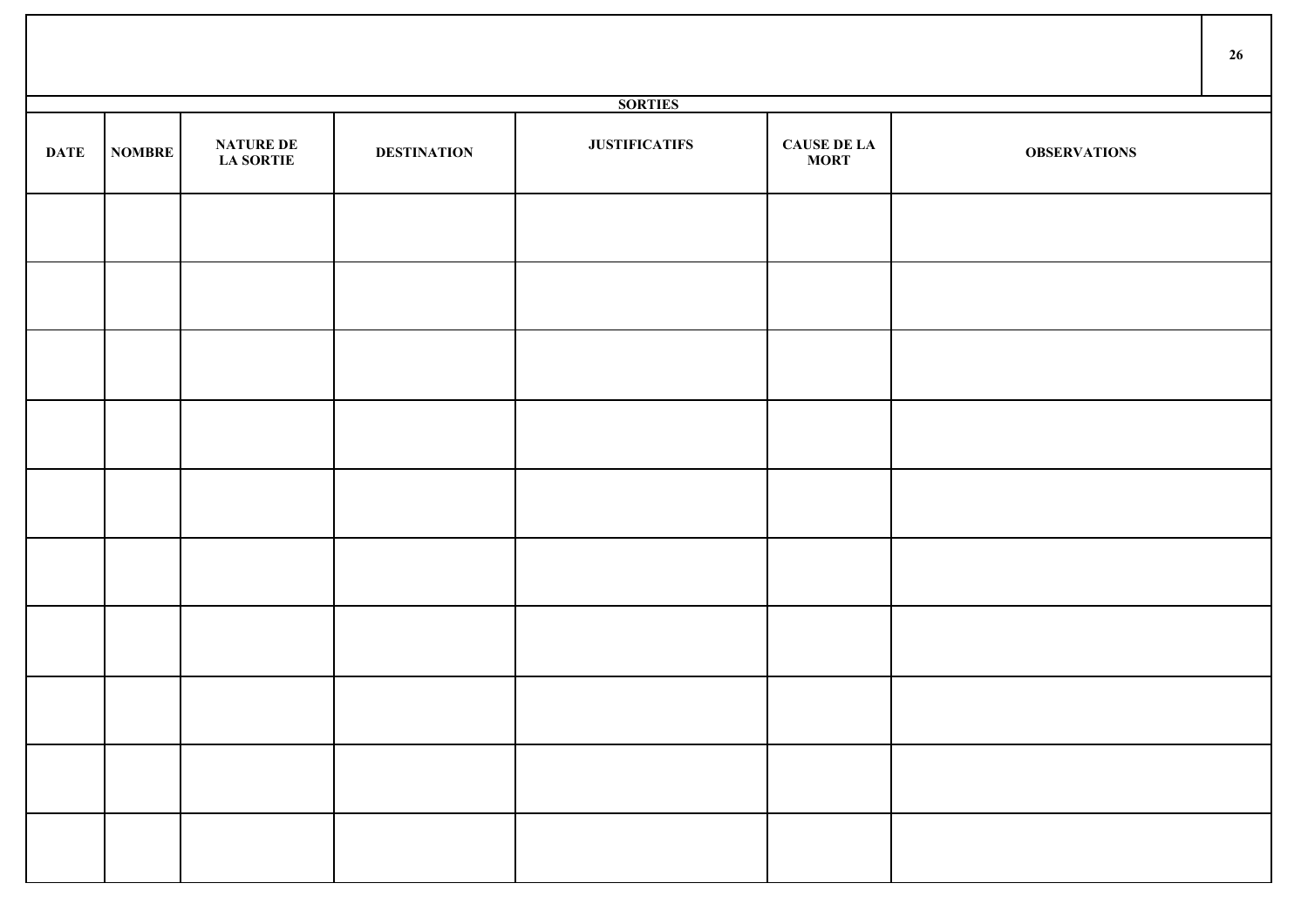|  | ۰, |
|--|----|
|  |    |

|             | <b>ENTREES</b><br><b>IDENTIFICATION DU SPECIMEN</b> |                             |                                               |                                                                         |                  |                                     |                   |                      |  |  |  |
|-------------|-----------------------------------------------------|-----------------------------|-----------------------------------------------|-------------------------------------------------------------------------|------------------|-------------------------------------|-------------------|----------------------|--|--|--|
|             |                                                     |                             |                                               |                                                                         | <b>MOUVEMENT</b> |                                     |                   |                      |  |  |  |
| <b>DATE</b> | <b>SEXE</b>                                         | DATE DE<br><b>NAISSANCE</b> | <b>ORIGINE OU</b><br><b>LIEU DE NAISSANCE</b> | $N^{\circ}$<br><b>D'IDENTIFICATION<br/>INTERNE A</b><br>L'ETABLISSEMENT | <b>NOMBRE</b>    | <b>NATURE DE</b><br><b>L'ENTREE</b> | <b>PROVENANCE</b> | <b>JUSTIFICATIFS</b> |  |  |  |
|             |                                                     |                             |                                               |                                                                         |                  |                                     |                   |                      |  |  |  |
|             |                                                     |                             |                                               |                                                                         |                  |                                     |                   |                      |  |  |  |
|             |                                                     |                             |                                               |                                                                         |                  |                                     |                   |                      |  |  |  |
|             |                                                     |                             |                                               |                                                                         |                  |                                     |                   |                      |  |  |  |
|             |                                                     |                             |                                               |                                                                         |                  |                                     |                   |                      |  |  |  |
|             |                                                     |                             |                                               |                                                                         |                  |                                     |                   |                      |  |  |  |
|             |                                                     |                             |                                               |                                                                         |                  |                                     |                   |                      |  |  |  |
|             |                                                     |                             |                                               |                                                                         |                  |                                     |                   |                      |  |  |  |
|             |                                                     |                             |                                               |                                                                         |                  |                                     |                   |                      |  |  |  |
|             |                                                     |                             |                                               |                                                                         |                  |                                     |                   |                      |  |  |  |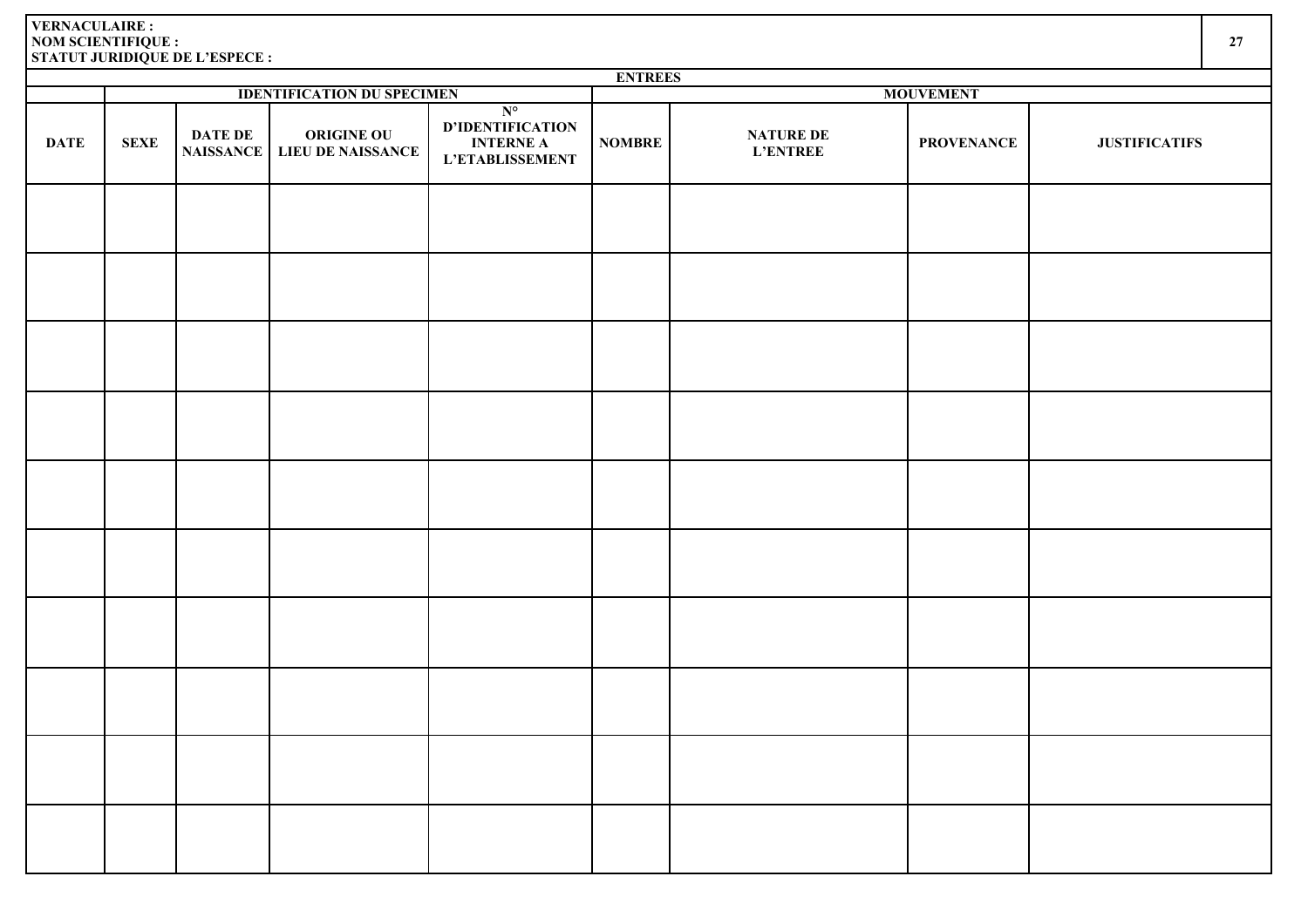|             |               |                                      |                    |                      |                                   |                     | 28 |
|-------------|---------------|--------------------------------------|--------------------|----------------------|-----------------------------------|---------------------|----|
|             |               |                                      |                    | <b>SORTIES</b>       |                                   |                     |    |
| <b>DATE</b> | <b>NOMBRE</b> | <b>NATURE DE</b><br><b>LA SORTIE</b> | <b>DESTINATION</b> | <b>JUSTIFICATIFS</b> | <b>CAUSE DE LA</b><br><b>MORT</b> | <b>OBSERVATIONS</b> |    |
|             |               |                                      |                    |                      |                                   |                     |    |
|             |               |                                      |                    |                      |                                   |                     |    |
|             |               |                                      |                    |                      |                                   |                     |    |
|             |               |                                      |                    |                      |                                   |                     |    |
|             |               |                                      |                    |                      |                                   |                     |    |
|             |               |                                      |                    |                      |                                   |                     |    |
|             |               |                                      |                    |                      |                                   |                     |    |
|             |               |                                      |                    |                      |                                   |                     |    |
|             |               |                                      |                    |                      |                                   |                     |    |
|             |               |                                      |                    |                      |                                   |                     |    |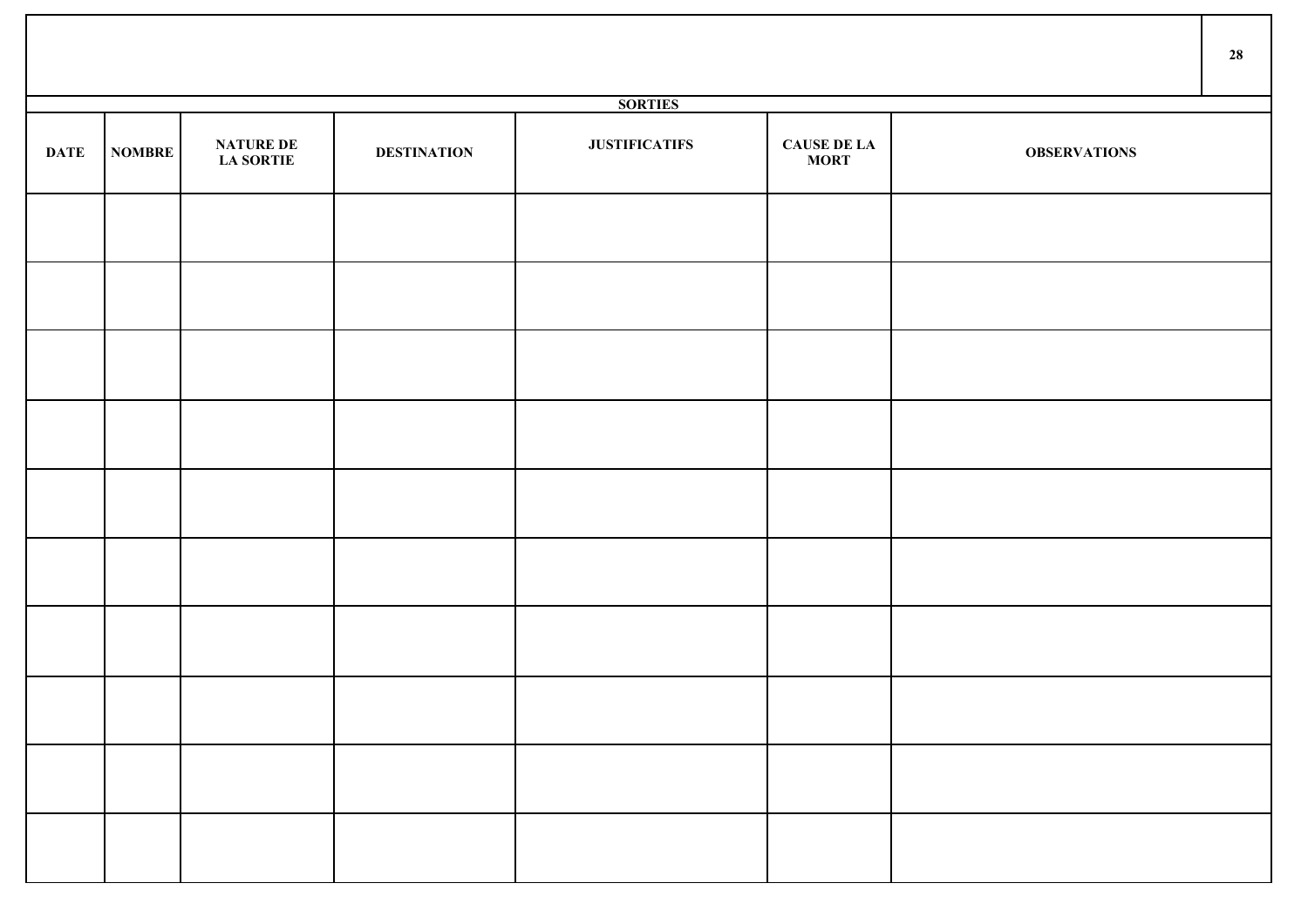|             | <b>ENTREES</b> |                                    |                                               |                                                                        |               |                                     |                   |                      |  |  |
|-------------|----------------|------------------------------------|-----------------------------------------------|------------------------------------------------------------------------|---------------|-------------------------------------|-------------------|----------------------|--|--|
|             |                |                                    | <b>IDENTIFICATION DU SPECIMEN</b>             |                                                                        |               |                                     | <b>MOUVEMENT</b>  |                      |  |  |
| <b>DATE</b> | <b>SEXE</b>    | <b>DATE DE</b><br><b>NAISSANCE</b> | <b>ORIGINE OU</b><br><b>LIEU DE NAISSANCE</b> | $N^{\circ}$<br>D'IDENTIFICATION<br><b>INTERNE A</b><br>L'ETABLISSEMENT | <b>NOMBRE</b> | <b>NATURE DE</b><br><b>L'ENTREE</b> | <b>PROVENANCE</b> | <b>JUSTIFICATIFS</b> |  |  |
|             |                |                                    |                                               |                                                                        |               |                                     |                   |                      |  |  |
|             |                |                                    |                                               |                                                                        |               |                                     |                   |                      |  |  |
|             |                |                                    |                                               |                                                                        |               |                                     |                   |                      |  |  |
|             |                |                                    |                                               |                                                                        |               |                                     |                   |                      |  |  |
|             |                |                                    |                                               |                                                                        |               |                                     |                   |                      |  |  |
|             |                |                                    |                                               |                                                                        |               |                                     |                   |                      |  |  |
|             |                |                                    |                                               |                                                                        |               |                                     |                   |                      |  |  |
|             |                |                                    |                                               |                                                                        |               |                                     |                   |                      |  |  |
|             |                |                                    |                                               |                                                                        |               |                                     |                   |                      |  |  |
|             |                |                                    |                                               |                                                                        |               |                                     |                   |                      |  |  |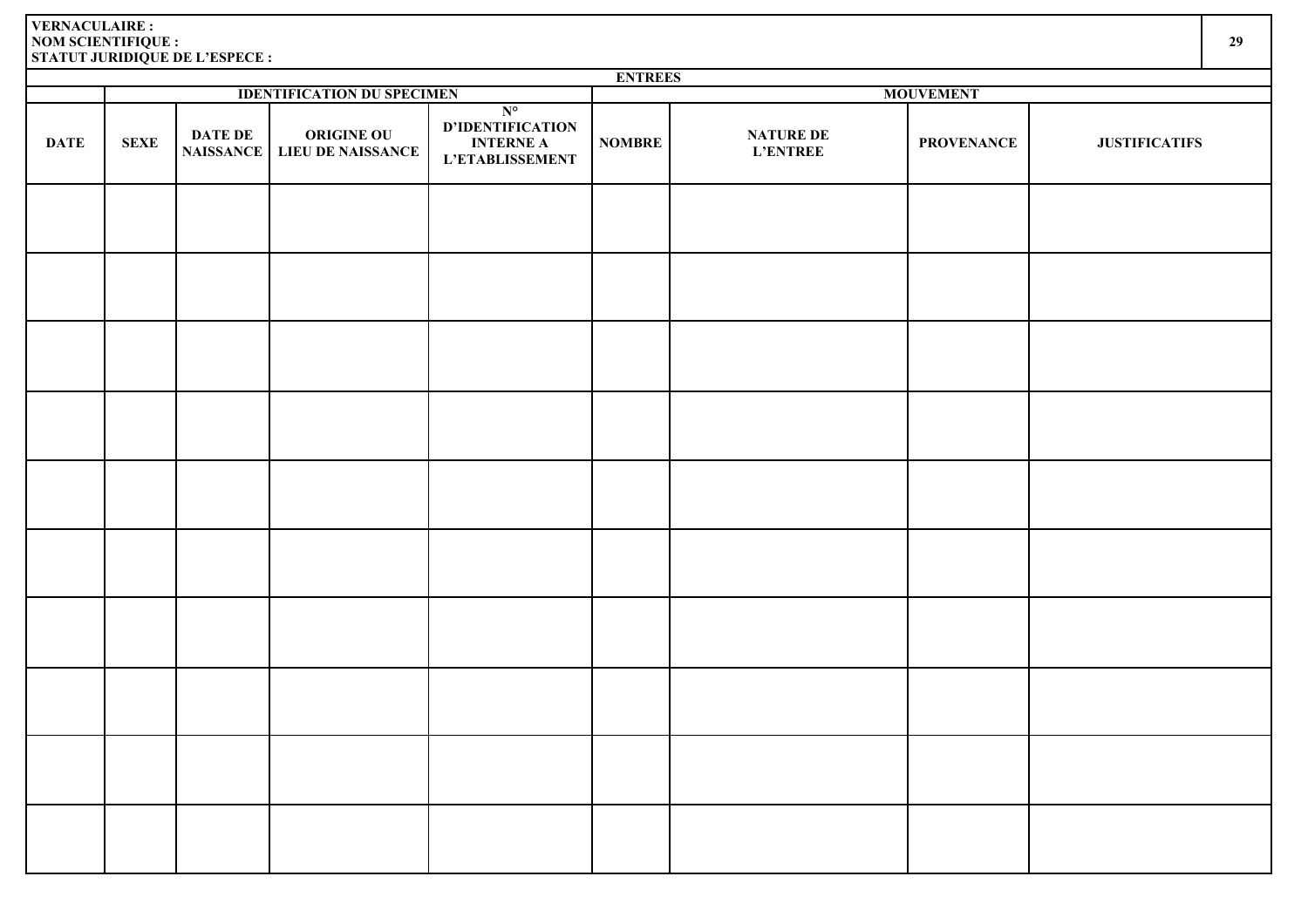|             |               |                                      |                    |                      |                                   |                     | 30 |
|-------------|---------------|--------------------------------------|--------------------|----------------------|-----------------------------------|---------------------|----|
|             |               |                                      |                    | <b>SORTIES</b>       |                                   |                     |    |
| <b>DATE</b> | <b>NOMBRE</b> | <b>NATURE DE</b><br><b>LA SORTIE</b> | <b>DESTINATION</b> | <b>JUSTIFICATIFS</b> | <b>CAUSE DE LA</b><br><b>MORT</b> | <b>OBSERVATIONS</b> |    |
|             |               |                                      |                    |                      |                                   |                     |    |
|             |               |                                      |                    |                      |                                   |                     |    |
|             |               |                                      |                    |                      |                                   |                     |    |
|             |               |                                      |                    |                      |                                   |                     |    |
|             |               |                                      |                    |                      |                                   |                     |    |
|             |               |                                      |                    |                      |                                   |                     |    |
|             |               |                                      |                    |                      |                                   |                     |    |
|             |               |                                      |                    |                      |                                   |                     |    |
|             |               |                                      |                    |                      |                                   |                     |    |
|             |               |                                      |                    |                      |                                   |                     |    |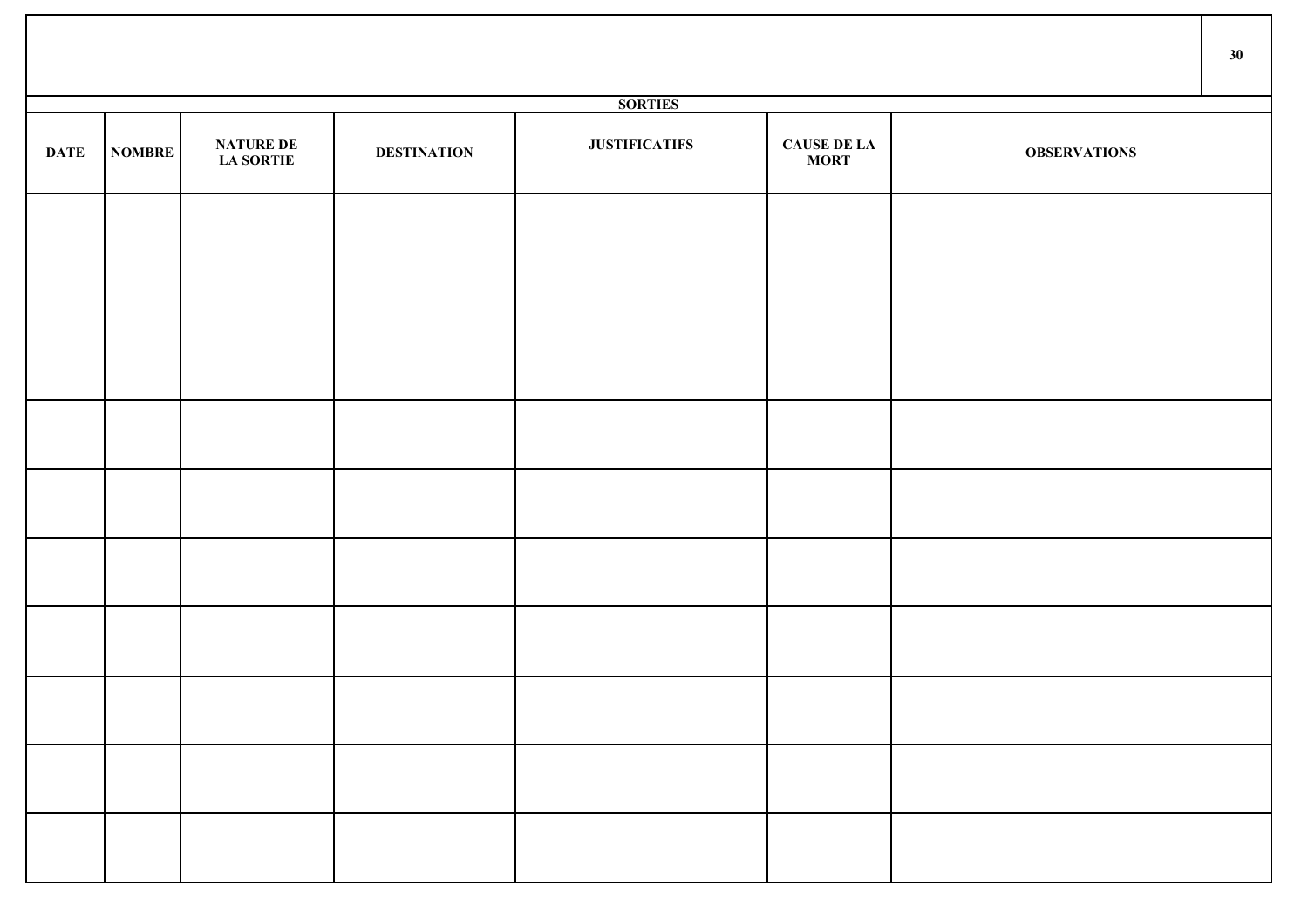|             | <b>ENTREES</b> |                                    |                                               |                                                                               |               |                                     |                   |                      |  |  |  |
|-------------|----------------|------------------------------------|-----------------------------------------------|-------------------------------------------------------------------------------|---------------|-------------------------------------|-------------------|----------------------|--|--|--|
|             |                |                                    | <b>IDENTIFICATION DU SPECIMEN</b>             |                                                                               |               |                                     | <b>MOUVEMENT</b>  |                      |  |  |  |
| <b>DATE</b> | <b>SEXE</b>    | <b>DATE DE</b><br><b>NAISSANCE</b> | <b>ORIGINE OU</b><br><b>LIEU DE NAISSANCE</b> | $N^{\circ}$<br>D'IDENTIFICATION<br><b>INTERNE A</b><br><b>L'ETABLISSEMENT</b> | <b>NOMBRE</b> | <b>NATURE DE</b><br><b>L'ENTREE</b> | <b>PROVENANCE</b> | <b>JUSTIFICATIFS</b> |  |  |  |
|             |                |                                    |                                               |                                                                               |               |                                     |                   |                      |  |  |  |
|             |                |                                    |                                               |                                                                               |               |                                     |                   |                      |  |  |  |
|             |                |                                    |                                               |                                                                               |               |                                     |                   |                      |  |  |  |
|             |                |                                    |                                               |                                                                               |               |                                     |                   |                      |  |  |  |
|             |                |                                    |                                               |                                                                               |               |                                     |                   |                      |  |  |  |
|             |                |                                    |                                               |                                                                               |               |                                     |                   |                      |  |  |  |
|             |                |                                    |                                               |                                                                               |               |                                     |                   |                      |  |  |  |
|             |                |                                    |                                               |                                                                               |               |                                     |                   |                      |  |  |  |
|             |                |                                    |                                               |                                                                               |               |                                     |                   |                      |  |  |  |
|             |                |                                    |                                               |                                                                               |               |                                     |                   |                      |  |  |  |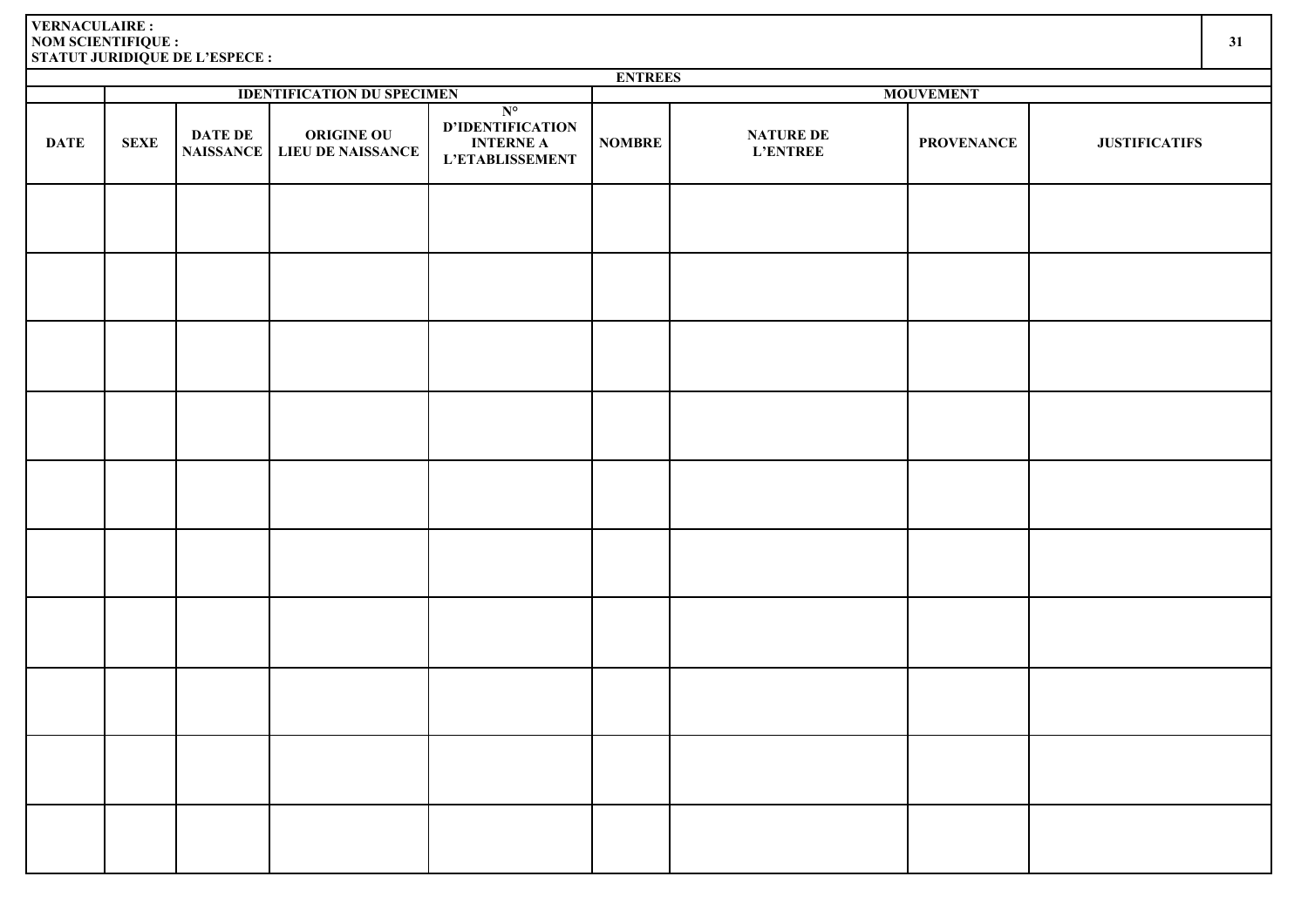|             |               |                                      |                    |                      |                                   |                     | 32 |
|-------------|---------------|--------------------------------------|--------------------|----------------------|-----------------------------------|---------------------|----|
|             |               |                                      |                    | <b>SORTIES</b>       |                                   |                     |    |
| <b>DATE</b> | <b>NOMBRE</b> | <b>NATURE DE</b><br><b>LA SORTIE</b> | <b>DESTINATION</b> | <b>JUSTIFICATIFS</b> | <b>CAUSE DE LA</b><br><b>MORT</b> | <b>OBSERVATIONS</b> |    |
|             |               |                                      |                    |                      |                                   |                     |    |
|             |               |                                      |                    |                      |                                   |                     |    |
|             |               |                                      |                    |                      |                                   |                     |    |
|             |               |                                      |                    |                      |                                   |                     |    |
|             |               |                                      |                    |                      |                                   |                     |    |
|             |               |                                      |                    |                      |                                   |                     |    |
|             |               |                                      |                    |                      |                                   |                     |    |
|             |               |                                      |                    |                      |                                   |                     |    |
|             |               |                                      |                    |                      |                                   |                     |    |
|             |               |                                      |                    |                      |                                   |                     |    |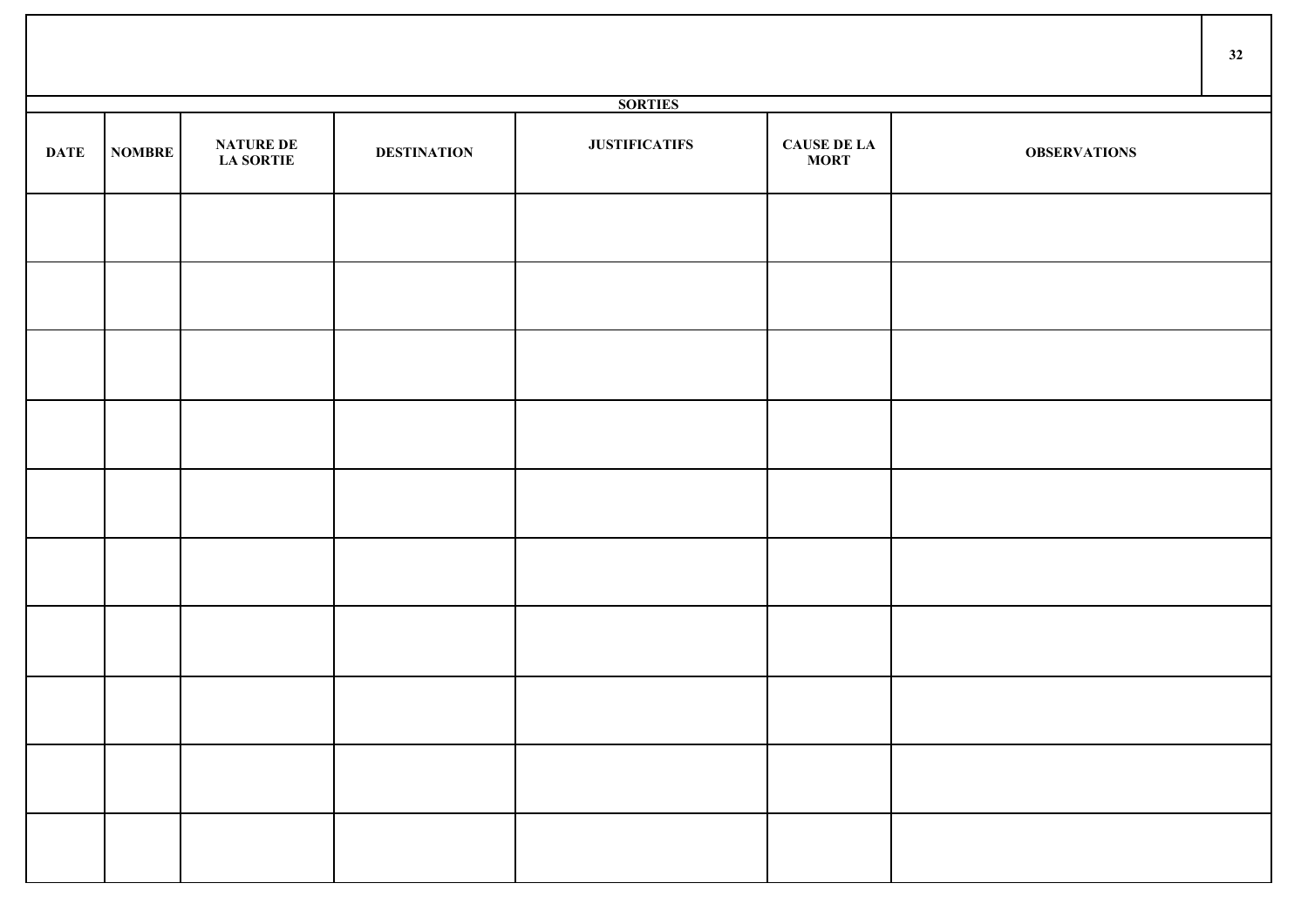|             | <b>ENTREES</b> |                |                                                    |                                                                               |               |                                     |                   |                      |  |  |
|-------------|----------------|----------------|----------------------------------------------------|-------------------------------------------------------------------------------|---------------|-------------------------------------|-------------------|----------------------|--|--|
|             |                |                | <b>IDENTIFICATION DU SPECIMEN</b>                  |                                                                               |               |                                     | <b>MOUVEMENT</b>  |                      |  |  |
| <b>DATE</b> | <b>SEXE</b>    | <b>DATE DE</b> | <b>ORIGINE OU</b><br>NAISSANCE   LIEU DE NAISSANCE | $N^{\circ}$<br>D'IDENTIFICATION<br><b>INTERNE A</b><br><b>L'ETABLISSEMENT</b> | <b>NOMBRE</b> | <b>NATURE DE</b><br><b>L'ENTREE</b> | <b>PROVENANCE</b> | <b>JUSTIFICATIFS</b> |  |  |
|             |                |                |                                                    |                                                                               |               |                                     |                   |                      |  |  |
|             |                |                |                                                    |                                                                               |               |                                     |                   |                      |  |  |
|             |                |                |                                                    |                                                                               |               |                                     |                   |                      |  |  |
|             |                |                |                                                    |                                                                               |               |                                     |                   |                      |  |  |
|             |                |                |                                                    |                                                                               |               |                                     |                   |                      |  |  |
|             |                |                |                                                    |                                                                               |               |                                     |                   |                      |  |  |
|             |                |                |                                                    |                                                                               |               |                                     |                   |                      |  |  |
|             |                |                |                                                    |                                                                               |               |                                     |                   |                      |  |  |
|             |                |                |                                                    |                                                                               |               |                                     |                   |                      |  |  |
|             |                |                |                                                    |                                                                               |               |                                     |                   |                      |  |  |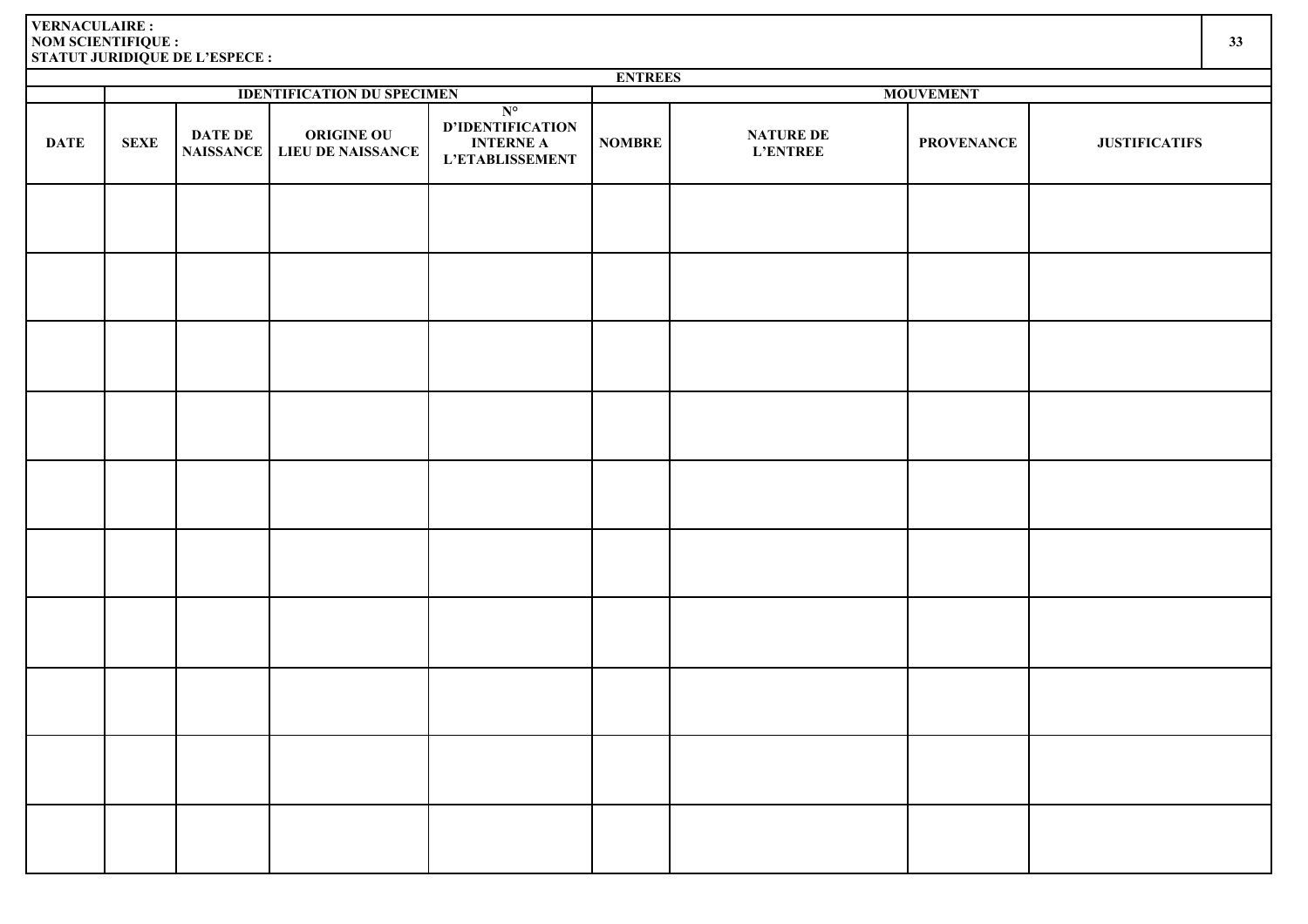|             |               |                                      |                    |                      |                                   |                     | 34 |
|-------------|---------------|--------------------------------------|--------------------|----------------------|-----------------------------------|---------------------|----|
|             |               |                                      |                    | <b>SORTIES</b>       |                                   |                     |    |
| <b>DATE</b> | <b>NOMBRE</b> | <b>NATURE DE</b><br><b>LA SORTIE</b> | <b>DESTINATION</b> | <b>JUSTIFICATIFS</b> | <b>CAUSE DE LA</b><br><b>MORT</b> | <b>OBSERVATIONS</b> |    |
|             |               |                                      |                    |                      |                                   |                     |    |
|             |               |                                      |                    |                      |                                   |                     |    |
|             |               |                                      |                    |                      |                                   |                     |    |
|             |               |                                      |                    |                      |                                   |                     |    |
|             |               |                                      |                    |                      |                                   |                     |    |
|             |               |                                      |                    |                      |                                   |                     |    |
|             |               |                                      |                    |                      |                                   |                     |    |
|             |               |                                      |                    |                      |                                   |                     |    |
|             |               |                                      |                    |                      |                                   |                     |    |
|             |               |                                      |                    |                      |                                   |                     |    |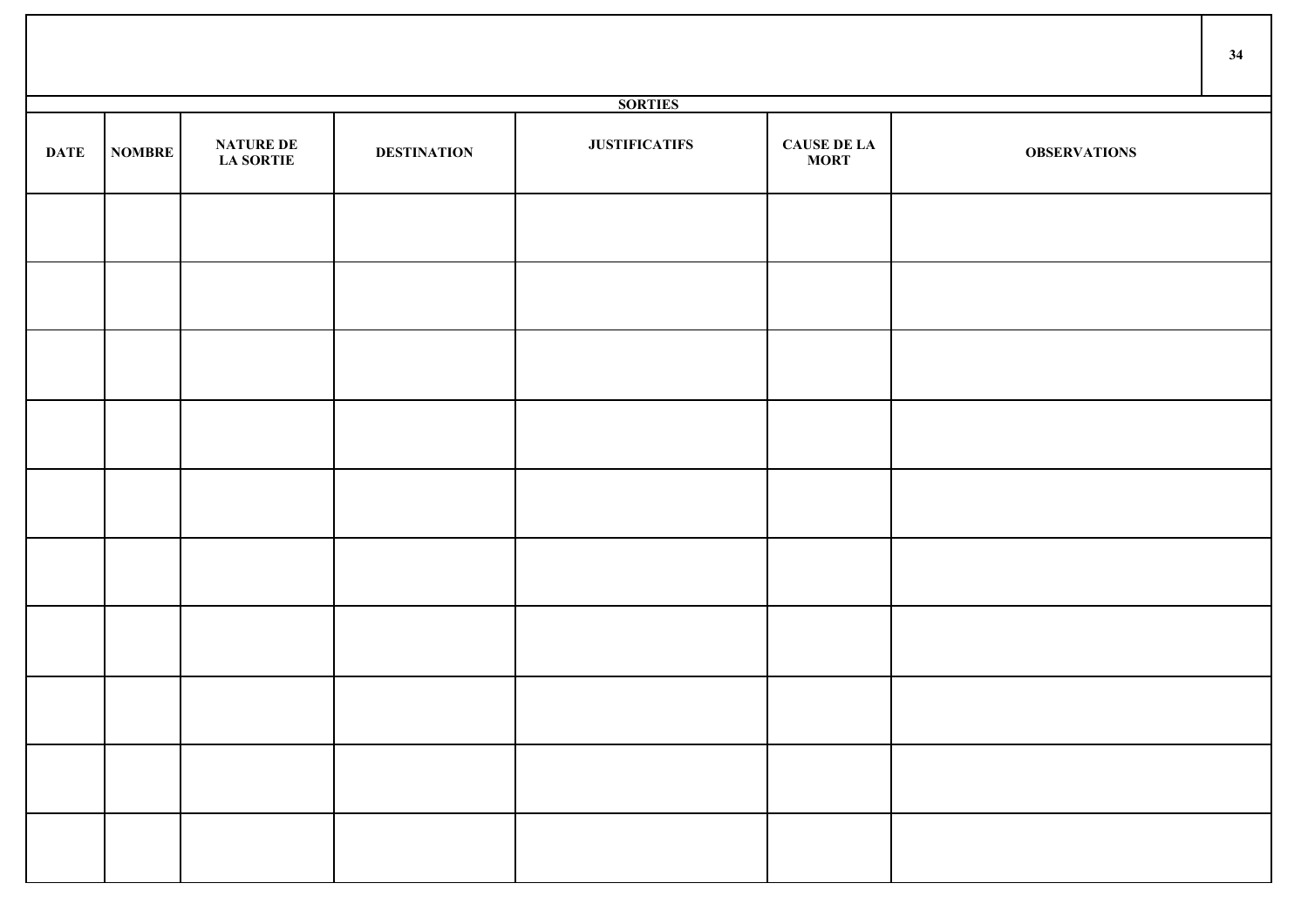| I<br>۰.<br>v<br>× | i<br>×<br>v |
|-------------------|-------------|

|             |             |                                    |                                               |                                                                        | <b>ENTREES</b><br><b>MOUVEMENT</b> |                                     |                   |                      |  |  |
|-------------|-------------|------------------------------------|-----------------------------------------------|------------------------------------------------------------------------|------------------------------------|-------------------------------------|-------------------|----------------------|--|--|
|             |             |                                    | <b>IDENTIFICATION DU SPECIMEN</b>             |                                                                        |                                    |                                     |                   |                      |  |  |
| <b>DATE</b> | <b>SEXE</b> | <b>DATE DE</b><br><b>NAISSANCE</b> | <b>ORIGINE OU</b><br><b>LIEU DE NAISSANCE</b> | $N^{\circ}$<br>D'IDENTIFICATION<br><b>INTERNE A</b><br>L'ETABLISSEMENT | <b>NOMBRE</b>                      | <b>NATURE DE</b><br><b>L'ENTREE</b> | <b>PROVENANCE</b> | <b>JUSTIFICATIFS</b> |  |  |
|             |             |                                    |                                               |                                                                        |                                    |                                     |                   |                      |  |  |
|             |             |                                    |                                               |                                                                        |                                    |                                     |                   |                      |  |  |
|             |             |                                    |                                               |                                                                        |                                    |                                     |                   |                      |  |  |
|             |             |                                    |                                               |                                                                        |                                    |                                     |                   |                      |  |  |
|             |             |                                    |                                               |                                                                        |                                    |                                     |                   |                      |  |  |
|             |             |                                    |                                               |                                                                        |                                    |                                     |                   |                      |  |  |
|             |             |                                    |                                               |                                                                        |                                    |                                     |                   |                      |  |  |
|             |             |                                    |                                               |                                                                        |                                    |                                     |                   |                      |  |  |
|             |             |                                    |                                               |                                                                        |                                    |                                     |                   |                      |  |  |
|             |             |                                    |                                               |                                                                        |                                    |                                     |                   |                      |  |  |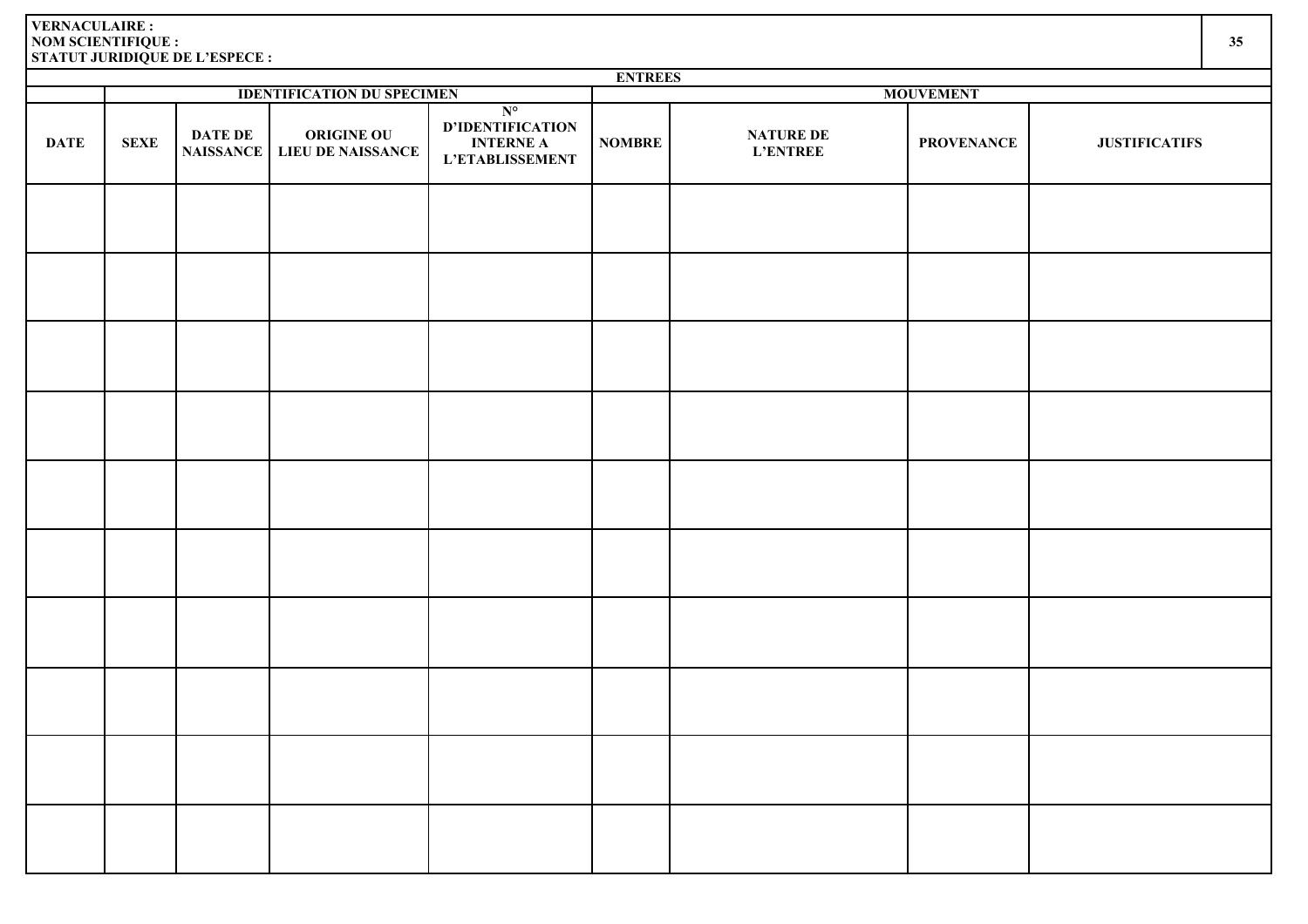|             |               |                                |                    |                      |                             |                     | 36 |
|-------------|---------------|--------------------------------|--------------------|----------------------|-----------------------------|---------------------|----|
|             |               |                                |                    | <b>SORTIES</b>       |                             |                     |    |
| <b>DATE</b> | <b>NOMBRE</b> | <b>NATURE DE<br/>LA SORTIE</b> | <b>DESTINATION</b> | <b>JUSTIFICATIFS</b> | <b>CAUSE DE LA<br/>MORT</b> | <b>OBSERVATIONS</b> |    |
|             |               |                                |                    |                      |                             |                     |    |
|             |               |                                |                    |                      |                             |                     |    |
|             |               |                                |                    |                      |                             |                     |    |
|             |               |                                |                    |                      |                             |                     |    |
|             |               |                                |                    |                      |                             |                     |    |
|             |               |                                |                    |                      |                             |                     |    |
|             |               |                                |                    |                      |                             |                     |    |
|             |               |                                |                    |                      |                             |                     |    |
|             |               |                                |                    |                      |                             |                     |    |
|             |               |                                |                    |                      |                             |                     |    |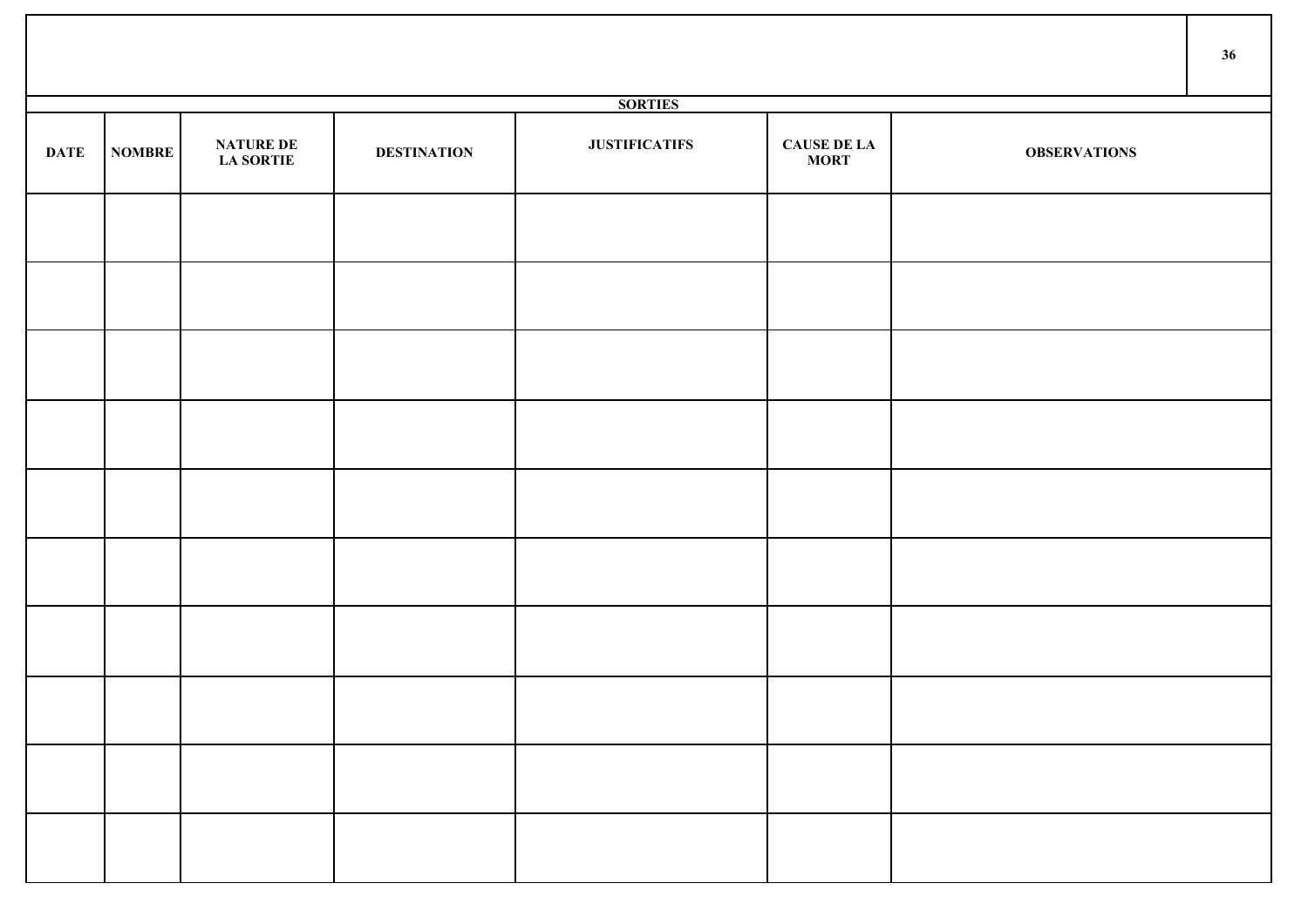|             |             |                             |                                               |                                                                               | <b>ENTREES</b> |                                     |                   |                      |
|-------------|-------------|-----------------------------|-----------------------------------------------|-------------------------------------------------------------------------------|----------------|-------------------------------------|-------------------|----------------------|
|             |             |                             | <b>IDENTIFICATION DU SPECIMEN</b>             |                                                                               |                |                                     | <b>MOUVEMENT</b>  |                      |
| <b>DATE</b> | <b>SEXE</b> | DATE DE<br><b>NAISSANCE</b> | <b>ORIGINE OU</b><br><b>LIEU DE NAISSANCE</b> | $N^{\circ}$<br>D'IDENTIFICATION<br><b>INTERNE A</b><br><b>L'ETABLISSEMENT</b> | <b>NOMBRE</b>  | <b>NATURE DE</b><br><b>L'ENTREE</b> | <b>PROVENANCE</b> | <b>JUSTIFICATIFS</b> |
|             |             |                             |                                               |                                                                               |                |                                     |                   |                      |
|             |             |                             |                                               |                                                                               |                |                                     |                   |                      |
|             |             |                             |                                               |                                                                               |                |                                     |                   |                      |
|             |             |                             |                                               |                                                                               |                |                                     |                   |                      |
|             |             |                             |                                               |                                                                               |                |                                     |                   |                      |
|             |             |                             |                                               |                                                                               |                |                                     |                   |                      |
|             |             |                             |                                               |                                                                               |                |                                     |                   |                      |
|             |             |                             |                                               |                                                                               |                |                                     |                   |                      |
|             |             |                             |                                               |                                                                               |                |                                     |                   |                      |
|             |             |                             |                                               |                                                                               |                |                                     |                   |                      |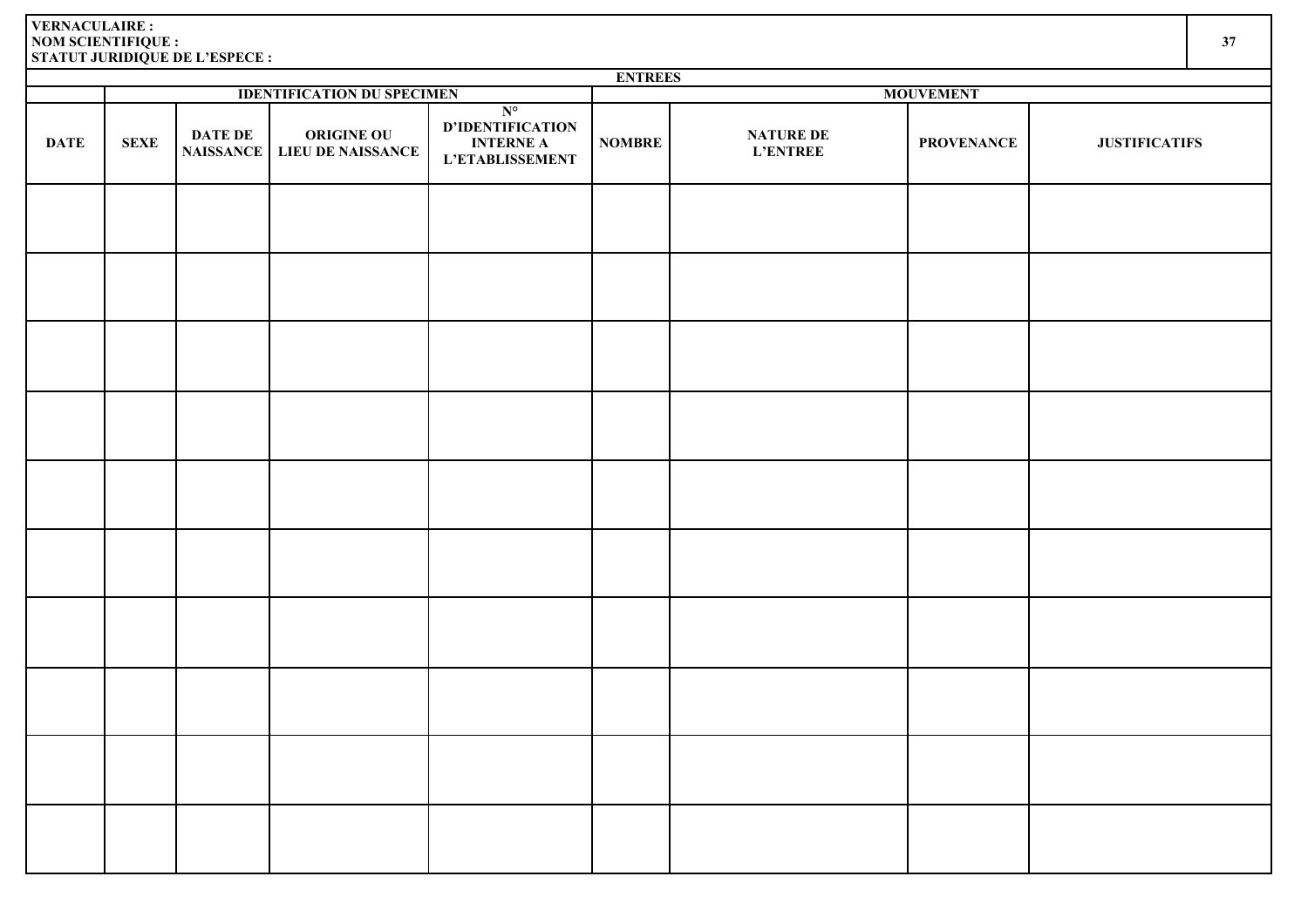|             |        |                                      |                    |                      |                             |                     | 38 |
|-------------|--------|--------------------------------------|--------------------|----------------------|-----------------------------|---------------------|----|
|             |        |                                      |                    | <b>SORTIES</b>       |                             |                     |    |
| <b>DATE</b> | NOMBRE | <b>NATURE DE</b><br><b>LA SORTIE</b> | <b>DESTINATION</b> | <b>JUSTIFICATIFS</b> | <b>CAUSE DE LA<br/>MORT</b> | <b>OBSERVATIONS</b> |    |
|             |        |                                      |                    |                      |                             |                     |    |
|             |        |                                      |                    |                      |                             |                     |    |
|             |        |                                      |                    |                      |                             |                     |    |
|             |        |                                      |                    |                      |                             |                     |    |
|             |        |                                      |                    |                      |                             |                     |    |
|             |        |                                      |                    |                      |                             |                     |    |
|             |        |                                      |                    |                      |                             |                     |    |
|             |        |                                      |                    |                      |                             |                     |    |
|             |        |                                      |                    |                      |                             |                     |    |
|             |        |                                      |                    |                      |                             |                     |    |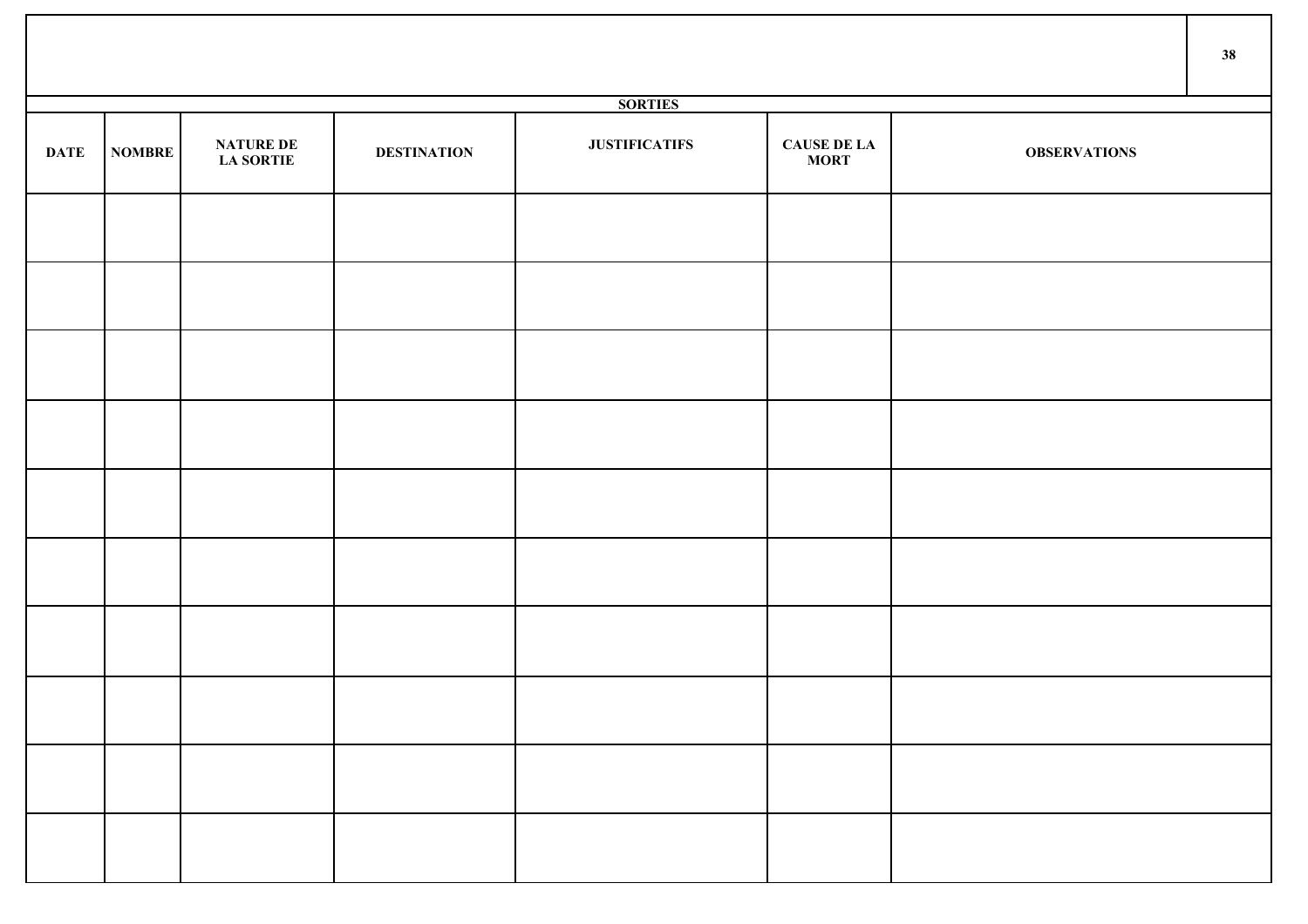|             | <b>ENTREES</b> |                                    |                                        |                                                                               |               |                              |                   |                      |  |  |  |
|-------------|----------------|------------------------------------|----------------------------------------|-------------------------------------------------------------------------------|---------------|------------------------------|-------------------|----------------------|--|--|--|
|             |                |                                    | <b>IDENTIFICATION DU SPECIMEN</b>      |                                                                               |               |                              | <b>MOUVEMENT</b>  |                      |  |  |  |
| <b>DATE</b> | <b>SEXE</b>    | <b>DATE DE</b><br><b>NAISSANCE</b> | <b>ORIGINE OU</b><br>LIEU DE NAISSANCE | $N^{\circ}$<br>D'IDENTIFICATION<br><b>INTERNE A</b><br><b>L'ETABLISSEMENT</b> | <b>NOMBRE</b> | NATURE DE<br><b>L'ENTREE</b> | <b>PROVENANCE</b> | <b>JUSTIFICATIFS</b> |  |  |  |
|             |                |                                    |                                        |                                                                               |               |                              |                   |                      |  |  |  |
|             |                |                                    |                                        |                                                                               |               |                              |                   |                      |  |  |  |
|             |                |                                    |                                        |                                                                               |               |                              |                   |                      |  |  |  |
|             |                |                                    |                                        |                                                                               |               |                              |                   |                      |  |  |  |
|             |                |                                    |                                        |                                                                               |               |                              |                   |                      |  |  |  |
|             |                |                                    |                                        |                                                                               |               |                              |                   |                      |  |  |  |
|             |                |                                    |                                        |                                                                               |               |                              |                   |                      |  |  |  |
|             |                |                                    |                                        |                                                                               |               |                              |                   |                      |  |  |  |
|             |                |                                    |                                        |                                                                               |               |                              |                   |                      |  |  |  |
|             |                |                                    |                                        |                                                                               |               |                              |                   |                      |  |  |  |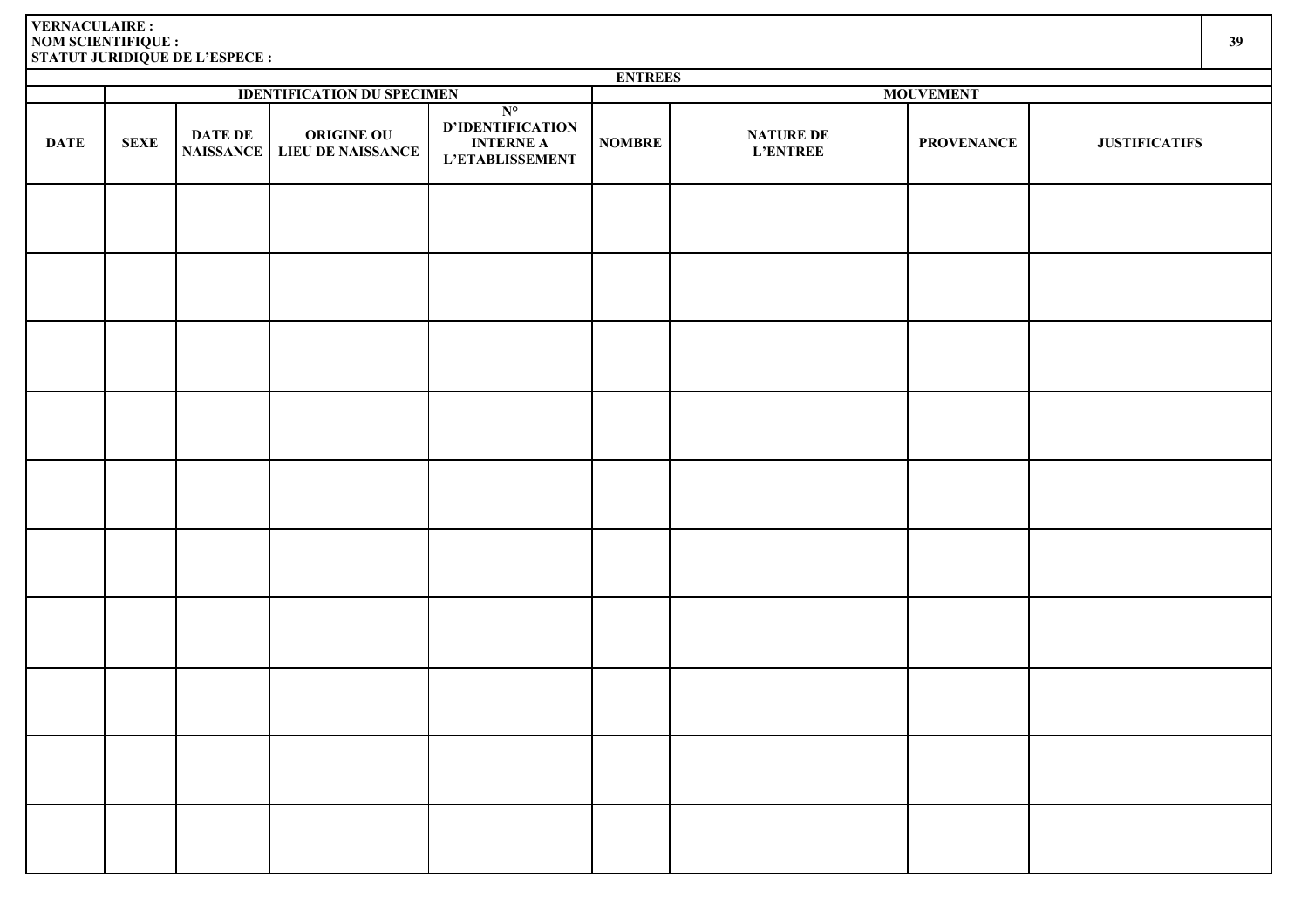|             |               |                                      |                    |                      |                                   |                     | 40 |
|-------------|---------------|--------------------------------------|--------------------|----------------------|-----------------------------------|---------------------|----|
|             |               |                                      |                    | <b>SORTIES</b>       |                                   |                     |    |
| <b>DATE</b> | <b>NOMBRE</b> | <b>NATURE DE</b><br><b>LA SORTIE</b> | <b>DESTINATION</b> | <b>JUSTIFICATIFS</b> | <b>CAUSE DE LA</b><br><b>MORT</b> | <b>OBSERVATIONS</b> |    |
|             |               |                                      |                    |                      |                                   |                     |    |
|             |               |                                      |                    |                      |                                   |                     |    |
|             |               |                                      |                    |                      |                                   |                     |    |
|             |               |                                      |                    |                      |                                   |                     |    |
|             |               |                                      |                    |                      |                                   |                     |    |
|             |               |                                      |                    |                      |                                   |                     |    |
|             |               |                                      |                    |                      |                                   |                     |    |
|             |               |                                      |                    |                      |                                   |                     |    |
|             |               |                                      |                    |                      |                                   |                     |    |
|             |               |                                      |                    |                      |                                   |                     |    |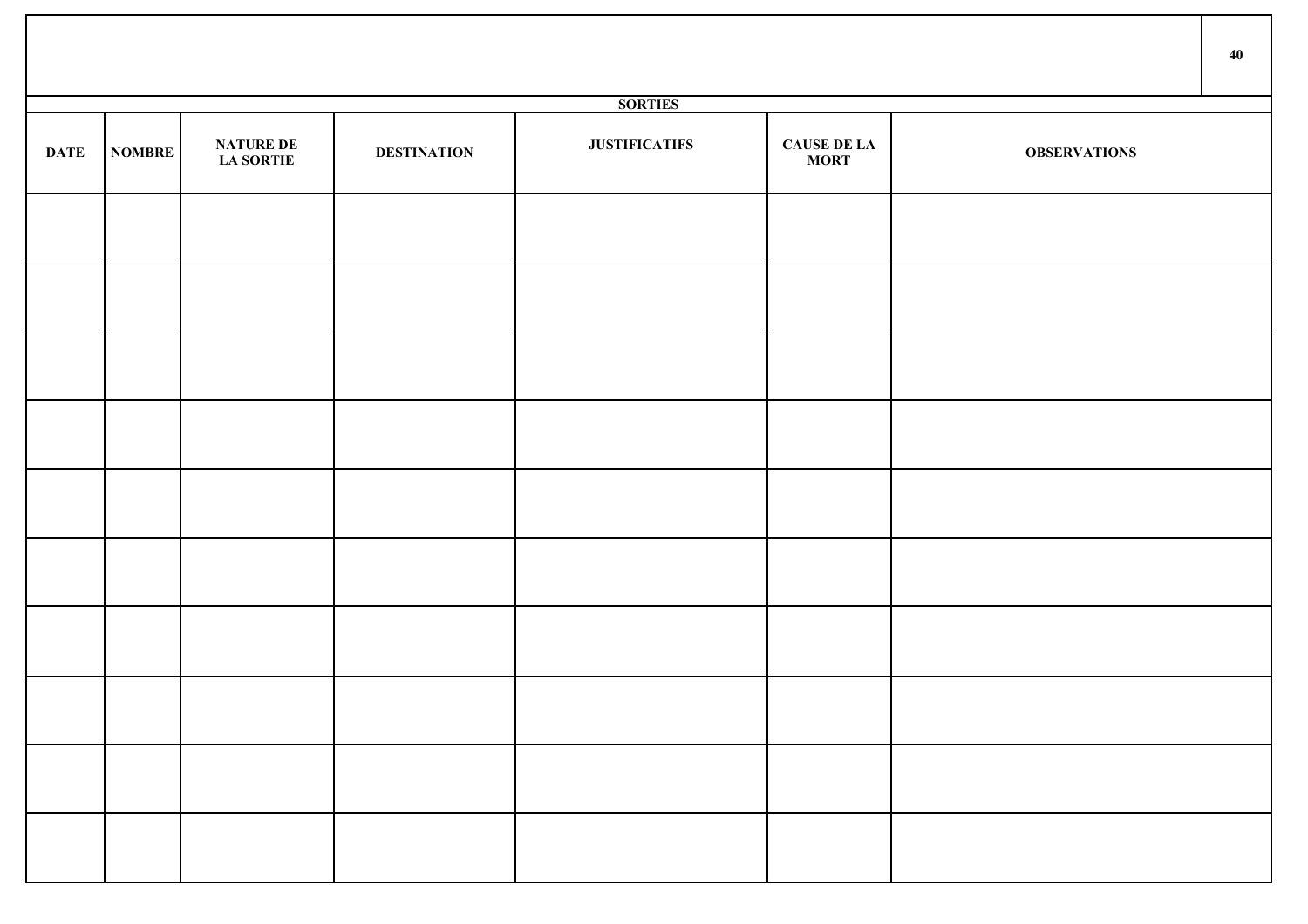|             |             |                                    |                                        |                                                                        | <b>ENTREES</b> |                                     |                   |                      |  |  |
|-------------|-------------|------------------------------------|----------------------------------------|------------------------------------------------------------------------|----------------|-------------------------------------|-------------------|----------------------|--|--|
|             |             |                                    | <b>IDENTIFICATION DU SPECIMEN</b>      |                                                                        |                |                                     | <b>MOUVEMENT</b>  |                      |  |  |
| <b>DATE</b> | <b>SEXE</b> | <b>DATE DE</b><br><b>NAISSANCE</b> | <b>ORIGINE OU</b><br>LIEU DE NAISSANCE | $N^{\circ}$<br>D'IDENTIFICATION<br><b>INTERNE A</b><br>L'ETABLISSEMENT | <b>NOMBRE</b>  | <b>NATURE DE</b><br><b>L'ENTREE</b> | <b>PROVENANCE</b> | <b>JUSTIFICATIFS</b> |  |  |
|             |             |                                    |                                        |                                                                        |                |                                     |                   |                      |  |  |
|             |             |                                    |                                        |                                                                        |                |                                     |                   |                      |  |  |
|             |             |                                    |                                        |                                                                        |                |                                     |                   |                      |  |  |
|             |             |                                    |                                        |                                                                        |                |                                     |                   |                      |  |  |
|             |             |                                    |                                        |                                                                        |                |                                     |                   |                      |  |  |
|             |             |                                    |                                        |                                                                        |                |                                     |                   |                      |  |  |
|             |             |                                    |                                        |                                                                        |                |                                     |                   |                      |  |  |
|             |             |                                    |                                        |                                                                        |                |                                     |                   |                      |  |  |
|             |             |                                    |                                        |                                                                        |                |                                     |                   |                      |  |  |
|             |             |                                    |                                        |                                                                        |                |                                     |                   |                      |  |  |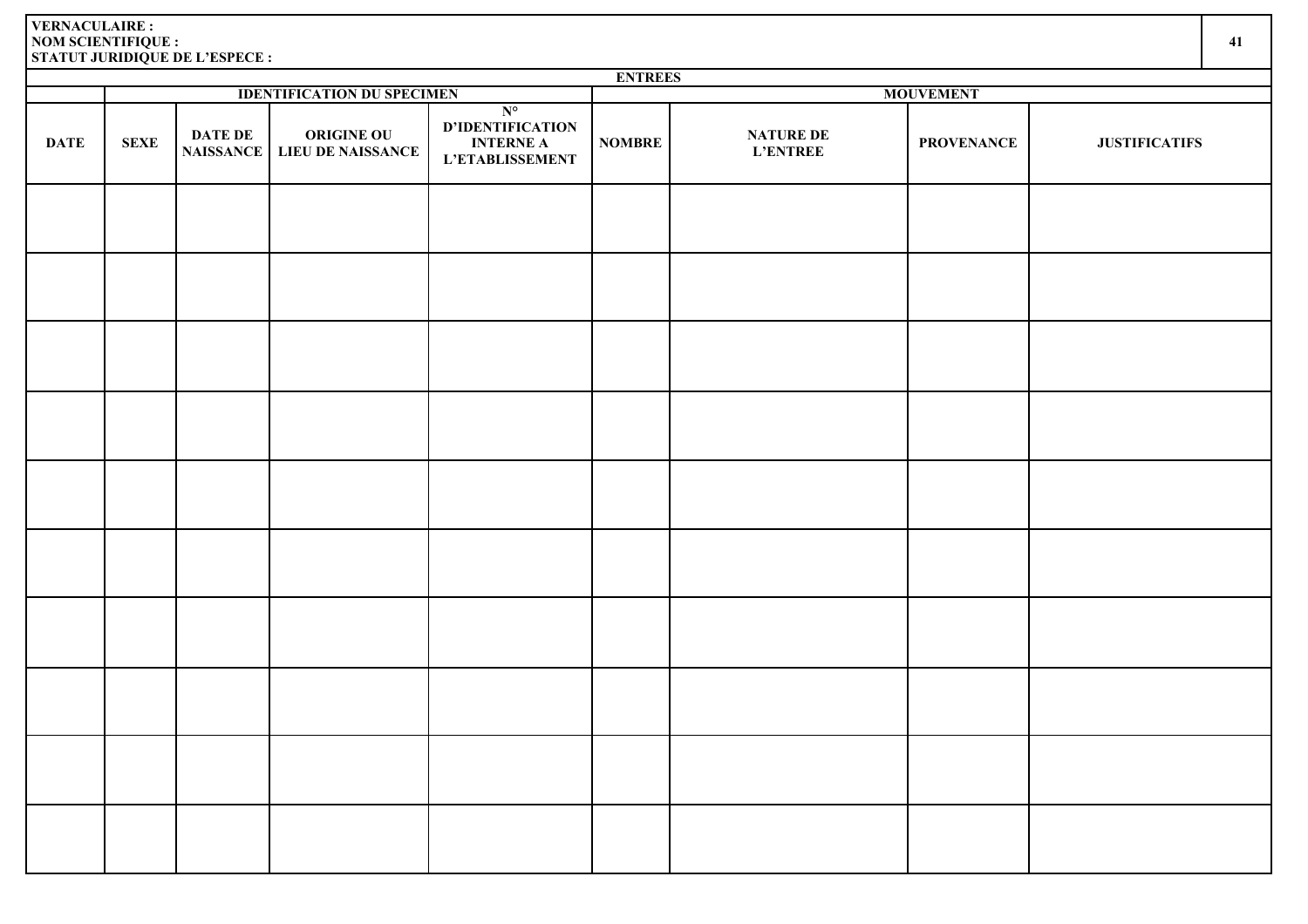|             |        |                                      |                    |                      |                                   |                     | 42 |
|-------------|--------|--------------------------------------|--------------------|----------------------|-----------------------------------|---------------------|----|
|             |        |                                      |                    | <b>SORTIES</b>       |                                   |                     |    |
| <b>DATE</b> | NOMBRE | <b>NATURE DE</b><br><b>LA SORTIE</b> | <b>DESTINATION</b> | <b>JUSTIFICATIFS</b> | <b>CAUSE DE LA</b><br><b>MORT</b> | <b>OBSERVATIONS</b> |    |
|             |        |                                      |                    |                      |                                   |                     |    |
|             |        |                                      |                    |                      |                                   |                     |    |
|             |        |                                      |                    |                      |                                   |                     |    |
|             |        |                                      |                    |                      |                                   |                     |    |
|             |        |                                      |                    |                      |                                   |                     |    |
|             |        |                                      |                    |                      |                                   |                     |    |
|             |        |                                      |                    |                      |                                   |                     |    |
|             |        |                                      |                    |                      |                                   |                     |    |
|             |        |                                      |                    |                      |                                   |                     |    |
|             |        |                                      |                    |                      |                                   |                     |    |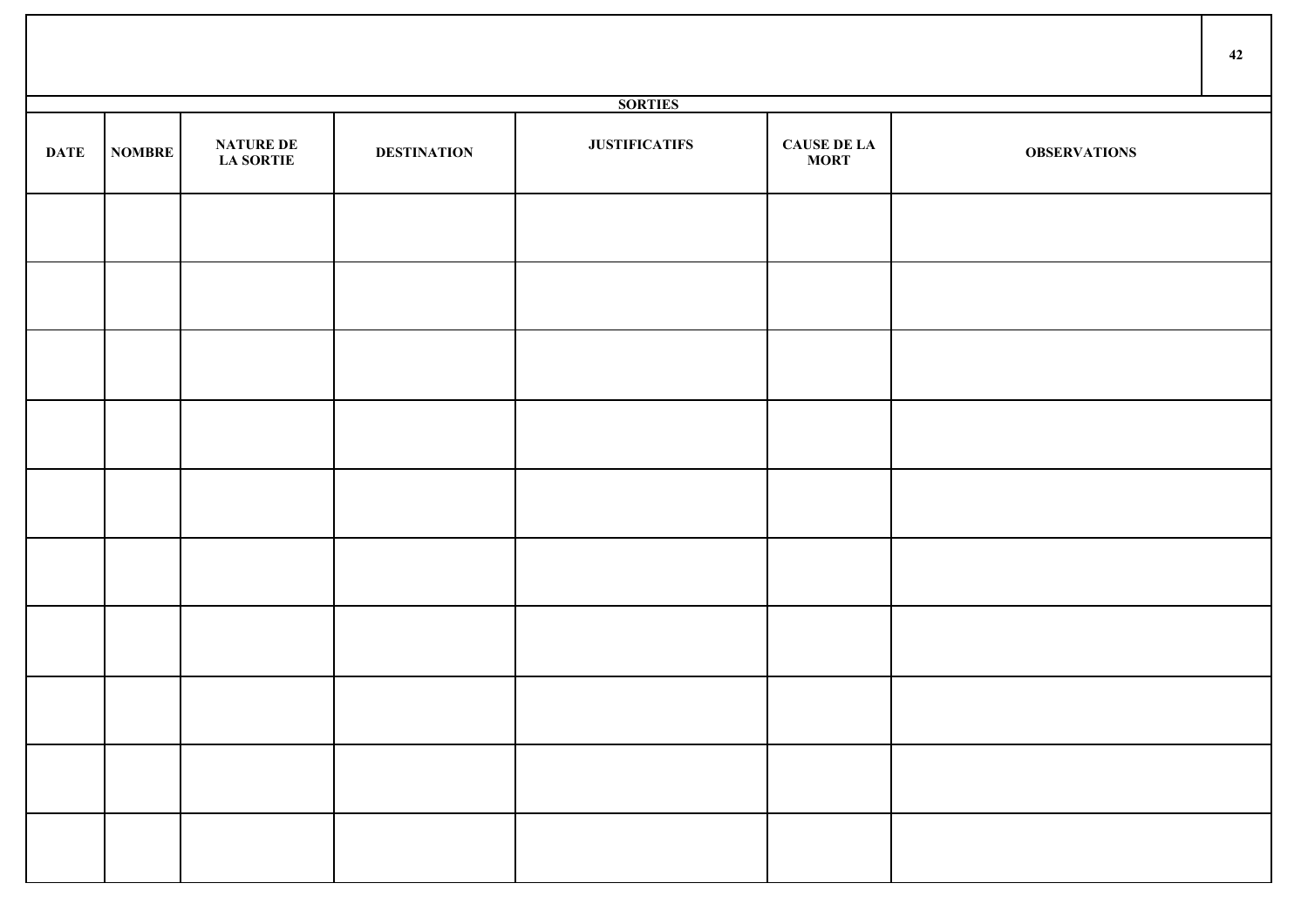**DATE SEXE DATE DE** 

|                                    |                                               |                                                                               | <b>ENTREES</b> |                                     |                   |                      |  |
|------------------------------------|-----------------------------------------------|-------------------------------------------------------------------------------|----------------|-------------------------------------|-------------------|----------------------|--|
|                                    | <b>IDENTIFICATION DU SPECIMEN</b>             |                                                                               |                |                                     | <b>MOUVEMENT</b>  |                      |  |
| <b>DATE DE</b><br><b>NAISSANCE</b> | <b>ORIGINE OU</b><br><b>LIEU DE NAISSANCE</b> | $N^{\circ}$<br><b>D'IDENTIFICATION</b><br><b>INTERNE A</b><br>L'ETABLISSEMENT | <b>NOMBRE</b>  | <b>NATURE DE</b><br><b>L'ENTREE</b> | <b>PROVENANCE</b> | <b>JUSTIFICATIFS</b> |  |
|                                    |                                               |                                                                               |                |                                     |                   |                      |  |
|                                    |                                               |                                                                               |                |                                     |                   |                      |  |
|                                    |                                               |                                                                               |                |                                     |                   |                      |  |
|                                    |                                               |                                                                               |                |                                     |                   |                      |  |
|                                    |                                               |                                                                               |                |                                     |                   |                      |  |
|                                    |                                               |                                                                               |                |                                     |                   |                      |  |
|                                    |                                               |                                                                               |                |                                     |                   |                      |  |
|                                    |                                               |                                                                               |                |                                     |                   |                      |  |
|                                    |                                               |                                                                               |                |                                     |                   |                      |  |
|                                    |                                               |                                                                               |                |                                     |                   |                      |  |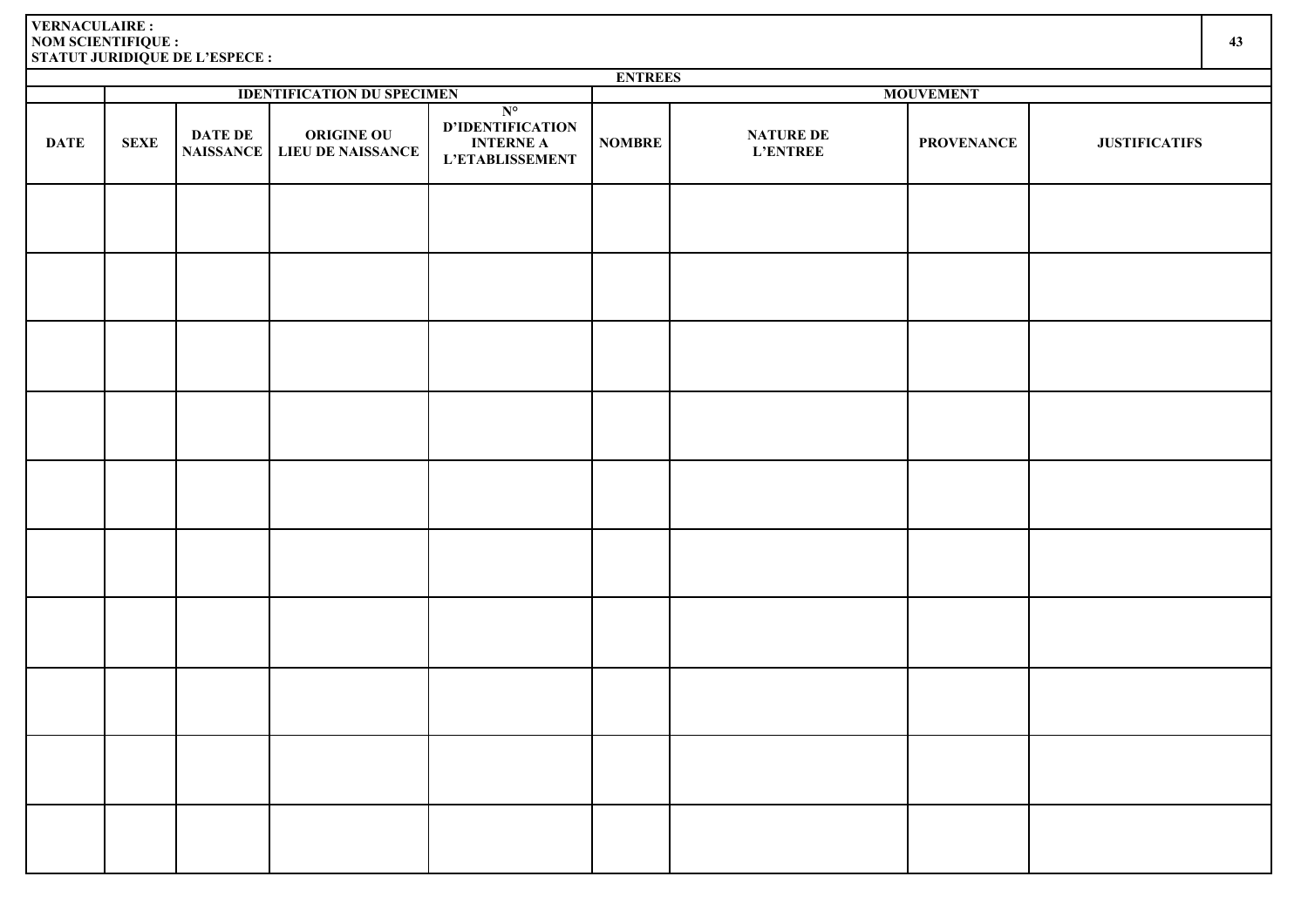|             |        |                                      |                    |                      |                                   |                     | 44 |
|-------------|--------|--------------------------------------|--------------------|----------------------|-----------------------------------|---------------------|----|
|             |        |                                      |                    | <b>SORTIES</b>       |                                   |                     |    |
| <b>DATE</b> | NOMBRE | <b>NATURE DE</b><br><b>LA SORTIE</b> | <b>DESTINATION</b> | <b>JUSTIFICATIFS</b> | <b>CAUSE DE LA</b><br><b>MORT</b> | <b>OBSERVATIONS</b> |    |
|             |        |                                      |                    |                      |                                   |                     |    |
|             |        |                                      |                    |                      |                                   |                     |    |
|             |        |                                      |                    |                      |                                   |                     |    |
|             |        |                                      |                    |                      |                                   |                     |    |
|             |        |                                      |                    |                      |                                   |                     |    |
|             |        |                                      |                    |                      |                                   |                     |    |
|             |        |                                      |                    |                      |                                   |                     |    |
|             |        |                                      |                    |                      |                                   |                     |    |
|             |        |                                      |                    |                      |                                   |                     |    |
|             |        |                                      |                    |                      |                                   |                     |    |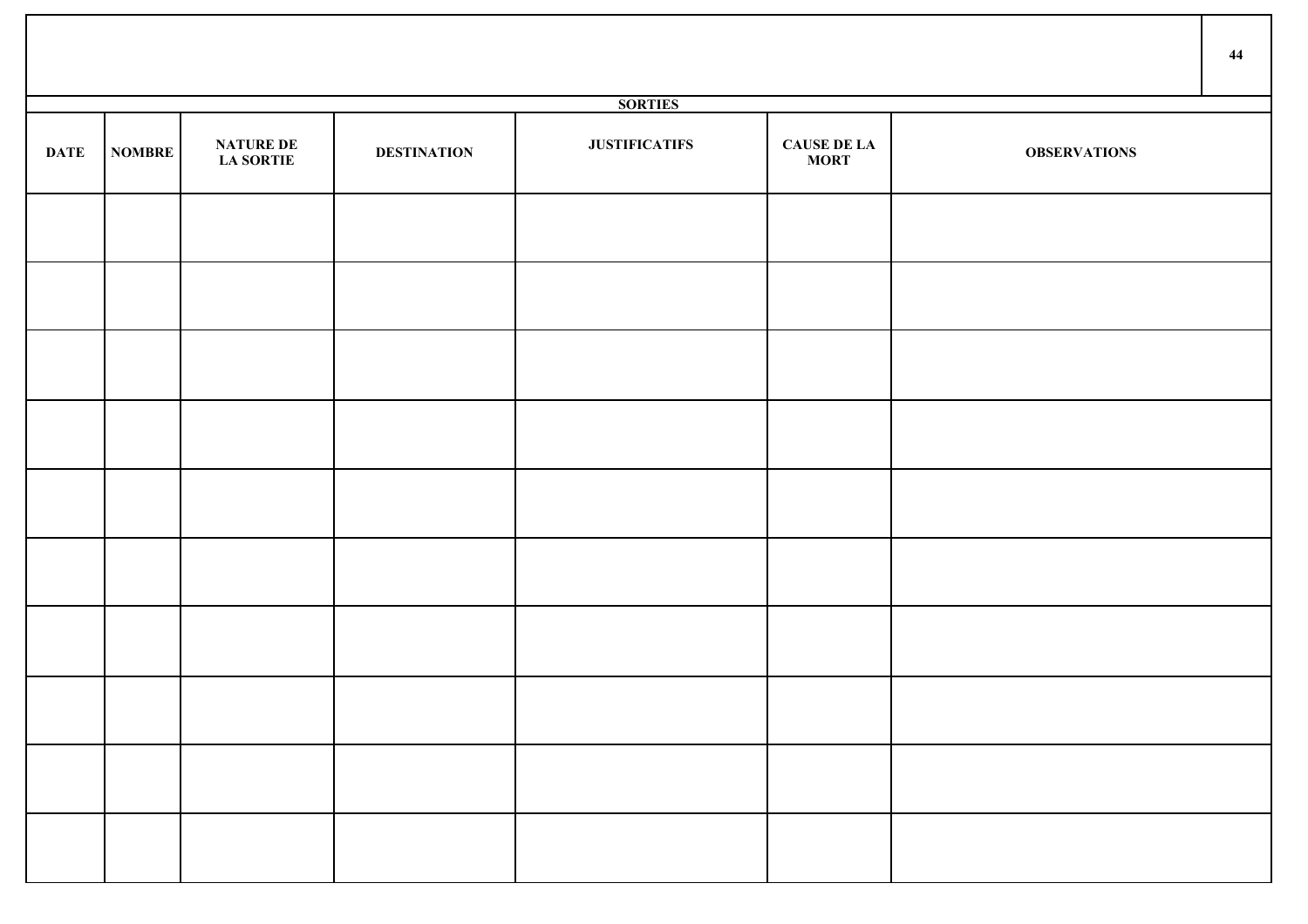| <b>ENTREES</b> |             |                                    |                                               |                                                                        |                  |                                     |                   |                      |  |
|----------------|-------------|------------------------------------|-----------------------------------------------|------------------------------------------------------------------------|------------------|-------------------------------------|-------------------|----------------------|--|
|                |             |                                    | <b>IDENTIFICATION DU SPECIMEN</b>             |                                                                        | <b>MOUVEMENT</b> |                                     |                   |                      |  |
| <b>DATE</b>    | <b>SEXE</b> | <b>DATE DE</b><br><b>NAISSANCE</b> | <b>ORIGINE OU</b><br><b>LIEU DE NAISSANCE</b> | $N^{\circ}$<br>D'IDENTIFICATION<br><b>INTERNE A</b><br>L'ETABLISSEMENT | <b>NOMBRE</b>    | <b>NATURE DE</b><br><b>L'ENTREE</b> | <b>PROVENANCE</b> | <b>JUSTIFICATIFS</b> |  |
|                |             |                                    |                                               |                                                                        |                  |                                     |                   |                      |  |
|                |             |                                    |                                               |                                                                        |                  |                                     |                   |                      |  |
|                |             |                                    |                                               |                                                                        |                  |                                     |                   |                      |  |
|                |             |                                    |                                               |                                                                        |                  |                                     |                   |                      |  |
|                |             |                                    |                                               |                                                                        |                  |                                     |                   |                      |  |
|                |             |                                    |                                               |                                                                        |                  |                                     |                   |                      |  |
|                |             |                                    |                                               |                                                                        |                  |                                     |                   |                      |  |
|                |             |                                    |                                               |                                                                        |                  |                                     |                   |                      |  |
|                |             |                                    |                                               |                                                                        |                  |                                     |                   |                      |  |
|                |             |                                    |                                               |                                                                        |                  |                                     |                   |                      |  |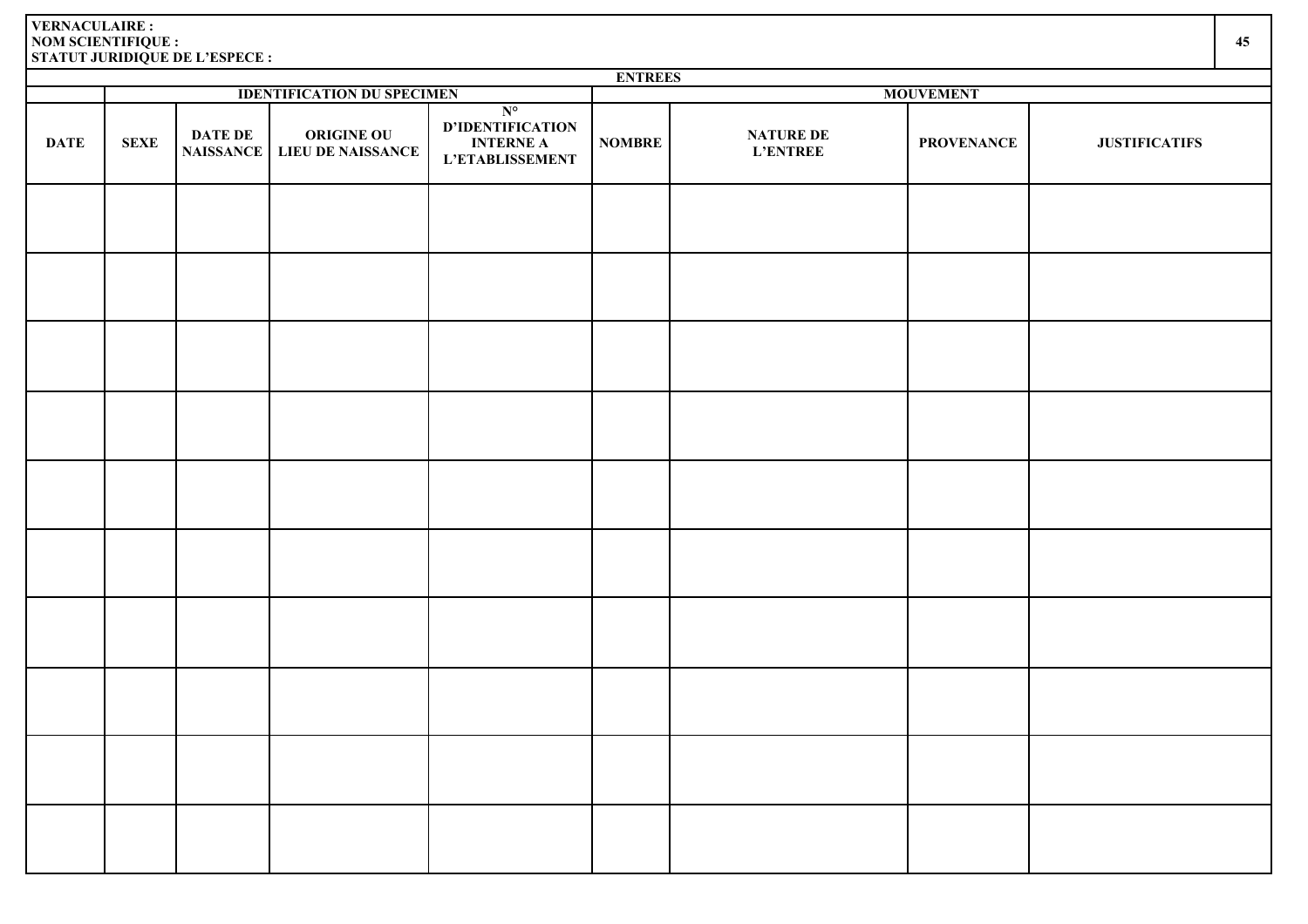|                |        |                                      |                    |                      |                                   |                     | 46 |  |  |
|----------------|--------|--------------------------------------|--------------------|----------------------|-----------------------------------|---------------------|----|--|--|
| <b>SORTIES</b> |        |                                      |                    |                      |                                   |                     |    |  |  |
| <b>DATE</b>    | NOMBRE | <b>NATURE DE</b><br><b>LA SORTIE</b> | <b>DESTINATION</b> | <b>JUSTIFICATIFS</b> | <b>CAUSE DE LA</b><br><b>MORT</b> | <b>OBSERVATIONS</b> |    |  |  |
|                |        |                                      |                    |                      |                                   |                     |    |  |  |
|                |        |                                      |                    |                      |                                   |                     |    |  |  |
|                |        |                                      |                    |                      |                                   |                     |    |  |  |
|                |        |                                      |                    |                      |                                   |                     |    |  |  |
|                |        |                                      |                    |                      |                                   |                     |    |  |  |
|                |        |                                      |                    |                      |                                   |                     |    |  |  |
|                |        |                                      |                    |                      |                                   |                     |    |  |  |
|                |        |                                      |                    |                      |                                   |                     |    |  |  |
|                |        |                                      |                    |                      |                                   |                     |    |  |  |
|                |        |                                      |                    |                      |                                   |                     |    |  |  |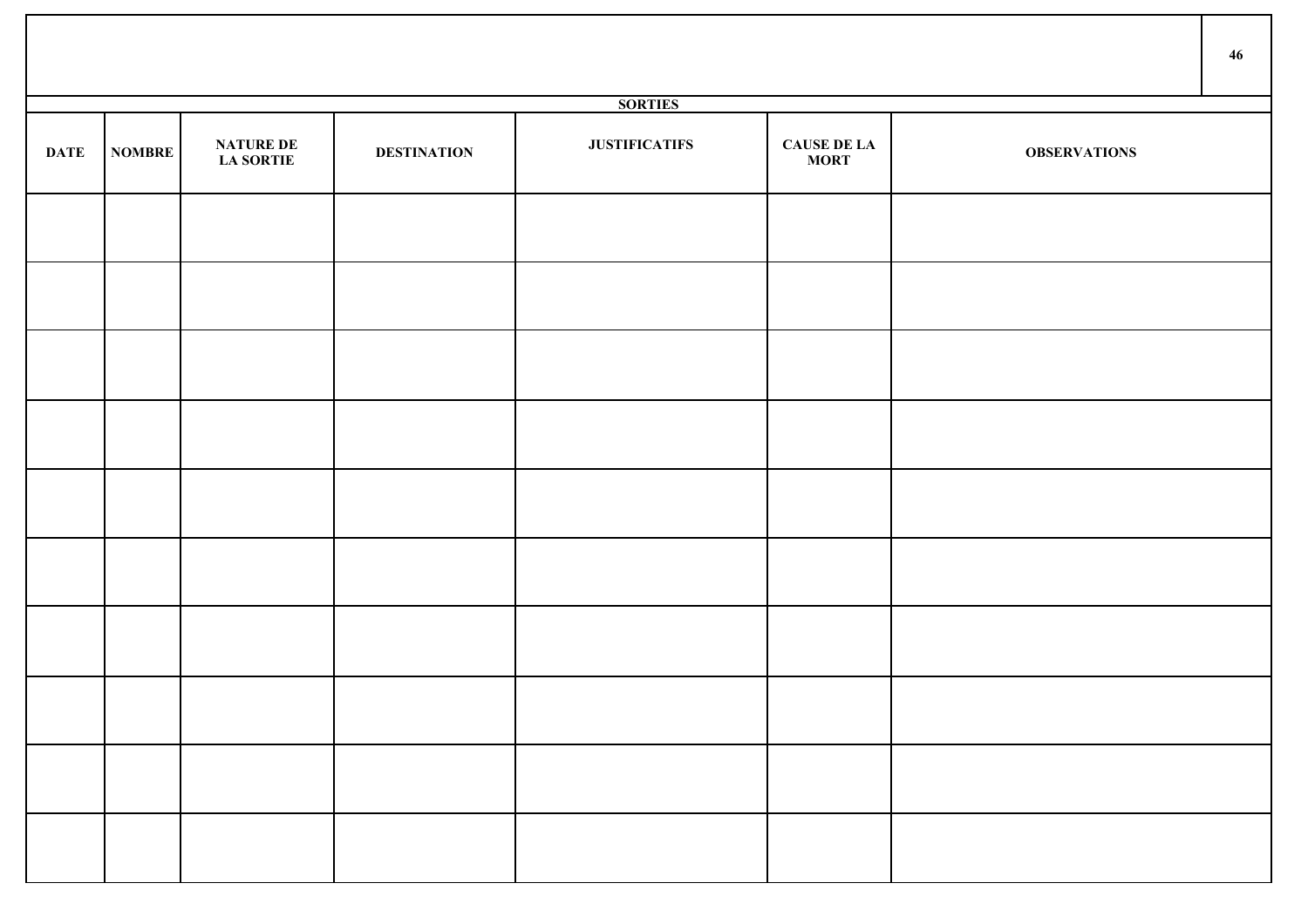| <b>ENTREES</b> |             |                                    |                                               |                                                                               |                  |                                     |                   |                      |  |
|----------------|-------------|------------------------------------|-----------------------------------------------|-------------------------------------------------------------------------------|------------------|-------------------------------------|-------------------|----------------------|--|
|                |             |                                    | <b>IDENTIFICATION DU SPECIMEN</b>             |                                                                               | <b>MOUVEMENT</b> |                                     |                   |                      |  |
| <b>DATE</b>    | <b>SEXE</b> | <b>DATE DE</b><br><b>NAISSANCE</b> | <b>ORIGINE OU</b><br><b>LIEU DE NAISSANCE</b> | $N^{\circ}$<br>D'IDENTIFICATION<br><b>INTERNE A</b><br><b>L'ETABLISSEMENT</b> | <b>NOMBRE</b>    | <b>NATURE DE</b><br><b>L'ENTREE</b> | <b>PROVENANCE</b> | <b>JUSTIFICATIFS</b> |  |
|                |             |                                    |                                               |                                                                               |                  |                                     |                   |                      |  |
|                |             |                                    |                                               |                                                                               |                  |                                     |                   |                      |  |
|                |             |                                    |                                               |                                                                               |                  |                                     |                   |                      |  |
|                |             |                                    |                                               |                                                                               |                  |                                     |                   |                      |  |
|                |             |                                    |                                               |                                                                               |                  |                                     |                   |                      |  |
|                |             |                                    |                                               |                                                                               |                  |                                     |                   |                      |  |
|                |             |                                    |                                               |                                                                               |                  |                                     |                   |                      |  |
|                |             |                                    |                                               |                                                                               |                  |                                     |                   |                      |  |
|                |             |                                    |                                               |                                                                               |                  |                                     |                   |                      |  |
|                |             |                                    |                                               |                                                                               |                  |                                     |                   |                      |  |